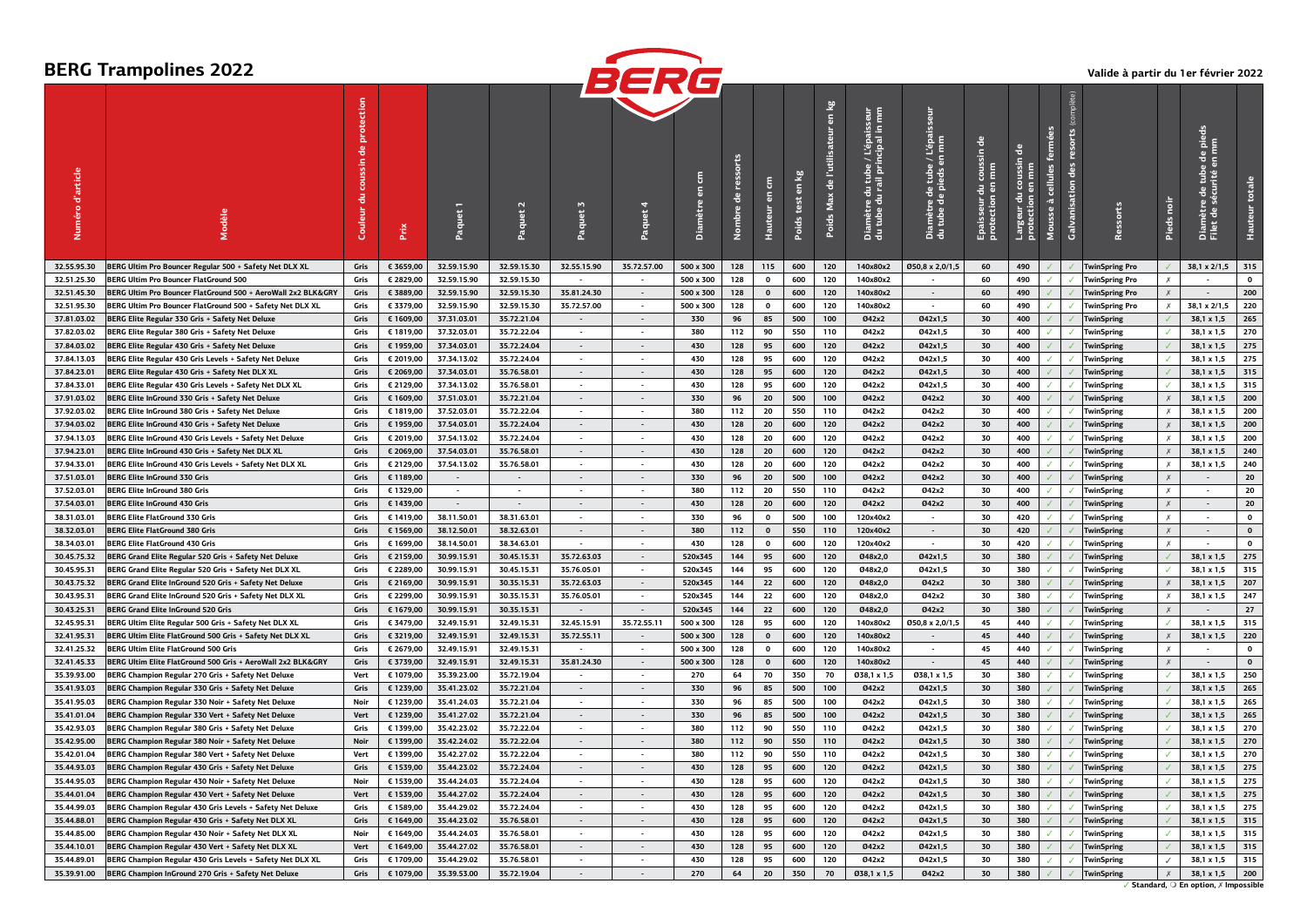|             |                                                           |         |           |             |                          |                             | BERG                     |         |             |                                |                        |              |                                                                                       |                                                                   |                                             |                                                 |                           |                    |                   |                           |                                               |              |
|-------------|-----------------------------------------------------------|---------|-----------|-------------|--------------------------|-----------------------------|--------------------------|---------|-------------|--------------------------------|------------------------|--------------|---------------------------------------------------------------------------------------|-------------------------------------------------------------------|---------------------------------------------|-------------------------------------------------|---------------------------|--------------------|-------------------|---------------------------|-----------------------------------------------|--------------|
| d'article   |                                                           | Couleur | Ě         |             | $\mathbf{z}$             | Paquet 3                    |                          | â       | 음<br>Nombre | 톱<br>$\overline{5}$<br>Hauteur | $\overline{a}$<br>test | en kg<br>Max | E<br>u tube / L'épaisseur<br>rail principal in mn<br>- 금<br>ımètre d<br>tube du<br>음등 | L'épai<br>Imm<br>5<br>amètre de tube /<br>tube de pieds en<br>음 글 | coussin de<br>Epaisseur du<br>protection en | $\overline{a}$<br>゠<br>Largeur du<br>protection | $\overline{\mathfrak{m}}$ | ě<br>Calvanisation |                   |                           | 豊富<br>Diamètre de tube<br>Filet de sécurité e |              |
| 35.41.91.03 | BERG Champion InGround 330 Gris + Safety Net Deluxe       | Gris    | € 1239,00 | 35.41.53.02 | 35.72.21.04              | $\sim$                      | $\sim$                   | 330     | 96          | 20                             | 500                    | 100          | 042x2                                                                                 | 042x2                                                             | 30                                          | 380                                             |                           |                    | <b>TwinSpring</b> | $\times$                  | 38,1 x 1,5                                    | 200          |
| 35.41.96.03 | BERG Champion InGround 330 Noir + Safety Net Deluxe       | Noir    | € 1239,00 | 35.41.54.03 | 35.72.21.04              | $\overline{\phantom{a}}$    | $\sim$                   | 330     | 96          | 20                             | 500                    | 100          | Ø42x2                                                                                 | 042x2                                                             | 30                                          | 380                                             |                           |                    | <b>TwinSpring</b> | $\boldsymbol{x}$          | 38,1 x 1,5                                    | 200          |
| 35.41.05.03 | BERG Champion InGround 330 Vert + Safety Net Deluxe       | Vert    | € 1239,00 | 35.41.57.02 | 35.72.21.04              | $\overline{\phantom{a}}$    | $\overline{\phantom{a}}$ | 330     | 96          | 20                             | 500                    | 100          | Ø42x2                                                                                 | 042x2                                                             | 30                                          | 380                                             |                           |                    | TwinSpring        | $\boldsymbol{x}$          | 38,1 x 1,5                                    | 200          |
| 35.42.91.03 | BERG Champion InGround 380 Gris + Safety Net Deluxe       | Gris    | € 1399,00 | 35.42.53.02 | 35.72.22.04              | $\blacksquare$              | $\mathcal{L}$            | 380     | 112         | 20                             | 550                    | 110          | Ø42x2                                                                                 | 042x2                                                             | 30                                          | 380                                             |                           |                    | <b>TwinSpring</b> |                           | 38.1 x 1.5                                    | 200          |
| 35.42.96.00 | BERG Champion InGround 380 Noir + Safety Net Deluxe       | Noir    | € 1399,00 | 35.42.54.03 | 35.72.22.04              | $\blacksquare$              | $\sim$                   | 380     | 112         | 20                             | 550                    | 110          | Ø42x2                                                                                 | 042x2                                                             | 30                                          | 380                                             |                           |                    | TwinSpring        | $\boldsymbol{x}$          | 38.1 x 1.5                                    | 200          |
| 35.42.05.03 | BERG Champion InGround 380 Vert + Safety Net Deluxe       | Vert    | € 1399,00 | 35.42.57.02 | 35.72.22.04              | $\sim$                      | $\sim$                   | 380     | 112         | 20                             | 550                    | 110          | Ø42x2                                                                                 | Ø42x2                                                             | 30                                          | 380                                             |                           |                    | <b>TwinSpring</b> |                           | 38,1 x 1,5                                    | 200          |
| 35.44.91.03 | BERG Champion InGround 430 Gris + Safety Net Deluxe       | Gris    | € 1539,00 | 35.44.53.02 | 35.72.24.04              | $\overline{\phantom{a}}$    | $\overline{\phantom{a}}$ | 430     | 128         | 20                             | 600                    | 120          | 042x2                                                                                 | 042x2                                                             | 30                                          | 380                                             | $\checkmark$              |                    | TwinSpring        | X                         | 38,1 x 1,5                                    | 200          |
| 35.44.96.03 | BERG Champion InGround 430 Noir + Safety Net Deluxe       | Noir    | € 1539,00 | 35.44.54.03 | 35.72.24.04              | $\overline{\phantom{a}}$    |                          | 430     | 128         | 20                             | 600                    | 120          | 042x2                                                                                 | 042x2                                                             | 30                                          | 380                                             |                           |                    | <b>TwinSpring</b> |                           | 38,1 x 1,5                                    | 200          |
| 35.44.08.03 | BERG Champion InGround 430 Vert + Safety Net Deluxe       | Vert    | € 1539,00 | 35.44.57.02 | 35.72.24.04              | $\overline{\phantom{a}}$    | $\overline{\phantom{a}}$ | 430     | 128         | 20                             | 600                    | 120          | 042x2                                                                                 | 042x2                                                             | 30                                          | 380                                             |                           |                    | <b>TwinSpring</b> | $\boldsymbol{x}$          | 38,1 x 1,5                                    | 200          |
| 35.44.87.01 | BERG Champion InGround 430 Gris + Safety Net DLX XL       | Gris    | € 1649,00 | 35.44.53.02 | 35.76.58.01              | $\sim$                      | $\mathbb{Z}^2$           | 430     | 128         | 20                             | 600                    | 120          | Ø42x2                                                                                 | Ø42x2                                                             | 30                                          | 380                                             |                           |                    | <b>TwinSpring</b> | $\chi$                    | 38,1 x 1,5                                    | 240          |
| 35.44.86.00 | BERG Champion InGround 430 Noir + Safety Net DLX XL       | Noir    | € 1649,00 | 35.44.54.03 | 35.76.58.01              |                             | $\overline{\phantom{a}}$ | 430     | 128         | 20                             | 600                    | 120          | 042x2                                                                                 | 042x2                                                             | 30                                          | 380                                             |                           |                    | TwinSpring        | $\boldsymbol{x}$          | 38,1 x 1,5                                    | 240          |
| 35.44.11.01 | BERG Champion InGround 430 Vert + Safety Net DLX XL       | Vert    | € 1649,00 | 35.44.57.02 | 35.76.58.01              | $\sim$                      | $\sim$                   | 430     | 128         | 20                             | 600                    | 120          | Ø42x2                                                                                 | 042x2                                                             | 30                                          | 380                                             | $\mathcal{L}$             |                    | TwinSpring        | $\boldsymbol{\mathsf{x}}$ | 38,1 x 1,5                                    | 240          |
| 35.39.53.00 | <b>BERG Champion InGround 270 Gris</b>                    | Gris    | € 679,00  | $\sim$      | $\sim$                   | $\overline{\phantom{a}}$    | $\overline{\phantom{a}}$ | 270     | 64          | 20                             | 350                    | 70           | Ø38,1 x 1,5                                                                           | 042x2                                                             | 30                                          | 380                                             |                           |                    | <b>TwinSpring</b> | $\boldsymbol{x}$          |                                               | 20           |
| 35.41.53.02 | <b>BERG Champion InGround 330 Gris</b>                    | Gris    | € 819,00  | $\sim$      | $\sim$                   | $\sim$                      | $\sim$                   | 330     | 96          | 20                             | 500                    | 100          | Ø42x2                                                                                 | Ø42x2                                                             | 30                                          | 380                                             |                           |                    | <b>TwinSpring</b> | $\times$                  |                                               | 20           |
| 35.41.54.03 | BERG Champion InGround 330 Noir                           | Noir    | € 819.00  |             |                          |                             |                          | 330     | 96          | 20                             | 500                    | 100          | 042x2                                                                                 | 042x2                                                             | 30                                          | 380                                             |                           |                    | TwinSpring        | $\boldsymbol{x}$          |                                               | 20           |
| 35.41.57.02 | <b>BERG Champion InGround 330 Vert</b>                    | Vert    | € 819,00  | $\sim$      | $\sim$                   | $\sim$                      | $\sim$                   | 330     | 96          | 20                             | 500                    | 100          | Ø42x2                                                                                 | Ø42x2                                                             | 30                                          | 380                                             |                           |                    | <b>TwinSpring</b> | $\times$                  | $\sim$                                        | 20           |
| 35.42.53.02 | <b>BERG Champion InGround 380 Gris</b>                    | Gris    | € 909,00  |             |                          |                             | $\overline{\phantom{a}}$ | 380     | 112         | 20                             | 550                    | 110          | Ø42x2                                                                                 | 042x2                                                             | 30                                          | 380                                             |                           |                    | <b>TwinSpring</b> | $\boldsymbol{\mathsf{x}}$ |                                               | 20           |
| 35.42.54.03 | <b>BERG Champion InGround 380 Noir</b>                    | Noir    | € 909,00  | $\sim$      | $\sim$                   | $\sim$                      | $\overline{\phantom{a}}$ | 380     | 112         | 20                             | 550                    | 110          | Ø42x2                                                                                 | 042x2                                                             | 30                                          | 380                                             |                           |                    | TwinSpring        | $\times$                  | ÷.                                            | 20           |
| 35.42.57.02 | <b>BERG Champion InGround 380 Vert</b>                    | Vert    | € 909,00  |             |                          | $\overline{\phantom{a}}$    |                          | 380     | 112         | 20                             | 550                    | 110          | 042x2                                                                                 | 042x2                                                             | 30                                          | 380                                             |                           |                    | TwinSpring        | $\boldsymbol{x}$          |                                               | 20           |
| 35.44.53.02 | <b>BERG Champion InGround 430 Gris</b>                    | Gris    | € 1019,00 |             | $\overline{\phantom{a}}$ | $\overline{\phantom{a}}$    | $\overline{\phantom{a}}$ | 430     | 128         | 20                             | 600                    | 120          | Ø42x2                                                                                 | Ø42x2                                                             | 30                                          | 380                                             |                           |                    | TwinSpring        | $\chi$                    |                                               | 20           |
| 35.44.54.03 | <b>BERG Champion InGround 430 Noir</b>                    | Noir    | € 1019,00 |             |                          |                             |                          | 430     | 128         | 20                             | 600                    | 120          | 042x2                                                                                 | 042x2                                                             | 30                                          | 380                                             |                           |                    | TwinSpring        | $\boldsymbol{x}$          |                                               | 20           |
| 35.44.57.02 | <b>BERG Champion InGround 430 Vert</b>                    | Vert    | € 1019,00 |             |                          | $\overline{\phantom{a}}$    | $\overline{\phantom{a}}$ | 430     | 128         | 20                             | 600                    | 120          | <b>042x2</b>                                                                          | 042x2                                                             | 30                                          | 380                                             |                           |                    | <b>TwinSpring</b> | $\chi$                    |                                               | 20           |
| 38.11.03.01 | <b>BERG Champion FlatGround 330 Gris</b>                  | Gris    | € 1049,00 | 38.11.50.01 | 38.11.63.01              | $\sim$                      | $\mathbf{r}$             | 330     | 96          | $\Omega$                       | 500                    | 100          | 120x40x2                                                                              |                                                                   | 30                                          | 400                                             |                           |                    | TwinSpring        | $\boldsymbol{x}$          |                                               | $\mathbf{o}$ |
| 38.11.04.00 | <b>BERG Champion FlatGround 330 Noir</b>                  | Noir    | € 1049,00 | 38.11.50.01 | 38.11.64.00              | $\blacksquare$              | $\overline{\phantom{a}}$ | 330     | 96          | $\mathbf{o}$                   | 500                    | 100          | 120x40x2                                                                              | $\overline{\phantom{a}}$                                          | 30                                          | 400                                             |                           |                    | TwinSpring        | $\chi$                    |                                               | $\mathbf{o}$ |
| 38.11.07.01 | <b>BERG Champion FlatGround 330 Vert</b>                  | Vert    | € 1049,00 | 38.11.50.01 | 38.11.67.01              | $\blacksquare$              | $\blacksquare$           | 330     | 96          | $\mathbf{o}$                   | 500                    | 100          | 120x40x2                                                                              | $\overline{\phantom{a}}$                                          | 30                                          | 400                                             |                           |                    | TwinSpring        | $\times$                  |                                               | $\mathbf{o}$ |
| 38.12.03.01 | <b>BERG Champion FlatGround 380 Gris</b>                  | Gris    | € 1159,00 | 38.12.50.01 | 38.12.63.01              | $\overline{\phantom{a}}$    | $\overline{\phantom{a}}$ | 380     | 112         | $\mathbf{0}$                   | 550                    | 110          | 120x40x2                                                                              | $\overline{\phantom{a}}$                                          | 30                                          | 400                                             |                           |                    | <b>TwinSpring</b> | $\chi$                    |                                               | $\mathbf{o}$ |
| 38.12.04.00 | <b>BERG Champion FlatGround 380 Noir</b>                  | Noir    | € 1159,00 | 38.12.50.01 | 38.12.64.00              | $\overline{\phantom{a}}$    | $\sim$                   | 380     | 112         | $\mathbf 0$                    | 550                    | 110          | 120x40x2                                                                              | $\sim$                                                            | 30                                          | 400                                             |                           |                    | TwinSpring        | $\times$                  |                                               | $\mathbf{o}$ |
| 38.12.07.01 | <b>BERG Champion FlatGround 380 Vert</b>                  | Vert    | € 1159,00 | 38.12.50.01 | 38.12.67.01              | $\sim$                      | $\overline{\phantom{a}}$ | 380     | 112         | $\mathbf{0}$                   | 550                    | 110          | 120x40x2                                                                              |                                                                   | 30                                          | 400                                             |                           |                    | winSpring         | $\chi$                    |                                               | $\mathbf{0}$ |
| 38.14.03.01 | <b>BERG Champion FlatGround 430 Gris</b>                  | Gris    | € 1279,00 | 38.14.50.01 | 38.14.63.01              | $\sim$                      | $\blacksquare$           | 430     | 128         | $\mathbf 0$                    | 600                    | 120          | 120x40x2                                                                              | $\sim$                                                            | 30                                          | 400                                             | $\checkmark$              |                    | TwinSpring        | $\times$                  | $\overline{\phantom{a}}$                      | $\mathbf 0$  |
| 38.14.04.00 | <b>BERG Champion FlatGround 430 Noir</b>                  | Noir    | € 1279,00 | 38.14.50.01 | 38.14.64.00              | $\mathcal{L}^{\mathcal{A}}$ | $\overline{\phantom{a}}$ | 430     | 128         | $\mathbf{0}$                   | 600                    | 120          | 120x40x2                                                                              | $\mathcal{L}$                                                     | 30                                          | 400                                             |                           |                    | winSpring         | $\chi$                    |                                               | $\mathbf{0}$ |
| 38.14.07.01 | <b>BERG Champion FlatGround 430 Vert</b>                  | Vert    | € 1279,00 | 38.14.50.01 | 38.14.67.01              | $\sim$                      | $\sim$                   | 430     | 128         | $\mathbf{o}$                   | 600                    | 120          | 120x40x2                                                                              | $\sim$                                                            | 30                                          | 400                                             |                           |                    | TwinSpring        | $\times$                  |                                               | $\Omega$     |
| 30.35.73.31 | BERG Grand Champion Regular 350 Gris + Safety Net Deluxe  | Gris    | € 1419,00 | 30.35.13.31 | 35.72.64.02              | $\sim$                      | $\sim$                   | 350x250 | 80          | 85                             | 550                    | 110          | Ø42x2,0                                                                               | Ø42x1,5                                                           | 30                                          | 380                                             |                           |                    | TwinSpring        |                           | 38,1 x 1,5                                    | 265          |
| 30.35.73.72 | BERG Grand Champion Regular 350 Vert + Safety Net Deluxe  | Vert    | € 1419,00 | 30.35.13.71 | 35.72.64.02              | $\sim$                      | $\sim$                   | 350x250 | 80          | 85                             | 550                    | 110          | 042x2,0                                                                               | 042x1,5                                                           | 30                                          | 380                                             | $\checkmark$              |                    | TwinSpring        |                           | 38,1 x 1,5                                    | 265          |
| 30.35.74.31 | BERG Grand Champion Regular 470 Gris + Safety Net Deluxe  | Gris    | € 1549,00 | 30.35.14.31 | 35.72.65.02              | $\sim$                      |                          | 470x310 | 112         | 95                             | 600                    | 120          | Ø48x2,0                                                                               | Ø42x1,5                                                           | 30                                          | 380                                             |                           |                    | <b>TwinSpring</b> |                           | 38,1 x 1,5                                    | 270          |
| 30.35.74.72 | BERG Grand Champion Regular 470 Vert + Safety Net Deluxe  | Vert    | € 1549,00 | 30.35.14.71 | 35.72.65.02              | $\sim$                      | $\overline{\phantom{a}}$ | 470×310 | 112         | 95                             | 600                    | 120          | 048x2.0                                                                               | Ø42x1,5                                                           | 30                                          | 380                                             |                           |                    | <b>TwinSpring</b> |                           | 38,1 x 1,5                                    | 270          |
| 30.35.75.32 | BERG Grand Champion Regular 520 Gris + Safety Net Deluxe  | Gris    | € 1689,00 | 30.99.15.91 | 30.35.15.31              | 35.72.63.03                 | $\sim$                   | 520x345 | 144         | 95                             | 600                    | 120          | Ø48x2.0                                                                               | Ø42x1.5                                                           | 30                                          | 380                                             |                           |                    | <b>TwinSpring</b> |                           | 38,1 x 1,5                                    | 275          |
| 30.35.75.41 | BERG Grand Champion Regular 520 Noir + Safety Net Deluxe  | Noir    | € 1689,00 | 30.99.15.91 | 30.35.15.41              | 35.72.63.03                 | $\sim$                   | 520×345 | 144         | 95                             | 600                    | 120          | Ø48x2.0                                                                               | 042x1.5                                                           | 30                                          | 380                                             | $\overline{J}$            |                    | <b>TwinSpring</b> |                           | 38,1 x 1,5                                    | 275          |
| 30.35.75.72 | BERG Grand Champion Regular 520 Vert + Safety Net Deluxe  | Vert    | € 1689,00 | 30.99.15.91 | 30.35.15.71              | 35.72.63.03                 | $\sim$                   | 520x345 | 144         | 95                             | 600                    | 120          | Ø48x2,0                                                                               | Ø42x1,5                                                           | 30                                          | 380                                             |                           |                    | <b>TwinSpring</b> |                           | 38,1 x 1,5                                    | 275          |
| 30.35.95.31 | BERG Grand Champion Regular 520 Gris + Safety Net DLX XL  | Gris    | € 1819,00 | 30.99.15.91 | 30.35.15.31              | 35.76.05.01                 | $\sim$                   | 520x345 | 144         | 95                             | 600                    | 120          | Ø48x2.0                                                                               | Ø42x1,5                                                           | 30                                          | 380                                             |                           |                    | TwinSpring        |                           | 38,1 x 1,5                                    | 315          |
| 30.35.95.41 | BERG Grand Champion Regular 520 Noir + Safety Net DLX XL  | Noir    | € 1819,00 | 30.99.15.91 | 30.35.15.41              | 35.76.05.01                 | $\sim$                   | 520x345 | 144         | 95                             | 600                    | 120          | Ø48x2,0                                                                               | Ø42x1.5                                                           | 30                                          | 380                                             |                           |                    | <b>TwinSpring</b> |                           | 38,1 x 1,5                                    | 315          |
| 30.35.95.71 | BERG Grand Champion Regular 520 Vert + Safety Net DLX XL  | Vert    | € 1819,00 | 30.99.15.91 | 30.35.15.71              | 35.76.05.01                 | $\sim$                   | 520x345 | 144         | 95                             | 600                    | 120          | Ø48x2,0                                                                               | Ø42x1,5                                                           | 30                                          | 380                                             |                           |                    | TwinSpring        |                           | 38,1 x 1,5                                    | 315          |
| 30.33.73.31 | BERG Grand Champion InGround 350 Gris + Safety Net Deluxe | Vert    | € 1419,00 | 30.33.13.31 | 35.72.64.02              | $\sim$                      | $\sim$                   | 350x250 | 80          | 22                             | 550                    | 110          | Ø42x2,0                                                                               | 042x2                                                             | 30                                          | 380                                             | $\mathcal{J}$             |                    | <b>TwinSpring</b> | $\times$                  | 38,1 x 1,5                                    | 207          |
| 30.33.73.72 | BERG Grand Champion InGround 350 Vert + Safety Net Deluxe | Vert    | € 1419,00 | 30.33.13.71 | 35.72.64.02              |                             |                          | 350x250 | 80          | 22                             | 550                    | 110          | 042x2,0                                                                               | 042x2                                                             | 30                                          | 380                                             |                           |                    | <b>TwinSpring</b> | Х                         | 38,1 x 1,5                                    | 207          |
| 30.33.74.31 | BERG Grand Champion InGround 470 Gris + Safety Net Deluxe | Gris    | € 1549,00 | 30.33.14.31 | 35.72.65.02              | $\sim$                      | $\sim$                   | 470x310 | 112         | 22                             | 600                    | 120          | Ø48x2,0                                                                               | 042x2                                                             | 30                                          | 380                                             |                           |                    | TwinSpring        | $\chi$                    | 38,1 x 1,5                                    | 207          |
| 30.33.74.72 | BERG Grand Champion InGround 470 Vert + Safety Net Deluxe | Vert    | € 1549,00 | 30.33.14.71 | 35.72.65.02              |                             |                          | 470x310 | 112         | 22                             | 600                    | 120          | 048x2.0                                                                               | 042x2                                                             | 30                                          | 380                                             |                           |                    | TwinSpring        | $\boldsymbol{x}$          | 38,1 x 1,5                                    | 207          |
| 30.33.75.32 | BERG Grand Champion InGround 520 Gris + Safety Net Deluxe | Gris    | € 1689,00 | 30.99.15.91 | 30.33.15.31              | 35.72.63.03                 | $\sim$                   | 520x345 | 144         | 22                             | 600                    | 120          | Ø48x2,0                                                                               | 042x2                                                             | 30                                          | 380                                             |                           |                    | <b>TwinSpring</b> | $\chi$                    | 38,1 x 1,5                                    | 207          |
| 30.33.75.41 | BERG Grand Champion InGround 520 Noir + Safety Net Deluxe | Noir    | € 1689,00 | 30.99.15.91 | 30.33.15.41              | 35.72.63.03                 |                          | 520x345 | 144         | 22                             | 600                    | 120          | Ø48x2,0                                                                               | 042x2                                                             | 30                                          | 380                                             | $\checkmark$              |                    | <b>TwinSpring</b> | $\times$                  | 38.1 x 1.5                                    | 207          |

# **BERG Trampolines 2022**

**Valide à partir du 1er février 2022**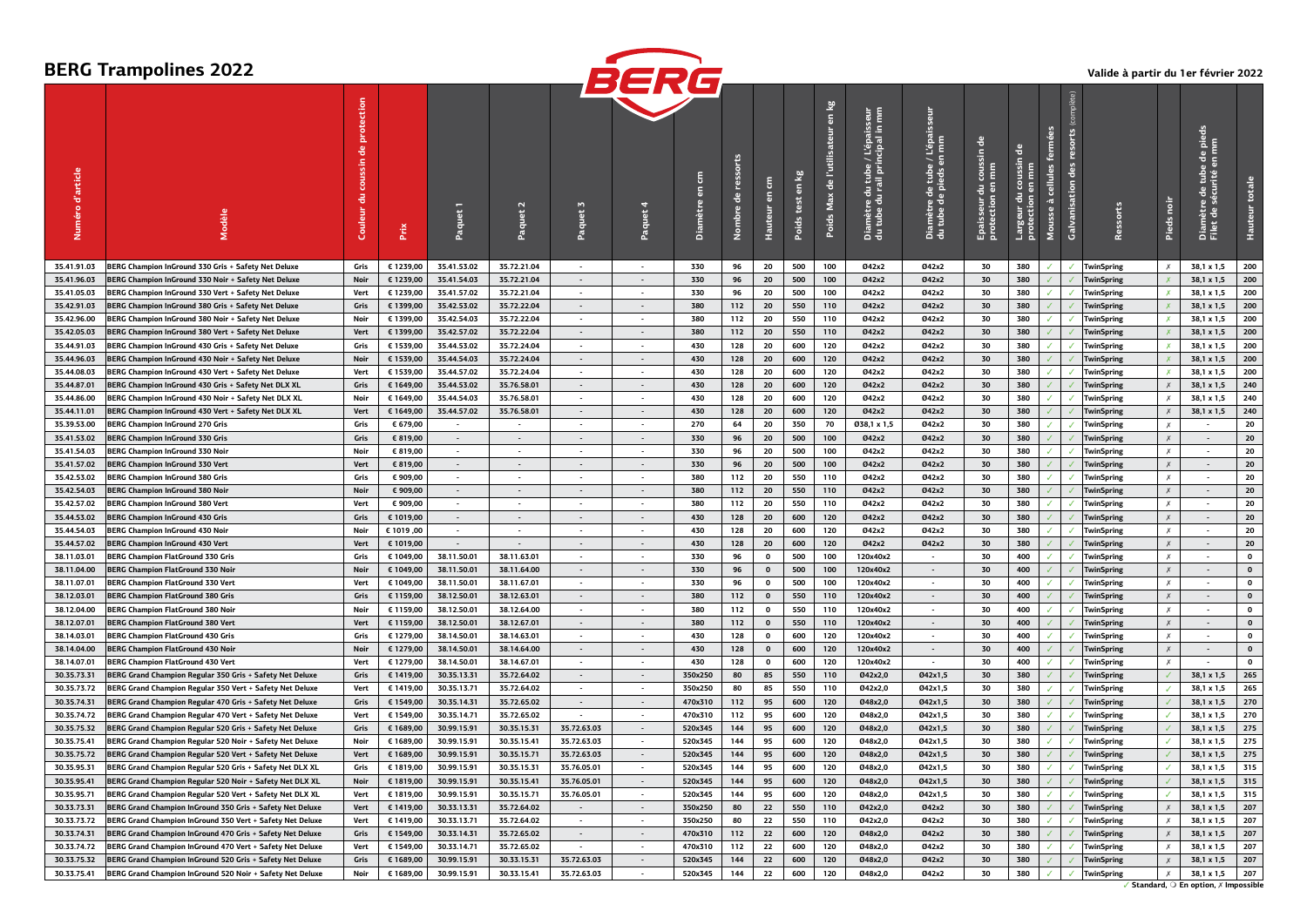# **BERG Trampolines 2022**



#### **Valide à partir du 1er février 2022**

|                     |                                                             |             |           |                    |                          |                             | DCNL                     |           |                |                     |                                 |                                  |                                                                                                           |                                                                      |                                                 |                                                                 |                                                 |                          |                   |                           |                                                       |                    |
|---------------------|-------------------------------------------------------------|-------------|-----------|--------------------|--------------------------|-----------------------------|--------------------------|-----------|----------------|---------------------|---------------------------------|----------------------------------|-----------------------------------------------------------------------------------------------------------|----------------------------------------------------------------------|-------------------------------------------------|-----------------------------------------------------------------|-------------------------------------------------|--------------------------|-------------------|---------------------------|-------------------------------------------------------|--------------------|
| d'article<br>Numéro | Modèle                                                      | Couleur     | Prix      | <sup>P</sup> aquet |                          | $\mathbf{M}$<br>Paquet      | Paquet                   | Diamètre  | 出<br>mbre<br>ē | 톱<br>$\overline{a}$ | $\overline{a}$<br>test<br>Poids | en kg<br>de l'utili<br>Poids Max | : / L'épaisseur<br>incipal in mm<br>lu tube<br>rail prii<br>E<br>amètre du 1<br>tube du ra<br>a<br>a<br>d | en mm<br>le tube<br>pieds e<br>a de<br>de pi<br>ımètr<br>tube<br>å a | ゠゚<br>coussin<br>콩<br>Epaisseur c<br>protection | ē<br>$\overline{\mathsf{s}}$<br>₹<br>Largeur du<br>protection e | cellules<br>$\overline{\mathfrak{m}}$<br>Mousse | <b>Galvanisation</b> des | Ressorts          | Pieds noi                 | $\frac{1}{\sigma}$<br>rité<br>Diamètre<br>Filet de sé |                    |
| 30.33.75.72         | BERG Grand Champion InGround 520 Vert + Safety Net Deluxe   | Vert        | € 1689,00 | 30.99.15.91        | 30.33.15.71              | 35.72.63.03                 | $\sim$                   | 520x345   | 144            | 22                  | 600                             | 120                              | 048x2.0                                                                                                   | 042x2                                                                | 30                                              | 380                                                             |                                                 |                          | TwinSpring        | $\boldsymbol{x}$          | 38,1 x 1,5                                            | 207                |
| 30.33.95.31         | BERG Grand Champion InGround 520 Gris + Safety Net DLX XL   | Gris        | € 1819,00 | 30.99.15.91        | 30.33.15.31              | 35.76.05.01                 | $\sim$                   | 520x345   | 144            | 22                  | 600                             | 120                              | Ø48x2,0                                                                                                   | 042x2                                                                | 30                                              | 380                                                             |                                                 |                          | <b>TwinSpring</b> | Х                         | 38,1 x 1,5                                            | 247                |
| 30.33.95.41         | BERG Grand Champion InGround 520 Noir + Safety Net DLX XL   | Noir        | € 1819,00 | 30.99.15.91        | 30.33.15.41              | 35.76.05.01                 | $\overline{\phantom{a}}$ | 520x345   | 144            | 22                  | 600                             | 120                              | Ø48x2.0                                                                                                   | 042x2                                                                | 30                                              | 380                                                             |                                                 |                          | <b>TwinSpring</b> | $\boldsymbol{\mathsf{x}}$ | 38,1 x 1,5                                            | 247                |
| 30.33.95.71         | BERG Grand Champion InGround 520 Vert + Safety Net DLX XL   | Vert        | € 1819,00 | 30.99.15.91        | 30.33.15.71              | 35.76.05.01                 | $\sim$                   | 520x345   | 144            | 22                  | 600                             | 120                              | Ø48x2.0                                                                                                   | 042x2                                                                | 30                                              | 380                                                             |                                                 |                          | <b>TwinSpring</b> | $\chi$                    | 38,1 x 1,5                                            | 247                |
| 30.33.13.31         | <b>BERG Grand Champion InGround 350 Gris</b>                | Gris        | €979.00   |                    | $\overline{\phantom{a}}$ |                             | Ξ.                       | 350x250   | 80             | 22                  | 550                             | 110                              | 042x2.0                                                                                                   | 042x2                                                                | 30                                              | 380                                                             |                                                 |                          | <b>TwinSpring</b> | $\chi$                    |                                                       | 27                 |
| 30.33.13.71         | BERG Grand Champion InGround 350 Vert                       | Vert        | € 979,00  | $\sim$             | $\overline{\phantom{a}}$ | $\sim$                      | $\sim$                   | 350x250   | 80             | 22                  | 550                             | 110                              | Ø42x2,0                                                                                                   | 042x2                                                                | 30                                              | 380                                                             |                                                 | $\checkmark$             | <b>TwinSpring</b> | $\times$                  | $\overline{\phantom{a}}$                              | 27                 |
| 30.33.14.31         | <b>BERG Grand Champion InGround 470 Gris</b>                | Gris        | € 1089,00 |                    | $\sim$                   | $\blacksquare$              | $\sim$                   | 470x310   | 112            | 22                  | 600                             | 120                              | Ø48x2,0                                                                                                   | Ø42x2                                                                | 30                                              | 380                                                             |                                                 |                          | TwinSpring        | $\chi$                    | $\sim$                                                | 27                 |
| 30.33.14.71         | <b>BERG Grand Champion InGround 470 Vert</b>                | Vert        | € 1089,00 |                    | $\overline{\phantom{a}}$ | $\blacksquare$              | $\overline{\phantom{a}}$ | 470x310   | 112            | 22                  | 600                             | 120                              | 048x2,0                                                                                                   | 042x2                                                                | 30                                              | 380                                                             |                                                 |                          | <b>TwinSpring</b> | $\chi$                    | $\overline{\phantom{a}}$                              | 27                 |
| 30.33.25.31         | <b>BERG Grand Champion InGround 520 Gris</b>                | Gris        | € 1199,00 | 30.99.15.91        | 30.33.15.31              | $\sim$                      | $\sim$                   | 520x345   | 144            | 22                  | 600                             | 120                              | Ø48x2,0                                                                                                   | Ø42x2                                                                | 30                                              | 380                                                             |                                                 |                          | <b>TwinSpring</b> | $\chi$                    | $\sim$                                                | $27$               |
| 30.33.25.41         | <b>BERG Grand Champion InGround 520 Noir</b>                | Noir        | € 1199,00 | 30.99.15.91        | 30.33.15.41              | $\blacksquare$              | $\overline{\phantom{a}}$ | 520x345   | 144            | 22                  | 600                             | 120                              | 048x2,0                                                                                                   | Ø42x2                                                                | 30                                              | 380                                                             |                                                 | $\checkmark$             | <b>TwinSpring</b> | Х                         | $\sim$                                                | 27                 |
| 30.33.25.71         | <b>BERG Grand Champion InGround 520 Vert</b>                | Vert        | € 1199,00 | 30.99.15.91        | 30.33.15.71              | $\sim$                      | $\sim$                   | 520x345   | 144            | 22                  | 600                             | 120                              | Ø48x2.0                                                                                                   | Ø42x2                                                                | 30                                              | 380                                                             |                                                 |                          | <b>TwinSpring</b> | $\chi$                    |                                                       | 27                 |
| 32.35.73.32         | BERG Ultim Champion Regular 330 Gris + Safety Net Deluxe    | Gris        | € 1319,00 | 32.35.13.31        | 35.72.62.03              | $\sim$                      | $\overline{\phantom{a}}$ | 330x220   | 88             | 90                  | 500                             | 100                              | 050,8 x 2,0                                                                                               | Ø42x1.5                                                              | 30                                              | 380                                                             |                                                 | ✓                        | <b>TwinSpring</b> | $\checkmark$              | 38,1 x 2/1,5                                          | 270                |
|                     |                                                             | Noir        | € 1319,00 | 32.35.13.41        | 35.72.62.03              | $\sim$                      | $\sim$                   | 330x220   | 88             | 90                  | 500                             | 100                              | Ø50,8 x 2,0                                                                                               | Ø42x1,5                                                              |                                                 | 380                                                             |                                                 |                          | <b>TwinSpring</b> |                           |                                                       | 270                |
| 32.35.73.41         | BERG Ultim Champion Regular 330 Noir + Safety Net Deluxe    |             |           |                    |                          |                             |                          |           |                |                     |                                 |                                  |                                                                                                           |                                                                      | 30                                              |                                                                 |                                                 |                          |                   |                           | 38,1 x 2/1,5                                          |                    |
| 32.35.73.72         | BERG Ultim Champion Regular 330 Vert + Safety Net Deluxe    | Vert        | € 1319,00 | 32.35.13.71        | 35.72.62.03              | $\overline{\phantom{a}}$    | $\overline{\phantom{a}}$ | 330x220   | 88             | 90                  | 500                             | 100                              | Ø50,8 x 2,0                                                                                               | Ø42x1.5                                                              | 30                                              | 380                                                             |                                                 | $\checkmark$             | TwinSpring        | ✓                         | 38,1 x 2/1,5                                          | 270                |
| 32.35.94.31         | BERG Ultim Champion Regular 410 Gris + Safety Net DLX XL    | Gris        | € 2519,00 | 32.39.14.91        | 32.39.14.31              | 32.35.14.91                 | 35.72.54.11              | 410 x 250 | 104            | 90                  | 600                             | 120                              | 120x60x2                                                                                                  | Ø42x2/1,5                                                            | 30                                              | 410                                                             |                                                 |                          | <b>TwinSpring</b> |                           | 38,1 x 2/1,5                                          | 310                |
| 32.35.94.40         | BERG Ultim Champion Regular 410 Noir + Safety Net DLX XL    | Noir        | € 2519,00 | 32.39.14.91        | 32.39.14.40              | 32.35.14.91                 | 35.72.54.11              | 410 x 250 | 104            | 90                  | 600                             | 120                              | 120×60×2                                                                                                  | Ø42x2/1,5                                                            | 30                                              | 400                                                             |                                                 |                          | <b>TwinSpring</b> |                           | 38,1 x 2/1,5                                          | 310                |
| 32.35.94.71         | BERG Ultim Champion Regular 410 Vert + Safety Net DLX XL    | Vert        | € 2519,00 | 32.39.14.91        | 32.39.14.71              | 32.35.14.91                 | 35.72.54.11              | 410 x 250 | 104            | 90                  | 600                             | 120                              | 120x60x2                                                                                                  | Ø42x2/1,5                                                            | 30                                              | 410                                                             |                                                 |                          | <b>TwinSpring</b> |                           | 38,1 x 2/1,5                                          | 310                |
| 32.35.95.30         | BERG Ultim Champion Regular 500 Gris + Safety Net DLX XL    | Gris        | € 3049,00 | 32.49.15.91        | 32.39.15.30              | 32.45.15.91                 | 35.72.55.11              | 500 x 300 | 128            | 95                  | 600                             | 120                              | 140×80×2                                                                                                  | Ø50,8 x 2,0/1,5                                                      | 30                                              | 400                                                             |                                                 | $\checkmark$             | TwinSpring        |                           | 38,1 x 2/1,5                                          | 315                |
| 32.35.95.40         | BERG Ultim Champion Regular 500 Noir + Safety Net DLX XL    | Noir        | € 3049,00 | 32.49.15.91        | 32.39.15.40              | 32.45.15.91                 | 35.72.55.11              | 500 x 300 | 128            | 95                  | 600                             | 120                              | 140x80x2                                                                                                  | 050,8 x 2,0/1,5                                                      | 30                                              | 400                                                             |                                                 |                          | <b>TwinSpring</b> |                           | 38,1 x 2/1,5                                          | 315                |
| 32.33.73.32         | BERG Ultim Champion InGround 330 Gris + Safety Net Deluxe   | Gris        | € 1319,00 | 32.33.13.31        | 35.72.62.03              | $\overline{\phantom{a}}$    | $\sim$                   | 330x220   | 88             | 22                  | 500                             | 100                              | 050,8 x 2,0                                                                                               | 042x2                                                                | 30                                              | 380                                                             |                                                 |                          | <b>TwinSpring</b> | X                         | 38,1 x 2/1,5                                          | 207                |
| 32.33.73.41         | BERG Ultim Champion InGround 330 Noir + Safety Net Deluxe   | Noir        | € 1319,00 | 32.33.13.41        | 35.72.62.03              | $\sim$                      | $\mathbf{r}$             | 330x220   | 88             | 22                  | 500                             | 100                              | Ø50,8 x 2,0                                                                                               | 042x2                                                                | 30                                              | 380                                                             |                                                 |                          | <b>TwinSpring</b> |                           | 38,1 x 2/1,5                                          | 207                |
| 32.33.73.72         | BERG Ultim Champion InGround 330 Vert + Safety Net Deluxe   | Vert        | € 1319,00 | 32.33.13.71        | 35.72.62.03              | $\overline{\phantom{a}}$    | $\overline{\phantom{a}}$ | 330×220   | 88             | 22                  | 500                             | 100                              | Ø50,8 x 2,0                                                                                               | 042x2                                                                | 30                                              | 380                                                             |                                                 | $\checkmark$             | TwinSpring        | Х                         | 38,1 x 2/1,5                                          | 207                |
| 32.31.94.31         | BERG Ultim Champion FlatGround 410 Gris + Safety Net DLX XL | Gris        | € 2269,00 | 32.39.14.91        | 32.39.14.31              | 35.72.54.11                 | $\sim$                   | 410 x 250 | 104            | $\mathbf{0}$        | 600                             | 120                              | 120x60x2                                                                                                  | $\sim$                                                               | 30                                              | 400                                                             |                                                 |                          | <b>TwinSpring</b> |                           | 38,1 x 1,5                                            | 220                |
| 32.31.94.40         | BERG Ultim Champion FlatGround 410 Noir + Safety Net DLX XL | Noir        | € 2269,00 | 32.39.14.91        | 32.39.14.40              | 35.72.54.11                 | $\overline{\phantom{a}}$ | 410 x 250 | 104            | $\Omega$            | 600                             | 120                              | 120×60×2                                                                                                  | $\overline{\phantom{a}}$                                             | 30                                              | 400                                                             |                                                 |                          | <b>TwinSpring</b> | Х                         | 38.1 x 1.5                                            | 220                |
| 32.31.94.71         | BERG Ultim Champion FlatGround 410 Vert + Safety Net DLX XL | Vert        | € 2269,00 | 32.39.14.91        | 32.39.14.71              | 35.72.54.11                 | $\sim$                   | 410 x 250 | 104            | $\mathbf{0}$        | 600                             | 120                              | 120x60x2                                                                                                  | $\sim$                                                               | 30                                              | 400                                                             |                                                 |                          | <b>TwinSpring</b> |                           | 38,1 x 1,5                                            | 220                |
| 32.31.95.30         | BERG Ultim Champion FlatGround 500 Gris + Safety Net DLX XL | Gris        | € 2779,00 | 32.49.15.91        | 32.39.15.30              | 35.72.55.11                 | $\sim$                   | 500 x 300 | 128            | $\mathbf 0$         | 600                             | 120                              | 140x80x2                                                                                                  | $\sim$                                                               | 30                                              | 400                                                             |                                                 |                          | TwinSpring        | $\chi$                    | 38,1 x 2/1,5                                          | 220                |
| 32.31.95.40         | BERG Ultim Champion FlatGround 500 Noir + Safety Net DLX XL | Noir        | € 2779,00 | 32.49.15.91        | 32.39.15.40              | 35.72.55.11                 | $\sim$                   | 500 x 300 | 128            | $\mathbf 0$         | 600                             | 120                              | 140x80x2                                                                                                  | $\sim$                                                               | 30                                              | 400                                                             |                                                 |                          | <b>TwinSpring</b> | $\boldsymbol{\mathsf{x}}$ | 38,1 x 2/1,5                                          | 220                |
| 32.33.13.31         | <b>BERG Ultim Champion InGround 330 Gris</b>                | Gris        | € 899,00  | $\sim$             | $\sim$                   | $\overline{\phantom{a}}$    | $\mathbf{r}$             | 330×220   | 88             | 22                  | 500                             | 100                              | $050.8 \times 2.0$                                                                                        | 042x2                                                                | 30                                              | 380                                                             |                                                 |                          | <b>TwinSpring</b> | $\boldsymbol{\mathsf{x}}$ |                                                       | 27                 |
| 32.33.13.41         | <b>BERG Ultim Champion InGround 330 Noir</b>                | Noir        | € 899,00  | $\sim$             | $\sim$                   | $\sim$                      | $\sim$                   | 330x220   | 88             | 22                  | 500                             | 100                              | 050,8 x 2,0                                                                                               | 042x2                                                                | 30                                              | 380                                                             |                                                 |                          | <b>TwinSpring</b> | $\times$                  | $\sim$                                                | 27                 |
| 32.33.13.71         | BERG Ultim Champion InGround 330 Vert                       | Vert        | € 899,00  | $\sim$             | $\sim$                   | $\mathcal{L}_{\mathcal{A}}$ | $\mathbf{r}$             | 330×220   | 88             | 22                  | 500                             | 100                              | 050,8 x 2,0                                                                                               | 042x2                                                                | 30                                              | 380                                                             |                                                 |                          | <b>TwinSpring</b> | $\chi$                    | $\overline{\phantom{a}}$                              | 27                 |
| 32.31.11.30         | <b>BERG Ultim Champion FlatGround 200 Gris</b>              | Gris        | € 739,00  | $\sim$             | $\overline{\phantom{a}}$ | $\sim$                      | $\sim$                   | 200x200   | 64             | $\mathbf{o}$        | 350                             | 70                               | 120x40x2                                                                                                  | $\sim$                                                               | 30                                              | 350                                                             |                                                 |                          |                   | $\times$                  | $\sim$                                                | $\pmb{\mathsf{o}}$ |
| 32.31.23.30         |                                                             | Gris        | € 1159,00 | 32.31.13.90        | 32.31.13.30              | $\frac{1}{2}$               | $\overline{a}$           | 330x220   | 88             | $\mathbf{o}$        | 500                             | 100                              | 120x40x2                                                                                                  |                                                                      | 30                                              | 400                                                             |                                                 |                          | <b>TwinSpring</b> | $\chi$                    |                                                       | $\mathbf 0$        |
|                     | <b>BERG Ultim Champion FlatGround 330 Gris</b>              |             |           |                    |                          |                             |                          |           |                |                     |                                 |                                  |                                                                                                           |                                                                      |                                                 |                                                                 |                                                 |                          | <b>TwinSpring</b> |                           |                                                       |                    |
| 32.31.23.40         | <b>BERG Ultim Champion FlatGround 330 Noir</b>              | Noir        | € 1159,00 | 32.31.13.90        | 32.31.13.40              | $\sim$                      | $\blacksquare$           | 330x220   | 88             | $\mathbf{o}$        | 500                             | 100                              | 120x40x2                                                                                                  | $\blacksquare$                                                       | 30                                              | 400                                                             |                                                 |                          | <b>TwinSpring</b> | $\chi$                    | $\overline{\phantom{a}}$                              | $\pmb{\mathsf{o}}$ |
| 32.31.23.70         | BERG Ultim Champion FlatGround 330 Vert                     | Vert        | € 1159,00 | 32.31.13.90        | 32.31.13.70              | $\mathcal{L}_{\mathcal{A}}$ |                          | 330×220   | 88             | $\mathbf{0}$        | 500                             | 100                              | 120x40x2                                                                                                  |                                                                      | 30                                              | 400                                                             |                                                 |                          | <b>TwinSpring</b> | $\boldsymbol{x}$          |                                                       | $\mathbf{o}$       |
| 32.31.24.31         | <b>BERG Ultim Champion FlatGround 410 Gris</b>              | Gris        | € 1759,00 | 32.39.14.91        | 32.39.14.31              | $\sim$                      | $\sim$                   | 410 x 250 | 104            | $\mathbf{0}$        | 600                             | 120                              | 120x60x2                                                                                                  | $\sim$                                                               | 30                                              | 400                                                             |                                                 |                          | <b>TwinSpring</b> | $\times$                  | $\overline{\phantom{a}}$                              | $\mathbf{0}$       |
| 32.31.24.40         | <b>BERG Ultim Champion FlatGround 410 Noir</b>              | Noir        | € 1759,00 | 32.39.14.91        | 32.39.14.40              | $\overline{\phantom{a}}$    |                          | 410 x 250 | 104            | $\mathbf 0$         | 600                             | 120                              | 120x60x2                                                                                                  |                                                                      | 30                                              | 400                                                             |                                                 |                          | TwinSpring        | Х                         |                                                       | $\mathbf 0$        |
| 32.31.24.71         | <b>BERG Ultim Champion FlatGround 410 Vert</b>              | Vert        | € 1759,00 | 32.39.14.91        | 32.39.14.71              | $\sim$                      | $\sim$                   | 410 x 250 | 104            | $\mathbf{0}$        | 600                             | 120                              | 120x60x2                                                                                                  | $\sim$                                                               | 30                                              | 400                                                             |                                                 |                          | <b>TwinSpring</b> | $\chi$                    | $\sim$                                                | $\mathbf{0}$       |
| 32.31.25.30         | <b>BERG Ultim Champion FlatGround 500 Gris</b>              | Gris        | € 2239,00 | 32.49.15.91        | 32.39.15.30              | $\overline{a}$              | $\overline{a}$           | 500 x 300 | 128            | $\mathbf 0$         | 600                             | 120                              | 140x80x2                                                                                                  | $\overline{\phantom{a}}$                                             | 30                                              | 400                                                             |                                                 |                          | <b>TwinSpring</b> | $\chi$                    |                                                       | $\mathbf 0$        |
| 32.31.25.40         | <b>BERG Ultim Champion FlatGround 500 Noir</b>              | Noir        | € 2239,00 | 32.49.15.91        | 32.39.15.40              | $\sim$                      | $\sim$                   | 500 x 300 | 128            | $\mathbf 0$         | 600                             | 120                              | 140x80x2                                                                                                  | $\sim$                                                               | 30                                              | 400                                                             |                                                 |                          | TwinSpring        | $\chi$                    | $\overline{\phantom{a}}$                              | $\mathbf 0$        |
| 32.31.44.31         | BERG Ultim Champion FlatGround 410 Gris + AeroWall BLK&GRY  | Gris        | € 2819,00 | 32.39.14.91        | 32.39.14.31              | 35.81.24.30                 |                          | 410 x 250 | 104            | $\pmb{0}$           | 600                             | 120                              | 120x60x2                                                                                                  |                                                                      | 30                                              | 400                                                             |                                                 |                          | <b>TwinSpring</b> | Х                         |                                                       | 200                |
| 32.31.44.40         | BERG Ultim Champion FlatGround 410 Noir + AeroWall BLK&GRY  | <b>Noir</b> | € 2819,00 | 32.39.14.91        | 32.39.14.40              | 35.81.24.30                 | $\sim$                   | 410 x 250 | 104            | $\mathbf{o}$        | 600                             | 120                              | 120x60x2                                                                                                  | $\sim$                                                               | 30                                              | 400                                                             |                                                 |                          | TwinSpring        | Х                         | $\overline{\phantom{a}}$                              | 200                |
| 32.31.44.71         | BERG Ultim Champion FlatGround 410 Vert + AeroWall BLK&GRY  | Vert        | € 2819,00 | 32.39.14.91        | 32.39.14.71              | 35.81.24.30                 |                          | 410 x 250 | 104            | $\mathbf 0$         | 600                             | 120                              | 120x60x2                                                                                                  |                                                                      | 30                                              | 400                                                             |                                                 |                          | TwinSpring        | $\chi$                    |                                                       | 200                |
| 32.31.45.30         | BERG Ultim Champion FlatGround 500 Gris + AeroWall BLK&GRY  | Gris        | € 3299,00 | 32.49.15.91        | 32.39.15.30              | 35.81.24.30                 | $\overline{\phantom{a}}$ | 500 x 300 | 128            | $\mathbf 0$         | 600                             | 120                              | 140x80x2                                                                                                  | $\overline{\phantom{a}}$                                             | 30                                              | 400                                                             |                                                 |                          | <b>TwinSpring</b> | Х                         |                                                       | 200                |
| 32.31.45.40         | BERG Ultim Champion FlatGround 500 Noir + AeroWall BLK&GRY  | Noir        | € 3299,00 | 32.49.15.91        | 32.39.15.40              | 35.81.24.30                 |                          | 500 x 300 | 128            | $\mathbf 0$         | 600                             | 120                              | 140×80×2                                                                                                  |                                                                      | 30                                              | 400                                                             |                                                 |                          | <b>TwinSpring</b> | $\boldsymbol{x}$          |                                                       | 200                |
| 35.07.33.00         | BERG Favorit Regular 200 Gris + Safety Net Comfort          | Gris        | €429,00   |                    | $\sim$                   | $\sim$                      | $\overline{\phantom{a}}$ | 200       | 36             | 60                  | 250                             | 50                               | Ø34 x 1,35                                                                                                | 031,8 x 1,2                                                          | 20/10                                           | 380                                                             |                                                 |                          | <b>Solospring</b> | Х                         | $31,8 \times 1,2$                                     | 210                |
| 35.09.33.00         | BERG Favorit Regular 270 Gris + Safety Net Comfort          | Gris        | € 569,00  |                    |                          |                             |                          | 270       | 48             | 70                  | 350                             | 70                               | Ø38,1 x 1,5                                                                                               | 038,1 x 1,5                                                          | 20/10                                           | 380                                                             |                                                 |                          | Solospring        | $\boldsymbol{\mathsf{x}}$ | 31,8 x 1,2                                            | 250                |
| 35.11.33.00         | BERG Favorit Regular 330 Gris + Safety Net Comfort          | Gris        | € 699.00  |                    |                          |                             |                          | 330       | 72             | 85                  | 500                             | 100                              | Ø42x2                                                                                                     | 038,1 x 1,5                                                          | 20/10                                           | 380                                                             |                                                 |                          | Solospring        | $\chi$                    | $31.8 \times 1.2$                                     | 265                |
|                     |                                                             |             |           |                    |                          |                             |                          |           |                |                     |                                 |                                  |                                                                                                           |                                                                      |                                                 |                                                                 |                                                 |                          |                   |                           |                                                       |                    |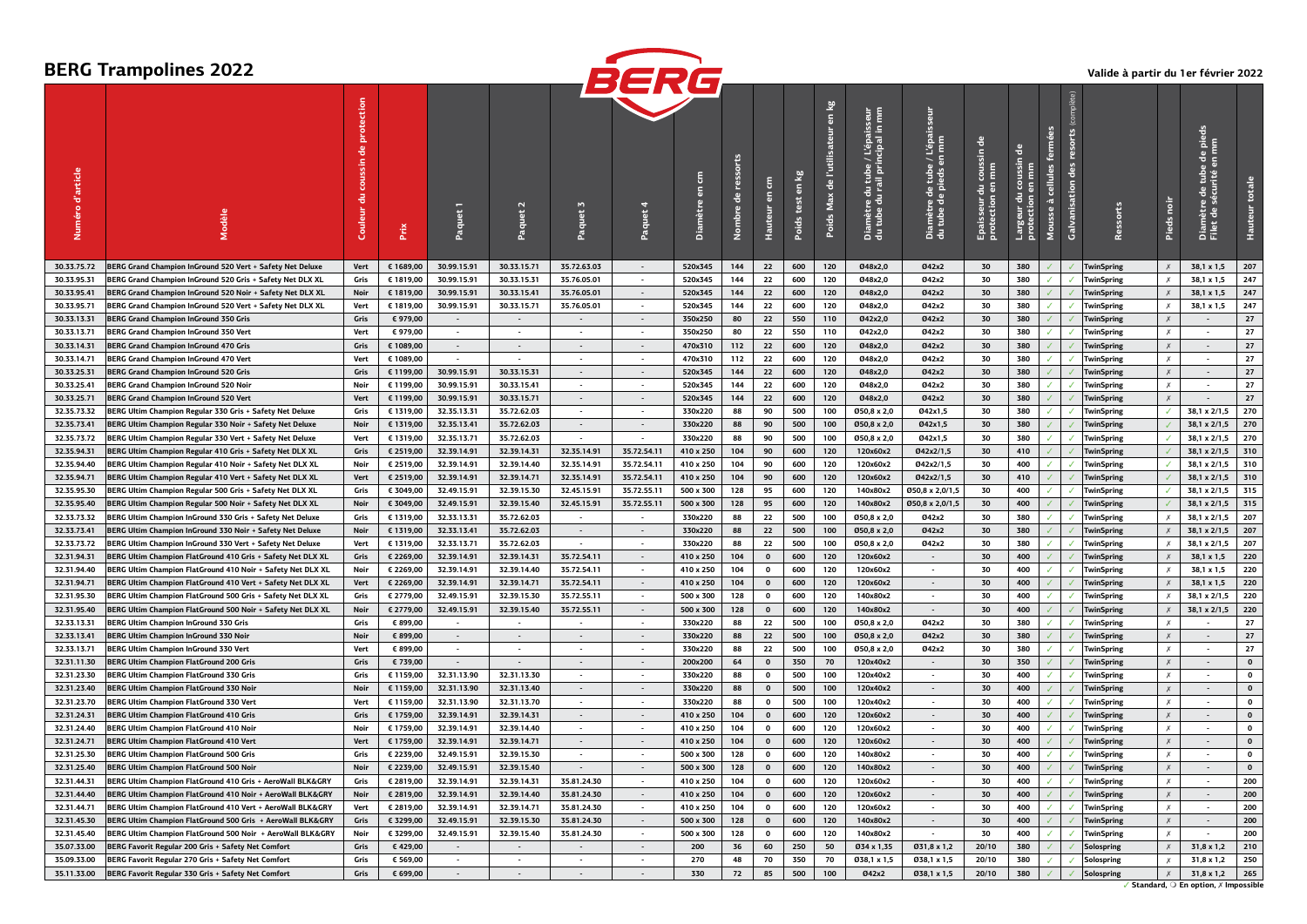|                     |                                                           |         |           |                |                          |                             | BERG                     |           |             |                                |                     |                                        |                                                                                                                 |                                                                       |                                  |                          |                                |              |                   |                            |                                                             |     |
|---------------------|-----------------------------------------------------------|---------|-----------|----------------|--------------------------|-----------------------------|--------------------------|-----------|-------------|--------------------------------|---------------------|----------------------------------------|-----------------------------------------------------------------------------------------------------------------|-----------------------------------------------------------------------|----------------------------------|--------------------------|--------------------------------|--------------|-------------------|----------------------------|-------------------------------------------------------------|-----|
| d'article<br>Numéro |                                                           | Couleur | Prix      |                |                          | Paquet                      | Paquet                   | Diamètre  | 음<br>Nombre | £<br>$\overline{5}$<br>Hauteur | ತಿ<br>test<br>Poids | en kg<br>de l'utilisat<br>Max<br>Poids | a E<br>lbe / L'épaisse<br>principal in m<br>lu tube<br>rail pri<br>号<br>amètre d<br>tube du<br>a<br>a<br>d<br>d | L'épaisseur<br>tube / l<br>jeds en<br>Diamètre de t<br>du tube de pio | 긍<br>Epaisseur d<br>protection e | 킁<br>Largeur<br>protecti | cellules<br>à<br><b>Mousse</b> | ē            |                   |                            | e de pieds<br>en mm<br>Diamètre de tub<br>Filet de sécurité |     |
| 35.11.37.00         | BERG Favorit Regular 330 Vert + Safety Net Comfort        | Vert    | € 699,00  |                |                          | $\overline{\phantom{a}}$    | $\sim$                   | 330       | 72          | 85                             | 500                 | 100                                    | Ø42x2                                                                                                           | 038,1 x 1,5                                                           | 20/10                            | 380                      | ✓                              |              | Solospring        | $\boldsymbol{x}$           | 31,8 x 1,2                                                  | 265 |
| 35.12.94.01         | BERG Favorit Regular 380 Gris + Safety Net Comfort        | Gris    | € 809,00  | 35.12.13.00    | 35.74.12.03              | $\sim$                      | $\sim$                   | 380       | 80          | 90                             | 550                 | 110                                    | Ø42x2                                                                                                           | Ø38,1 x 1,5                                                           | 20/10                            | 380                      |                                |              | Solospring        |                            | 31,8 x 1,2                                                  | 270 |
| 35.12.95.02         | BERG Favorit Regular 380 Noir + Safety Net Comfort        | Noir    | € 829,00  | 35.12.14.01    | 35.74.12.03              | $\blacksquare$              | $\sim$                   | 380       | 80          | 90                             | 550                 | 110                                    | Ø42x2                                                                                                           | 038,1 x 1,5                                                           | 20/10                            | 380                      | ✓                              |              | Solospring        |                            | 31,8 x 1,2                                                  | 270 |
| 35.12.01.03         | BERG Favorit Regular 380 Vert + Safety Net Comfort        | Vert    | € 809,00  | 35.12.07.06    | 35.74.12.03              | $\sim$                      | $\sim$                   | 380       | 80          | 90                             | 550                 | 110                                    | Ø42x2                                                                                                           | Ø38,1 x 1,5                                                           | 20/10                            | 380                      |                                |              | <b>Solospring</b> |                            | $31,8 \times 1,2$                                           | 270 |
| 35.14.94.01         | BERG Favorit Regular 430 Gris + Safety Net Comfort        | Gris    | € 919,00  | 35.14.13.00    | 35.74.14.03              | $\overline{\phantom{a}}$    | $\sim$                   | 430       | 96          | 90                             | 600                 | 120                                    | Ø42x2                                                                                                           | 038,1 x 1,5                                                           | 20/10                            | 380                      | ✓                              |              | <b>Solospring</b> | $\boldsymbol{x}$           | 31,8 x 1,2                                                  | 270 |
| 35.14.95.02         | BERG Favorit Regular 430 Noir + Safety Net Comfort        | Noir    | € 939,00  | 35.14.18.01    | 35.74.14.03              | $\sim$                      | $\sim$                   | 430       | 96          | 90                             | 600                 | 120                                    | 042x2                                                                                                           | Ø38,1 x 1,5                                                           | 20/10                            | 380                      | J                              |              | <b>Solospring</b> |                            | 31,8 x 1,2                                                  | 270 |
| 35.14.02.03         | BERG Favorit Regular 430 Vert + Safety Net Comfort        | Vert    | € 919,00  | 35.14.07.06    | 35.74.14.03              | $\sim$                      | $\sim$                   | 430       | 96          | 90                             | 600                 | 120                                    | 042x2                                                                                                           | 038,1 x 1,5                                                           | 20/10                            | 380                      | ✓                              |              | Solospring        | $\boldsymbol{x}$           | 31,8 x 1,2                                                  | 270 |
| 35.14.99.01         | BERG Favorit Regular 430 Gris Levels + Safety Net Comfort | Gris    | € 969,00  | 35.14.14.00    | 35.74.14.03              | $\sim$                      | $\sim$                   | 430       | 96          | 90                             | 600                 | 120                                    | Ø42x2                                                                                                           | 038,1 x 1,5                                                           | 20/10                            | 380                      |                                |              | Solospring        | $\boldsymbol{x}$           | $31,8 \times 1,2$                                           | 270 |
| 35.07.23.00         | BERG Favorit InGround 200 Gris + Safety Net Comfort       | Gris    | € 469,00  | 35.07.53.00    | 35.74.40.00              | $\overline{\phantom{a}}$    | $\overline{\phantom{a}}$ | 200       | 36          | 20                             | 250                 | 50                                     | 034 x 1,35                                                                                                      | 031,8 x 1,2                                                           | 20/10                            | 380                      | ✓                              |              | Solospring        | Х                          | 31,8 x 1,2                                                  | 170 |
| 35.09.23.00         | BERG Favorit InGround 270 Gris + Safety Net Comfort       | Gris    | € 609,00  | 35.09.53.00    | 35.74.41.00              | $\sim$                      | $\sim$                   | 270       | 48          | 20                             | 350                 | 70                                     | Ø38,1 x 1,5                                                                                                     | Ø42x1,5                                                               | 20/10                            | 380                      | J                              |              | Solospring        |                            | $31,8 \times 1,2$                                           | 200 |
| 35.11.23.00         | BERG Favorit InGround 330 Gris + Safety Net Comfort       | Gris    | € 739,00  | 35.11.53.00    | 35.74.42.00              | $\mathcal{L}^{\mathcal{L}}$ | $\sim$                   | 330       | 72          | 20                             | 500                 | 100                                    | Ø42x2                                                                                                           | Ø42x1,5                                                               | 20/10                            | 380                      | ✓                              |              | Solospring        | $\boldsymbol{x}$           | 31,8 x 1,2                                                  | 200 |
| 35.11.27.00         | BERG Favorit InGround 330 Vert + Safety Net Comfort       | Vert    | € 739,00  | 35.11.57.00    | 35.74.42.01              | $\sim$                      | $\sim$                   | 330       | 72          | 20                             | 500                 | 100                                    | Ø42x2                                                                                                           | Ø42x1,5                                                               | 20/10                            | 380                      | ✓                              |              | Solospring        | $\chi$                     | $31,8 \times 1,2$                                           | 200 |
| 35.12.92.01         | BERG Favorit InGround 380 Gris + Safety Net Comfort       | Gris    | € 849,00  | 35.12.43.00    | 35.74.12.03              |                             |                          | 380       | 80          | 20                             | 550                 | 110                                    | 042x2                                                                                                           | Ø42x1.5                                                               | 20/10                            | 380                      | ✓                              |              | Solospring        | Х                          | 31,8 x 1,2                                                  | 200 |
| 35.12.96.02         | BERG Favorit InGround 380 Noir + Safety Net Comfort       | Noir    | € 869,00  | 35.12.44.01    | 35.74.12.03              | $\sim$                      | $\sim$                   | 380       | 80          | 20                             | 550                 | 110                                    | 042x2                                                                                                           | Ø42x1,5                                                               | 20/10                            | 380                      | J                              |              | <b>Solospring</b> | $\boldsymbol{x}$           | 31,8 x 1,2                                                  | 200 |
| 35.12.04.02         | BERG Favorit InGround 380 Vert + Safety Net Comfort       | Vert    | € 849,00  | 35.12.47.02    | 35.74.12.03              | $\blacksquare$              | $\overline{\phantom{a}}$ | 380       | 80          | 20                             | 550                 | 110                                    | 042x2                                                                                                           | Ø42x1,5                                                               | 20/10                            | 380                      | ✓                              |              | <b>Solospring</b> | $\boldsymbol{x}$           | 31,8 x 1,2                                                  | 200 |
| 35.14.92.01         | BERG Favorit InGround 430 Gris + Safety Net Comfort       | Gris    | € 959,00  | 35.14.43.00    | 35.74.14.03              | $\sim$                      | $\sim$                   | 430       | 96          | 20                             | 600                 | 120                                    | Ø42x2                                                                                                           | Ø42x1,5                                                               | 20/10                            | 380                      | ✓                              |              | <b>Solospring</b> | $\chi$                     | 31,8 x 1,2                                                  | 200 |
| 35.14.96.02         | BERG Favorit InGround 430 Noir + Safety Net Comfort       | Noir    | € 979,00  | 35.14.44.01    | 35.74.14.03              | $\overline{a}$              |                          | 430       | 96          | 20                             | 600                 | 120                                    | 042x2                                                                                                           | Ø42x1,5                                                               | 20/10                            | 380                      | ✓                              |              | <b>Solospring</b> | Х                          | 31,8 x 1,2                                                  | 200 |
| 35.14.09.02         | BERG Favorit InGround 430 Vert + Safety Net Comfort       | Vert    | € 959,00  | 35.14.47.02    | 35.74.14.03              | $\sim$                      | $\sim$                   | 430       | 96          | 20                             | 600                 | 120                                    | Ø42x2                                                                                                           | Ø42x1,5                                                               | 20/10                            | 380                      | J                              |              | Solospring        | $\boldsymbol{x}$           | $31,8 \times 1,2$                                           | 200 |
| 35.07.53.00         | <b>BERG Favorit InGround 200 Gris</b>                     | Gris    | € 339,00  |                |                          | $\blacksquare$              |                          | 200       | 36          | 20                             | 250                 | 50                                     | 034 x 1,35                                                                                                      | Ø31,8 x 1,2                                                           | 20/10                            | 380                      | ✓                              |              | Solospring        | $\boldsymbol{x}$           |                                                             | 20  |
| 35.09.53.00         | <b>BERG Favorit InGround 270 Gris</b>                     | Gris    | € 459,00  | $\sim$         | $\sim$                   | $\sim$                      | $\sim$                   | 270       | 48          | 20                             | 350                 | 70                                     | Ø38,1 x 1,5                                                                                                     | Ø42x1,5                                                               | 20/10                            | 380                      | ✓                              |              | <b>Solospring</b> | $\chi$                     | $\sim$                                                      | 20  |
| 35.11.53.00         | <b>BERG Favorit InGround 330 Gris</b>                     | Gris    | € 569.00  |                |                          |                             |                          | 330       | 72          | 20                             | 500                 | 100                                    | 042x2                                                                                                           | Ø42x1.5                                                               | 20/10                            | 380                      | ✓                              |              | <b>Solospring</b> |                            |                                                             | 20  |
| 35.11.57.00         | BERG Favorit InGround 330 Vert                            | Vert    | € 569,00  | $\sim$         | $\sim$                   | $\sim$                      | $\sim$                   | 330       | 72          | 20                             | 500                 | 100                                    | Ø42x2                                                                                                           | Ø42x1,5                                                               | 20/10                            | 380                      | J                              |              | Solospring        | $\chi$                     | $\sim$                                                      | 20  |
| 35.12.43.00         | <b>BERG Favorit InGround 380 Gris</b>                     | Gris    | € 619,00  |                |                          |                             |                          | 380       | 80          | 20                             | 550                 | 110                                    | 042x2                                                                                                           | Ø42x1,5                                                               | 20/10                            | 380                      | ✓                              |              | <b>Solospring</b> | $\boldsymbol{x}$           |                                                             | 20  |
| 35.12.44.01         | <b>BERG Favorit InGround 380 Noir</b>                     | Noir    | € 639,00  | $\sim$         | $\sim$                   | $\sim$                      | $\sim$                   | 380       | 80          | 20                             | 550                 | 110                                    | Ø42x2                                                                                                           | Ø42x1,5                                                               | 20/10                            | 380                      | ✓                              |              | <b>Solospring</b> | $\chi$                     | $\sim$                                                      | 20  |
| 35.12.47.02         | <b>BERG Favorit InGround 380 Vert</b>                     | Vert    | € 619,00  |                |                          | $\overline{\phantom{a}}$    |                          | 380       | 80          | 20                             | 550                 | 110                                    | 042x2                                                                                                           | Ø42x1,5                                                               | 20/10                            | 380                      | ✓                              |              | Solospring        | Х                          |                                                             | 20  |
| 35.14.43.00         | <b>BERG Favorit InGround 430 Gris</b>                     | Gris    | € 709,00  | $\sim$         | $\sim$                   | $\sim$                      | $\sim$                   | 430       | 96          | 20                             | 600                 | 120                                    | Ø42x2                                                                                                           | Ø42x1,5                                                               | 20/10                            | 380                      | ✓                              |              | <b>Solospring</b> | $\chi$                     | $\sim$                                                      | 20  |
| 35.14.44.01         | <b>BERG Favorit InGround 430 Noir</b>                     | Noir    | € 729,00  |                |                          |                             |                          | 430       | 96          | 20                             | 600                 | 120                                    | 042x2                                                                                                           | Ø42x1,5                                                               | 20/10                            | 380                      |                                |              | <b>Solospring</b> | Х                          |                                                             | 20  |
| 35.14.47.02         | <b>BERG Favorit InGround 430 Vert</b>                     | Vert    | € 709,00  | $\overline{a}$ | $\sim$                   | $\sim$                      | $\sim$                   | 430       | 96          | 20                             | 600                 | 120                                    | 042x2                                                                                                           | Ø42x1,5                                                               | 20/10                            | 380                      | ✓                              | $\checkmark$ | Solospring        | $\times$                   |                                                             | 20  |
| 30.25.65.31         | BERG Grand Favorit Regular 520 Gris + Safety Net Comfort  | Gris    | € 1139,00 | 30.25.15.30    | 35.74.63.01              |                             |                          | 520x345   | 96          | 95                             | 600                 | 120                                    | Ø48x2,0                                                                                                         | Ø42x1,5                                                               | 20/10                            | 380                      |                                |              | <b>Solospring</b> | Х                          | 31,8 x 1,2                                                  | 275 |
| 30.25.65.40         | BERG Grand Favorit Regular 520 Noir + Safety Net Comfort  | Gris    | € 1159,00 | 30.25.15.40    | 35.74.63.01              | $\sim$                      | $\sim$                   | 520x345   | 96          | 95                             | 600                 | 120                                    | Ø48x2,0                                                                                                         | Ø42x1,5                                                               | 20/10                            | 380                      | $\checkmark$                   |              | <b>Solospring</b> |                            | 31,8 x 1,2                                                  | 275 |
| 30.25.65.71         | BERG Grand Favorit Regular 520 Vert + Safety Net Comfort  | Vert    | € 1139,00 | 30.25.15.70    | 35.74.63.01              | $\overline{\phantom{a}}$    |                          | 520x345   | 96          | 95                             | 600                 | 120                                    | Ø48x2,0                                                                                                         | Ø42x1,5                                                               | 20/10                            | 380                      | ✓                              |              | Solospring        |                            | 31,8 x 1,2                                                  | 275 |
|                     |                                                           |         |           | 30.23.15.30    |                          | $\overline{\phantom{a}}$    | $\sim$                   |           |             |                                |                     | 120                                    |                                                                                                                 |                                                                       |                                  |                          |                                |              |                   |                            | 31,8 x 1,2                                                  | 207 |
| 30.23.65.31         | BERG Grand Favorit InGround 520 Gris + Safety Net Comfort | Gris    | € 1139,00 |                | 35.74.63.01              | $\overline{a}$              |                          | 520x345   | 96          | 27<br>27                       | 600                 |                                        | Ø48x2,0                                                                                                         | 042x2                                                                 | 20/10                            | 380                      | ✓                              |              | Solospring        | $\times$                   |                                                             | 207 |
| 30.23.65.40         | BERG Grand Favorit InGround 520 Noir + Safety Net Comfort | Noir    | € 1159,00 | 30.23.15.40    | 35.74.63.01              |                             |                          | 520x345   | 96          |                                | 600                 | 120                                    | Ø48x2,0                                                                                                         | Ø42x2                                                                 | 20/10                            | 380                      | ✓                              |              | Solospring        |                            | 31,8 x 1,2                                                  |     |
| 30.23.65.71         | BERG Grand Favorit InGround 520 Vert + Safety Net Comfort | Vert    | € 1139,00 | 30.23.15.70    | 35.74.63.01              | $\sim$<br>$\overline{a}$    | $\sim$                   | 520x345   | 96          | 27                             | 600                 | 120                                    | Ø48x2,0                                                                                                         | Ø42x2                                                                 | 20/10                            | 380                      | ✓                              |              | Solospring        | $\chi$<br>$\boldsymbol{x}$ | 31,8 x 1,2                                                  | 207 |
| 30.23.15.30         | <b>BERG Grand Favorit InGround 520 Gris</b>               | Gris    | € 929,00  |                |                          |                             |                          | 520x345   | 96          | 27                             | 600                 | 120                                    | Ø48x2,0                                                                                                         | 042x2                                                                 | 20/10                            | 380                      | ✓                              |              | Solospring        |                            |                                                             | 27  |
| 30.23.15.40         | <b>BERG Grand Favorit InGround 520 Noir</b>               | Noir    | € 949,00  |                | $\sim$                   | $\blacksquare$              | $\sim$                   | 520x345   | 96          | 27                             | 600                 | 120                                    | Ø48x2,0                                                                                                         | 042x2                                                                 | 20/10                            | 380                      |                                |              | Solospring        | Х                          |                                                             | 27  |
| 30.23.15.70         | <b>BERG Grand Favorit InGround 520 Vert</b>               | Vert    | € 929,00  |                |                          | $\overline{\phantom{a}}$    |                          | 520x345   | 96          | 27                             | 600                 | 120                                    | Ø48x2,0                                                                                                         | Ø42x2                                                                 | 20/10                            | 380                      | ✓                              |              | Solospring        |                            |                                                             | 27  |
| 32.25.62.31         | BERG Ultim Favorit Regular 280 Gris + Safety Net Comfort  | Gris    | € 709,00  | $\sim$         | $\overline{\phantom{a}}$ | $\overline{\phantom{a}}$    | $\overline{\phantom{a}}$ | 280 x 190 | 44          | 70                             | 350                 | 70                                     | Ø42x2                                                                                                           | Ø38,1 x 1,5                                                           | 20/10                            | 390                      |                                |              | Solospring        | $\chi$                     | 31,8 x 1,2                                                  | 250 |
| 32.25.62.41         | BERG Ultim Favorit Regular 280 Noir + Safety Net Comfort  | Noir    | € 729.00  |                |                          | $\overline{a}$              |                          | 280 x 190 | 44          | 70                             | 350                 | 70                                     | 042x2                                                                                                           | 038,1 x 1,5                                                           | 20/10                            | 390                      |                                |              | Solospring        |                            | 31,8 x 1,2                                                  | 250 |
| 32.25.62.71         | BERG Ultim Favorit Regular 280 Vert + Safety Net Comfort  | Vert    | € 709,00  |                |                          | $\overline{\phantom{a}}$    | $\overline{\phantom{a}}$ | 280 x 190 | 44          | 70                             | 350                 | 70                                     | 042x2                                                                                                           | Ø38,1 x 1,5                                                           | 20/10                            | 390                      |                                |              | Solospring        | $\times$                   | 31,8 x 1,2                                                  | 250 |
| 32.25.63.30         | BERG Ultim Favorit Regular 330 Gris + Safety Net Comfort  | Gris    | € 879,00  | 32.25.13.30    | 35.74.33.00              |                             |                          | 330x220   | 56          | 85                             | 500                 | 100                                    | 050,8 x 2,0                                                                                                     | 038,1 x 1,5                                                           | 20/10                            | 390                      | ✓                              |              | Solospring        | $\boldsymbol{x}$           | 31,8 x 1,2                                                  | 265 |
| 32.25.63.40         | BERG Ultim Favorit Regular 330 Noir + Safety Net Comfort  | Noir    | € 899,00  | 32.25.13.40    | 35.74.33.00              | $\overline{\phantom{a}}$    | $\overline{\phantom{a}}$ | 330x220   | 56          | 85                             | 500                 | 100                                    | Ø50,8 x 2,0                                                                                                     | Ø38,1 x 1,5                                                           | 20/10                            | 390                      |                                |              | Solospring        |                            | 31,8 x 1,2                                                  | 265 |
| 32.25.64.30         | BERG Ultim Favorit Regular 410 Gris + Safety Net Comfort  | Gris    | € 1009,00 | 32.25.14.30    | 35.74.34.00              |                             |                          | 410 x 250 | 64          | 95                             | 600                 | 120                                    | 060 x 2,0 & 2,5                                                                                                 | 038,1 x 1,5                                                           | 20/10                            | 390                      |                                |              | <b>Solospring</b> | $\boldsymbol{x}$           | 31,8 x 1,2                                                  | 275 |
| 32.25.64.40         | BERG Ultim Favorit Regular 410 Noir + Safety Net Comfort  | Noir    | € 1029,00 | 32.25.14.40    | 35.74.34.00              | $\overline{\phantom{a}}$    | $\overline{\phantom{a}}$ | 410 x 250 | 64          | 95                             | 600                 | 120                                    | 060 x 2,0 & 2,5                                                                                                 | Ø38,1 x 1,5                                                           | 20/10                            | 390                      |                                |              | <b>Solospring</b> |                            | 31,8 x 1,2                                                  | 275 |
| 32.23.62.30         | BERG Ultim Favorit InGround 280 Gris + Safety Net Comfort | Gris    | € 749,00  | 32.23.12.30    | 35.74.32.00              | $\overline{a}$              |                          | 280 x 190 | 44          | 20                             | 350                 | 70                                     | 042x2                                                                                                           | Ø42x1,5                                                               | 20/10                            | 390                      |                                |              | Solospring        | $\boldsymbol{x}$           | 31,8 x 1,2                                                  | 207 |
| 32.23.62.41         | BERG Ultim Favorit InGround 280 Noir + Safety Net Comfort | Noir    | € 769,00  | 32.23.12.41    | 35.74.32.00              |                             |                          | 280 x 190 | 44          | 20                             | 350                 | 70                                     | Ø42x2                                                                                                           | Ø42x1,5                                                               | 20/10                            | 390                      |                                |              | Solospring        | Х                          | 31,8 x 1,2                                                  | 207 |

32.23.62.70 |BERG Ultim Favorit InGround 280 Vert+Safety Net Comfort | Vert | Ker49,00 | 32.23.12.70 | 35.74.32.00 | - | 280 x 190 | 41 | 20 | 350 | 70 | 042x2 | 042x1,5 | 20/10 | 390 | / | <|Solospring | ٪ | 31,

# **BERG Trampolines 2022**

**Valide à partir du 1er février 2022**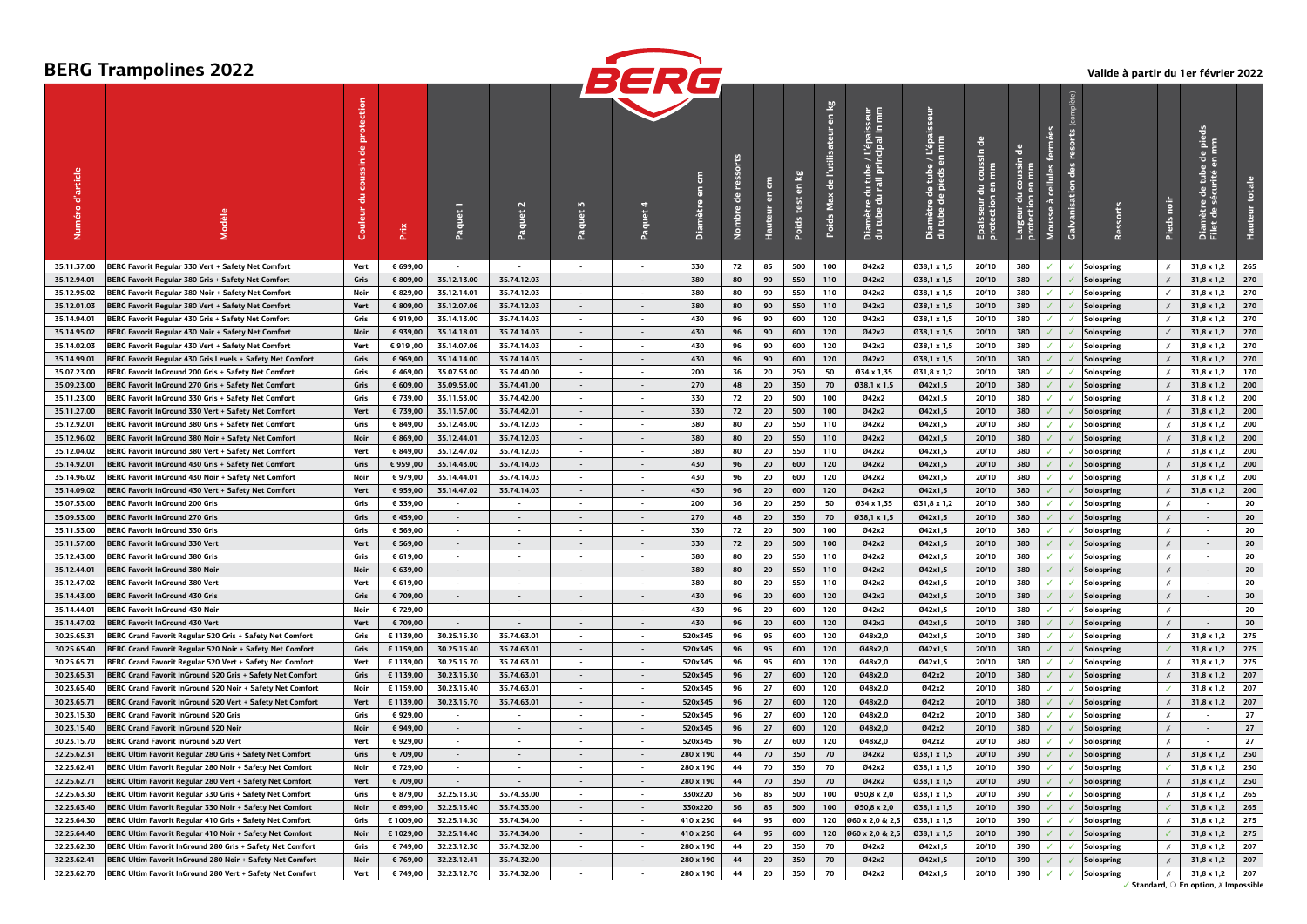|                                          | <b>BERG Trampolines 2022</b>                              |                            |           |                          |                          |                          | BERG                     |           |                    |           |            |                                   |                                                                                                      |                                                                                  |                                                                        |                                                              |                                           |                                       | Valide à partir du 1er février 2022 |                  |                                                                    |                                |
|------------------------------------------|-----------------------------------------------------------|----------------------------|-----------|--------------------------|--------------------------|--------------------------|--------------------------|-----------|--------------------|-----------|------------|-----------------------------------|------------------------------------------------------------------------------------------------------|----------------------------------------------------------------------------------|------------------------------------------------------------------------|--------------------------------------------------------------|-------------------------------------------|---------------------------------------|-------------------------------------|------------------|--------------------------------------------------------------------|--------------------------------|
| rticle<br>e.<br>$\circ$<br>۰ō<br>E<br>Zi |                                                           | ction<br>ᇃ<br>공<br>Couleur | Prix      | ▭<br>Ð<br>o<br>āqu       | $\sim$<br>ਫ਼ੋ            | M.<br>冨<br>ā             | $\overline{ }$<br>Ð<br>큸 | Diam      | orts<br>운<br>Nombr | 톱<br>Haut | ₽<br>Poids | en kg<br>de l'utilis<br>Poids Max | L'épaisseur<br>cipal in mm<br>$\frac{1}{2}$ in $\frac{1}{2}$<br>Diamètre du tub<br>du tube du rail p | 큷<br>L'épais:<br>I mm<br>こま<br>le tube<br>pieds e<br>Diamètre de<br>du tube de p | ਰ<br>$\frac{1}{5}$<br>E<br>$\overline{5}$<br>Epaisseur c<br>protection | ю<br>oussin<br>Ē<br>l 5,<br>v.<br>月子<br>Largeur<br>protectic | fermées<br>cellules<br>$\sigma$<br>Mousse | 盟<br>ত<br>anisation<br>$\frac{5}{18}$ | Ressorts                            | Pieds noi        | Β<br>$rac{a}{n}$<br>ှစ် ခ<br>Diamètre de tube<br>Filet de sécurité | totale<br>Hauteur <sup>t</sup> |
| 32.23.63.30                              | BERG Ultim Favorit InGround 330 Gris + Safety Net Comfort | Gris                       | € 879,00  | 32.23.13.30              | 35.74.33.00              | $\overline{\phantom{a}}$ |                          | 330x220   | 56                 | 20        | 500        | 100                               | Ø50,8 x 2,0                                                                                          | 042x1.5                                                                          | 20/10                                                                  | 390                                                          |                                           |                                       | Solospring                          |                  | $31,8 \times 1,2$                                                  | 200                            |
| 32.23.63.40                              | BERG Ultim Favorit InGround 330 Noir + Safety Net Comfort | Noir                       | € 899,00  | 32.23.13.40              | 35.74.33.00              | $\sim$                   | $\sim$                   | 330x220   | 56                 | 20        | 500        | 100                               | Ø50,8 x 2,0                                                                                          | Ø42x1,5                                                                          | 20/10                                                                  | 390                                                          |                                           |                                       | Solospring                          |                  | 31,8 x 1,2                                                         | 200                            |
| 32.23.64.30                              | BERG Ultim Favorit InGround 410 Gris + Safety Net Comfort | Gris                       | € 1009,00 | 32.23.14.30              | 35.74.34.00              | $\overline{\phantom{a}}$ | $\sim$                   | 410 x 250 | 64                 | 20        | 600        | 120                               | 060 x 2,0 & 2,5                                                                                      | 042x1.5                                                                          | 20/10                                                                  | 390                                                          |                                           |                                       | Solospring                          |                  | 31,8 x 1,2                                                         | 200                            |
| 32.23.64.40                              | BERG Ultim Favorit InGround 410 Noir + Safety Net Comfort | Noir                       | € 1029,00 | 32.23.14.40              | 35.74.34.00              | $\overline{\phantom{a}}$ |                          | 410 x 250 | 64                 | 20        | 600        | 120                               | 060 x 2,0 & 2,5                                                                                      | Ø42x1.5                                                                          | 20/10                                                                  | 390                                                          |                                           |                                       | Solospring                          |                  | 31,8 x 1,2                                                         | 200                            |
| 32.23.12.30                              | <b>BERG Ultim Favorit InGround 280 Gris</b>               | Gris                       | € 549.00  | $\overline{\phantom{a}}$ | $\overline{\phantom{a}}$ | $\sim$                   | $\sim$                   | 280 x 190 | 44                 | 20        | 350        | 70                                | 042x2                                                                                                | 042x1.5                                                                          | 20/10                                                                  | 390                                                          |                                           |                                       | Solospring                          | $\boldsymbol{x}$ | $\sim$                                                             | 27                             |
| 32.23.12.41                              | <b>BERG Ultim Favorit InGround 280 Noir</b>               | Noir                       | € 569,00  | $\overline{\phantom{a}}$ | $\overline{\phantom{0}}$ | $\overline{\phantom{0}}$ | $\overline{\phantom{0}}$ | 280 x 190 | 44                 | 20        | 350        | 70                                | 042x2                                                                                                | Ø42x1,5                                                                          | 20/10                                                                  | 390                                                          |                                           |                                       | Solospring                          | $\boldsymbol{x}$ | $\sim$                                                             | 27                             |
| 32.23.12.70                              | <b>BERG Ultim Favorit InGround 280 Vert</b>               | Vert                       | € 549,00  | $\sim$                   | $\overline{\phantom{a}}$ | $\overline{\phantom{a}}$ | $\overline{\phantom{a}}$ | 280 x 190 | 44                 | 20        | 350        | 70                                | 042x2                                                                                                | 042x1.5                                                                          | 20/10                                                                  | 390                                                          |                                           |                                       | Solospring                          | $\boldsymbol{x}$ | $\sim$                                                             | 27                             |
| 32.23.13.30                              | <b>BERG Ultim Favorit InGround 330 Gris</b>               | Gris                       | € 679,00  | $\sim$                   | $\overline{\phantom{a}}$ | $\sim$                   | $\overline{\phantom{a}}$ | 330x220   | 56                 | 20        | 500        | 100                               | Ø50,8 x 2,0                                                                                          | 042x1.5                                                                          | 20/10                                                                  | 390                                                          |                                           |                                       | Solospring                          | $\boldsymbol{x}$ | $\sim$                                                             | 20                             |
| 32.23.13.40                              | BERG Ultim Favorit InGround 330 Noir                      | Noir                       | € 699,00  | $\overline{\phantom{a}}$ | $\overline{\phantom{a}}$ | $\overline{\phantom{a}}$ | $\overline{\phantom{a}}$ | 330x220   | 56                 | 20        | 500        | 100                               | Ø50,8 x 2,0                                                                                          | Ø42x1,5                                                                          | 20/10                                                                  | 390                                                          |                                           |                                       | Solospring                          | $\chi$           | $\sim$                                                             | 20                             |
| 32.23.14.30                              | <b>BERG Ultim Favorit InGround 410 Gris</b>               | Gris                       | € 809.00  | $\overline{\phantom{a}}$ | $\overline{\phantom{a}}$ | $\overline{\phantom{a}}$ | $\overline{\phantom{a}}$ | 410 x 250 | 64                 | 20        | 600        | 120                               | 060 x 2,0 & 2,5                                                                                      | Ø42x1.5                                                                          | 20/10                                                                  | 390                                                          |                                           |                                       | Solospring                          |                  | $\sim$                                                             | 20                             |
| 32.23.14.40                              | <b>BERG Ultim Favorit InGround 410 Noir</b>               | Noir                       | € 829,00  | $\sim$                   | $\sim$                   | $\overline{\phantom{a}}$ | $\overline{\phantom{a}}$ | 410 x 250 | 64                 | 20        | 600        | 120                               | 060 x 2,0 & 2,5                                                                                      | Ø42x1,5                                                                          | 20/10                                                                  | 390                                                          |                                           |                                       | Solospring                          | $\boldsymbol{x}$ | $\sim$                                                             | 20                             |
| 36.15.10.00                              | <b>BERG Hoppaa</b>                                        | Jaune                      | € 199,00  |                          |                          |                          |                          |           |                    | 25        | 50         | 20                                |                                                                                                      |                                                                                  |                                                                        | 125                                                          |                                           |                                       | <b>TwinElastics</b>                 |                  | $\overline{\phantom{a}}$                                           | 25                             |

# **BERG Accessoires de Trampoline**

| Art. No.    | Modèle                                         | Prix     | Art. No.    | Modèle                                                       | <b>Prix</b> |
|-------------|------------------------------------------------|----------|-------------|--------------------------------------------------------------|-------------|
| 35.99.71.00 | BERG Housse de protection Extra 200 Noir       | € 75,00  | 35.90.04.00 | <b>BERG Echelle L</b>                                        | € 39,00     |
| 35.99.72.00 | BERG Housse de protection Extra 270 Noir       | € 85,00  | 35.90.04.01 | BERG Echelle L (pour Ultim Favorit 410)                      | € 39,00     |
| 35.99.73.00 | BERG Housse de protection Extra 330 Noir       | € 95,00  | 35.90.05.01 | <b>BERG Echelle M</b>                                        | € 39,00     |
| 35.99.74.00 | BERG Housse de protection Extra 380 Noir       | € 105,00 | 35.90.03.00 | <b>BERG Echelle Plateforme</b>                               | € 85,00     |
| 35.99.75.00 | BERG Housse de protection Extra 430 Noir       | € 115,00 | 35.90.54.00 | BERG Echelle Plateforme + Echelle L                          | € 119,00    |
| 35.97.34.00 | BERG Grand Housse de protection Extra 350 Noir | € 115,00 | 35.90.54.01 | BERG Echelle Plateforme + Echelle L (pour Ultim Favorit 410) | € 119,00    |
| 35.97.44.00 | BERG Grand Housse de protection Extra 470 Noir | € 135.00 | 35.90.55.01 | BERG Echelle Plateforme + Echelle M                          | € 119,00    |
| 35.97.54.00 | BERG Grand Housse de protection Extra 520 Noir | € 139,00 | 35.82.21.00 | <b>BERG x GRT Spotting Mat</b>                               | € 229,00    |
| 35.98.14.00 | BERG Ultim Housse de protection Extra 200 Noir | € 75,00  | 35.82.22.00 | <b>BERG x GRT Spotting Mat XL</b>                            | € 499,00    |
| 35.98.24.00 | BERG Ultim Housse de protection Extra 280 Noir | € 85,00  | 35.82.00.00 | <b>BERG AirHive</b>                                          | € 85,00     |
| 35.98.34.00 | BERG Ultim Housse de protection Extra 330 Noir | € 105,00 | 35.81.24.30 | BERG AeroWall 2x2 BLK&GRY                                    | € 1060,00   |
| 35.98.44.00 | BERG Ultim Housse de protection Extra 410 Noir | € 129,00 | 35.99.11.00 | BERG Set d'ancrage                                           | € 59,00     |
| 35.98.54.00 | BERG Ultim Housse de protection Extra 500 Noir | € 139,00 | 35.91.00.00 | <b>BERG Basketball TwinHoop</b>                              | € 159,00    |

## **BERG AirTracks 2022**

| Art. No.    | <b>Modèle</b>                          | <b>Prix</b> | Longueur (cm) | Largeur (cm) | Épaisseur (cm) | Âge   | Poids Max de<br>l'utilisateur en kg |
|-------------|----------------------------------------|-------------|---------------|--------------|----------------|-------|-------------------------------------|
| 36.01.14.00 | <b>BERG AirTrack Home 300</b>          | €419.00     | 300           | 100          | 10             | $14+$ | 120                                 |
| 36.01.24.00 | BERG AirTrack Home 500                 | € 609.00    | 500           | 100          | 10             | $14+$ | 120                                 |
| 36.02.24.00 | <b>BERG AirTrack Sport 500</b>         | € 1029.00   | 500           | 140          | 20             | $14+$ | 120                                 |
| 36.01.23.20 | BERG x Jesse Heffels AirTrack Home 500 | € 679.00    | 500           | 100          | 10             | $14+$ | 120                                 |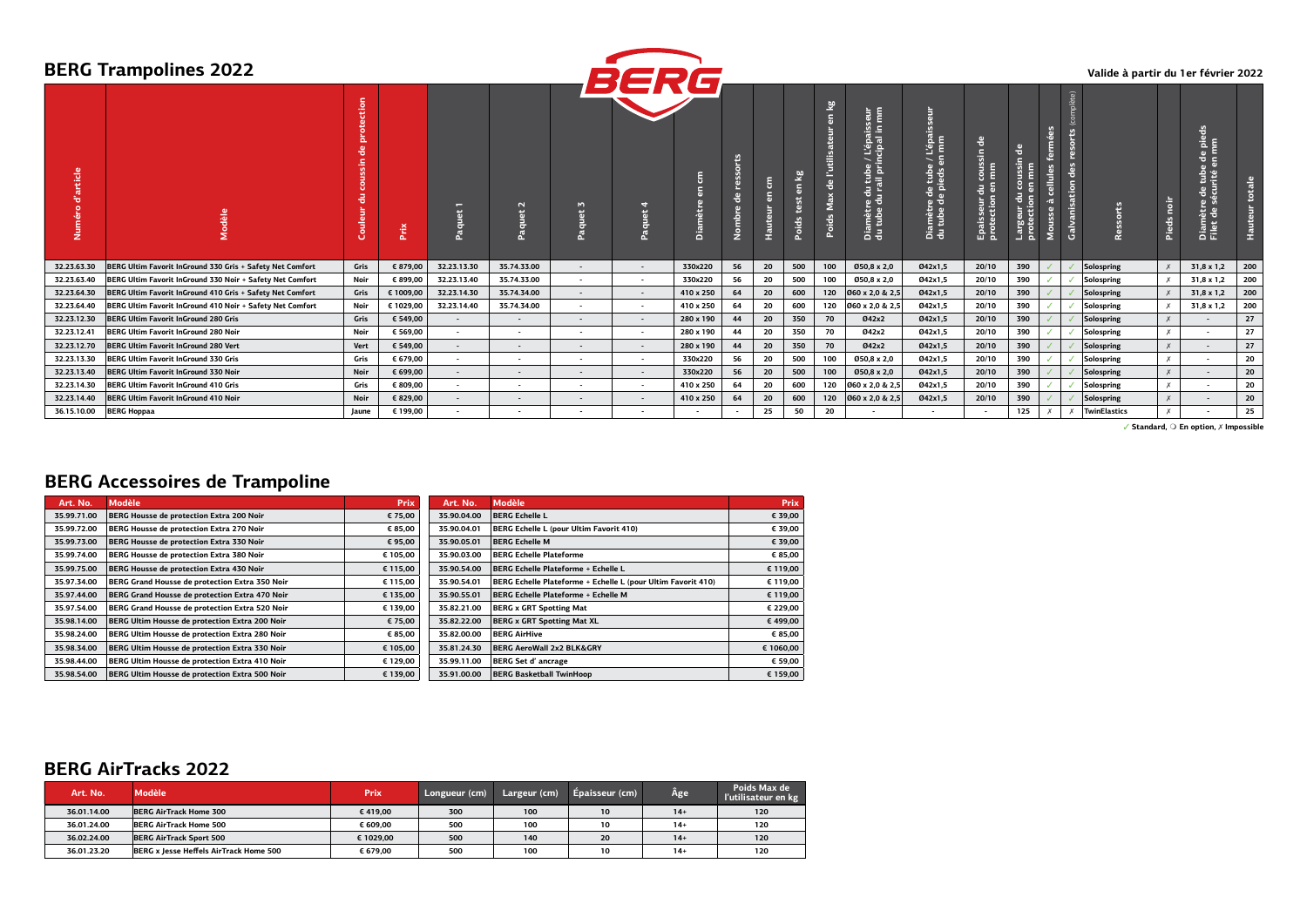|                  | <b>BERG PlayBase 2022</b>                                               |           |                                                                                    |                                                                                |                          |                                   |                          |                                                       |                                               |         |                                                                                                          |                        |                                 |                                            |                                  |                                               |                                                                     |                         |                                        |                         |                          |                             |                    |                |                                            | Valide à partir du 1er février 2022 |
|------------------|-------------------------------------------------------------------------|-----------|------------------------------------------------------------------------------------|--------------------------------------------------------------------------------|--------------------------|-----------------------------------|--------------------------|-------------------------------------------------------|-----------------------------------------------|---------|----------------------------------------------------------------------------------------------------------|------------------------|---------------------------------|--------------------------------------------|----------------------------------|-----------------------------------------------|---------------------------------------------------------------------|-------------------------|----------------------------------------|-------------------------|--------------------------|-----------------------------|--------------------|----------------|--------------------------------------------|-------------------------------------|
| Numéro d'article | Modèle                                                                  | Prix      | (lxlxh)<br>$\overline{5}$<br>$\overline{5}$<br>rs <sub>1</sub><br>Dimensi<br>monté | <b>BERG</b><br>(lxlxh)<br>$\mathsf{g}% _{T}$<br>5<br>Dimensions<br>cadre total | 윃<br>produit<br>Poids du | indus<br>dégringolade<br>Barre de | Échelle incluse          | singe<br>٩e<br>barres<br>$\frac{e}{\sigma}$<br>Nombre | paquet<br>å,<br>dans<br>boîtes<br>음<br>Nombre | Âge     | $\frac{1}{2}$<br>$\overline{a}$<br>d'utilisateurs<br>de l'utilisateur<br>mbre<br>ds<br>ē<br>Max.<br>Max. | maximum<br>Poids total | heures<br>5<br>montage<br>Temps | bébé<br>pour<br>balançoire<br><b>Siège</b> | football<br>٩e<br>cible<br>tball | bois<br>$\overline{a}$<br>balancoire<br>Siège | pour balançoi<br>caoutchouc<br>$\overline{a}$<br>de balançoire<br>G | e                       | bois<br>$\overline{a}$<br>stique<br>డె | en bois<br>d'escalade   | Σ<br>grimper<br>$\sigma$ | $\sqrt{6}$                  | l and the set      |                | suspension<br>٩e                           |                                     |
|                  | 22.20.00.00 BERG PlayBase Medium TT                                     | € 1349,00 | 290x100x245                                                                        | 315x350x295                                                                    | 101.7                    |                                   | $\boldsymbol{x}$         | $\overline{4}$                                        | $\overline{\mathbf{3}}$                       | $3+$    | 100                                                                                                      | 4   400                | $4 - 8$                         | $\circ$ $\circ$                            | $\circ$                          | $\circ$                                       |                                                                     | O O O                   | $\circ$                                | $\circ$                 | O                        | $\mathsf{X}$                | $\circ$<br>$\circ$ | $\overline{O}$ | Q Q X                                      |                                     |
|                  | 22.20.01.00 BERG PlayBase Medium TL                                     | € 1499,00 | 290x100x245                                                                        | 315x350x295                                                                    | 109.6                    | J                                 |                          | $\overline{\mathbf{A}}$                               | $\overline{\mathbf{3}}$                       | $3+$    | 100<br>4                                                                                                 | 400                    | $4 - 8$                         | $\circ$                                    | $\circ$<br>$\circ$               | $\circ$                                       |                                                                     | $\circ$ $\circ$ $\circ$ | $\circ$                                | $\circ$<br>$\circ$      | $\bigcirc$               | $\boldsymbol{x}$            | $\circ$<br>$\circ$ | $\circ$        | $\circ$                                    | $\bigcirc$ x                        |
|                  | 22.20.02.00 BERG PlayBase Medium LL                                     | € 1649,00 | 290x100x245                                                                        | 315x350x295                                                                    | 117.5                    | $\pmb{\chi}$                      |                          | $\overline{4}$                                        | $\overline{\mathbf{3}}$                       | $3+$    | 100<br>$\overline{\mathbf{4}}$                                                                           | 400                    | $4 - 8$                         | $\circ$ $\circ$                            | $\circ$                          | $\circ$                                       |                                                                     | 0 0 0                   | $\circ$                                | $\bigcirc$              | $\overline{O O}$         | $\boldsymbol{x}$            | QQ                 | $\circ$        | $\circ$                                    | $Q \mid x$                          |
|                  | 22.21.00.00 BERG PlayBase Medium TT (Wooden seat+Trapeze)               | € 1393,00 | 290x100x245                                                                        | 315x350x295                                                                    | 115.6                    | ✓                                 | X                        | 4                                                     | 5                                             | $3+$    | 100<br>$\overline{4}$                                                                                    | 400                    | $4 - 8$                         | $\circ$                                    | $\circ$<br>$\circ$               | $\checkmark$                                  | $\circ$ $\circ$                                                     | O                       | $\circ$                                | $\circ$<br>✓            | $\circ$                  | $\boldsymbol{x}$<br>$\circ$ | $\circ$            | $\circ$        | $\circ$                                    | $\bigcirc$ x                        |
|                  | 22.21.01.00 BERG PlayBase Medium TT (Nest)                              | € 1421,00 | 290x100x245                                                                        | 315x350x295                                                                    | 118.8                    | $\checkmark$                      | $\boldsymbol{x}$         | $\overline{4}$                                        | $\overline{4}$                                | $3+$    | 100<br>$\overline{\mathbf{4}}$                                                                           | 400                    | $4 - 8$                         | $\circ$                                    | $\circ$<br>$\bigcirc$            | $\circ$                                       | Q                                                                   |                         | $\circ$                                | $\circ$<br>$\circ$      | $\bigcirc$               | $\boldsymbol{x}$<br>$\circ$ | $\circ$            | $\circ$        | $\circ$                                    | $\bigcirc$ x                        |
|                  | 22.21.02.00 BERG PlayBase Medium TL (Wooden seat+Wooden seat)           | € 1543,00 | 290x100x245                                                                        | 315x350x295                                                                    | 124.0                    | ✓                                 | ℐ                        | 4                                                     | 5                                             | $3+$    | 100<br>$\overline{\mathbf{4}}$                                                                           | 400                    | $4 - 8$                         | $\circ$                                    | $\circ$<br>$\circ$               |                                               |                                                                     | $\circ$ $\circ$ $\circ$ | $\circ$                                | $\circ$<br>$\circ$      | $\bigcirc$               | X                           | $\circ$<br>$\circ$ | $\circ$        | $\circ$                                    | $\bigcirc$ x                        |
|                  | 22.21.03.00 BERG PlayBase Medium TL (Baby seat+Rubber seat)             | € 1593,00 | 290x100x245                                                                        | 315x350x295                                                                    | 126.9                    |                                   |                          | $\overline{\mathbf{4}}$                               | 5                                             | $3+$    | 100<br>$\overline{\mathbf{4}}$                                                                           | 400                    | $4 - 8$                         |                                            | $\bigcirc$<br>$\circ$            | $\circ$                                       |                                                                     | O O                     | $\circ$                                | Q Q Q                   |                          | $\boldsymbol{x}$            | $\circ$<br>$\circ$ | $\circ$        | $\circ$                                    | $\bigcirc$ x                        |
|                  | 22.21.04.00 BERG PlayBase Medium TL (Rubber seat+Trapeze+Climbing wall) | € 1942,00 | 290x100x245                                                                        | 315x350x295                                                                    | 149.2                    | J                                 |                          | $\overline{4}$                                        | 6                                             | $3+$    | 100<br>$\overline{4}$                                                                                    | 400                    | $4 - 8$                         | $\circ$                                    | $\circ$<br>$\circ$               | $\circ$                                       |                                                                     | O Q                     | $\circ$                                | ✓                       | $\circ$                  | $x \cup$                    | $\circ$            | $\circ$        | $\circ$                                    | $\bigcirc$ $x$                      |
|                  | 22.22.00.00 BERG PlayBase Medium TL (Climbing net M+Boxing bag)         | € 1847,00 | 290x100x245                                                                        | 315x350x295                                                                    | 146.7                    | J                                 |                          | $\overline{\mathbf{A}}$                               | 5                                             | $14+$   | 100<br>$\overline{4}$                                                                                    | 400                    | $4 - 8$                         |                                            | O                                |                                               |                                                                     | O O O                   | $\circ$                                | $\bigcirc$<br>$\circ$   |                          | $\boldsymbol{x}$            | $\circ$            | $\circ$        | $\circ$                                    | $\bigcirc$ x                        |
|                  | 22.40.00.00 BERG PlayBase Large TT                                      | € 1499,00 | 380x100x245                                                                        | 405x350x295                                                                    | 124.8                    | J                                 | X                        | 6                                                     | $\overline{\mathbf{3}}$                       | $3+$    | 100<br>$\overline{\mathbf{4}}$                                                                           | 400                    | $4 - 8$                         | $\circ$ $\circ$                            | $\bigcirc$                       | $\circ$                                       |                                                                     | O O                     | $\circ$                                | $\circ$                 | $\bigcirc$   x           | Q Q                         | $\circ$            | $\circ$        | $\circ$                                    | $\circ$ $\circ$                     |
|                  | 22.40.01.00 BERG PlayBase Large TL                                      | € 1649,00 | 380x100x245                                                                        | 405x350x295                                                                    | 132.7                    | $\checkmark$                      |                          | 6                                                     | $\overline{\mathbf{3}}$                       | $3+$    | 100<br>$\overline{\mathbf{4}}$                                                                           | 400                    | $4 - 8$                         | $\circ$ $\circ$                            | $\circ$                          | $\circ$                                       | QQ                                                                  | $\circ$                 | $\circ$                                | $\circ$                 | $\bigcirc$   x           | $\circ$<br>$\circ$          | $\circ$            | $\circ$        | $\Omega$                                   | $\circ$                             |
|                  | 22.40.02.00 BERG PlayBase Large LL                                      | € 1799,00 | 380x100x245                                                                        | 405x350x295                                                                    | 140.6                    | Х                                 | ℐ                        | 6                                                     | $\overline{\mathbf{3}}$                       | $3+$    | 100<br>4                                                                                                 | 400                    | $4 - 8$                         | $\circ$                                    | $\bigcirc$<br>$\circ$            | $\circ$                                       |                                                                     | O O                     | $\circ$                                | $\circ$                 | $\bigcirc$ x             | $\bigcirc$                  | $\circ$<br>$\circ$ | $\circ$        | $\circ$                                    | $\circ$<br>$\circ$                  |
|                  | 22.41.00.00 BERG PlayBase Large TT (Wooden seat+Trapeze)                | € 1543,00 | 380x100x245                                                                        | 405x350x295                                                                    | 127.1                    | J                                 | X                        | 6                                                     | 5                                             | $3+$    | 100<br>$\overline{\mathbf{4}}$                                                                           | 400                    | $4 - 8$                         | $\circ$                                    | $\circ$<br>$\circ$               |                                               | $\circ$                                                             | O                       | $\circ$                                | $\circ$<br>✓            | $\boldsymbol{x}$         | $\circ$<br>$\circ$          | $\circ$            | $\circ$        | $\circ$                                    | $\circ$ $\circ$                     |
|                  | 22.41.01.00 BERG PlayBase Large TL (Baby seat+Rubber seat+Trapeze)      | € 1765,00 | 380x100x245                                                                        | 405x350x295                                                                    | 139.2                    | J                                 | J                        | 6                                                     | 6                                             | $3+$    | 100<br>$\overline{4}$                                                                                    | 400                    | $4 - 8$                         |                                            | $\overline{O}$<br>$\circ$        | $\circ$                                       |                                                                     | O Q                     | $\circ$                                |                         | $\bigcirc$   x           | $\circ$<br>1 O              | $\circ$            | $\circ$        | $\circ$                                    | $\circ$ $\circ$                     |
|                  | 22.41.02.00 BERG PlayBase Large TL (Baby seat+Nest)                     | € 1773,00 | 380x100x245                                                                        | 405x350x295                                                                    | 140.7                    | J                                 |                          | 6                                                     | 5                                             | $3+$    | 100<br>$\overline{\mathbf{4}}$                                                                           | 400                    | $4 - 8$                         |                                            | $\circ$<br>$\circ$               | $\circ$                                       |                                                                     | O Q                     | $\circ$                                | $\circ$                 | $\bigcirc$   x           | O O                         |                    | $\circ$        | $\circ$                                    | $\circ$ $\circ$                     |
|                  | 22.41.03.00 BERG PlayBase Large TL (Disc swing+Rings+Climbing wall)     | € 2092,00 | 380x100x245                                                                        | 405x350x295                                                                    | 158.6                    | J                                 |                          | 6                                                     | 6                                             | $3+$    | 100<br>4                                                                                                 | 400                    | $4 - 8$                         | $\circ$                                    | $\circ$<br>$\circ$               | $\circ$                                       | $\circ$                                                             | $\circ$                 |                                        | $\circ$<br>$\checkmark$ | $\boldsymbol{x}$         | $\circ$                     | $\circ$<br>$\circ$ | $\circ$        | $\circ$                                    | $\circ$<br>$\circ$                  |
|                  | 22.42.00.00 BERG PlayBase Large TL (Climbing net L+Boxing bag)          | € 2097,00 | 380x100x245                                                                        | 405x350x295                                                                    | 159.2                    | $\overline{a}$                    |                          | 6                                                     | 5                                             | $14 +$  | 100<br>$\overline{\mathbf{4}}$                                                                           | 400                    | $4 - 8$                         | $\bigcirc$                                 | $\bigcirc$<br>$\bigcirc$         | $\bigcirc$                                    | $Q$   $Q$                                                           | $\circ$                 | $\circ$                                | $\circ$<br>$\bigcirc$   | $\boldsymbol{x}$         |                             | $\circ$            | $\circ$        | $\circ$                                    | $\circ$<br>$\circ$                  |
|                  | 22.43.00.00 BERG PlayBase Large TT (Hammock)                            | € 1628,00 | 380x100x245                                                                        | 405x350x295                                                                    | 129.3                    | ✓                                 | Х                        | 6                                                     | 4                                             | $14+$   | 100<br>4                                                                                                 | 400                    | $4 - 8$                         | $\circ$                                    | $\circ$<br>$\circ$               | $\circ$                                       | $\circ$<br>$\circ$                                                  | $\circ$                 | $\circ$                                | $\circ$                 | $\bigcirc$   x           | $\circ$<br>$\circ$          | $\circ$            | $\circ$        | $\circ$                                    | $\circ$                             |
|                  | 20.20.00.00 BERG PlayBase Baby seat                                     | € 52.00   | 210x39x36                                                                          | $\sim$                                                                         | 1.4                      | $\overline{\phantom{a}}$          | $\sim$                   | $\overline{a}$                                        | $\mathbf{1}$                                  | $0 - 3$ | 50<br>$\mathbf{1}$                                                                                       | 50                     | 5 min                           |                                            |                                  |                                               |                                                                     |                         |                                        |                         |                          |                             |                    |                |                                            |                                     |
|                  | 20.20.01.00 BERG PlayBase Basketball hoop                               | € 179,00  | 100x100x89                                                                         | $\sim$                                                                         | 11.5                     | $\sim$                            |                          | $\sim$                                                | $\mathbf{1}$                                  | $3+$    | 100<br>$\mathbf{1}$                                                                                      | 100                    | 30 min                          |                                            |                                  |                                               |                                                                     |                         |                                        |                         |                          |                             |                    |                | $\sim$                                     |                                     |
|                  | 20.20.02.00 BERG PlayBase Soccer target net L                           | € 149,00  | 360x235x2                                                                          | $\sim$                                                                         | 3.4                      | $\overline{\phantom{a}}$          | $\sim$                   | $\sim$                                                | $\mathbf{1}$                                  | $3+$    | 100<br>$\overline{1}$                                                                                    | 100                    | 10 min                          |                                            | $\sim$                           |                                               |                                                                     |                         |                                        |                         |                          |                             |                    |                | $\sim$<br>$\blacksquare$                   |                                     |
|                  | 20.21.00.00 BERG PlayBase Wooden swing seat                             | € 22,00   | 210x44x18                                                                          | $\sim$                                                                         | 1.3                      | $\overline{a}$                    | $\overline{\phantom{a}}$ | $\sim$                                                | $\mathbf{1}$                                  | $3+$    | $\mathbf{1}$<br>50                                                                                       | 50                     | 5 min                           |                                            |                                  |                                               |                                                                     |                         |                                        |                         |                          |                             |                    |                | $\overline{\phantom{a}}$                   |                                     |
|                  | 20.21.01.00 BERG PlayBase Rubber swing seat                             | € 42,00   | 210x45x18                                                                          | $\sim$                                                                         | 3.1                      | $\blacksquare$                    | $\blacksquare$           | $\overline{\phantom{a}}$                              | $\mathbf{1}$                                  | $3+$    | $\mathbf{1}$<br>50                                                                                       | 50                     | 10 min                          |                                            |                                  |                                               |                                                                     |                         |                                        |                         |                          |                             |                    |                |                                            |                                     |
|                  | 20.21.02.00 BERG PlayBase Wooden disc swing                             | € 22,00   | 210x30x30                                                                          | $\sim$                                                                         | 1.0                      | $\overline{\phantom{a}}$          |                          |                                                       | $\mathbf{1}$                                  | $3+$    | 50<br>$\mathbf{1}$                                                                                       | 50                     | 5 min                           |                                            |                                  |                                               |                                                                     |                         |                                        |                         |                          |                             |                    |                |                                            |                                     |
|                  | 20.21.03.00 BERG PlayBase Nest Swing                                    | € 72,00   | 210x100x100                                                                        | $\sim$                                                                         | 4.8                      | $\overline{\phantom{a}}$          | $\sim$                   | $\overline{a}$                                        | $\mathbf{1}$                                  | $3+$    | 50<br>$\sim$                                                                                             | 150                    | $15$ min                        |                                            |                                  |                                               |                                                                     |                         |                                        |                         |                          |                             |                    |                |                                            |                                     |
|                  | 20.21.04.00 BERG PlayBase Wooden gym rings                              | € 42,00   | 100x20x3                                                                           | $\sim$                                                                         | 0.7                      | $\sim$                            | $\sim$                   | $\sim$                                                | $\mathbf{1}$                                  | $3+$    | 50<br>$\mathbf{1}$                                                                                       | 50                     | 5 min                           |                                            |                                  |                                               |                                                                     |                         |                                        |                         |                          |                             |                    |                |                                            |                                     |
|                  | 20.21.05.00 BERG PlayBase Wooden trapeze                                | € 22,00   | 100x58x4                                                                           |                                                                                | 0.7                      | $\sim$                            |                          | $\sim$                                                | $\mathbf{1}$                                  | $3+$    | 50<br>$\mathbf{1}$                                                                                       | 50                     | 5 min                           |                                            |                                  |                                               |                                                                     |                         |                                        |                         |                          |                             |                    |                |                                            |                                     |
|                  | 20.22.00.00 BERG PlayBase Climbing wall                                 | € 379,00  | 225x80x15                                                                          | $\sim$                                                                         | 23.0                     | $\blacksquare$                    | $\sim$                   | $\sim$                                                | $\mathbf{1}$                                  | $3+$    | 100<br>$\mathbf{1}$                                                                                      | 100                    | 45 min                          |                                            | $\sim$                           |                                               |                                                                     |                         |                                        |                         | $\overline{\phantom{a}}$ |                             |                    |                | $\sim$<br>$\sim$                           |                                     |
|                  | 20.22.01.00 BERG PlayBase Climbing net M                                | € 219,00  | 270x235x4                                                                          | $\sim$                                                                         | 3.0                      | $\overline{\phantom{a}}$          | $\sim$                   | $\blacksquare$                                        | $\mathbf{1}$                                  | $3+$    | 100<br>$\overline{2}$                                                                                    | 200                    | 15 min                          |                                            |                                  |                                               |                                                                     |                         |                                        |                         |                          |                             |                    |                |                                            |                                     |
|                  | 20.22.02.00 BERG PlayBase Climbing net L                                | € 319,00  | 360x235x4                                                                          | $\sim$                                                                         | 4.0                      | $\sim$                            | $\sim$                   | $\sim$                                                | $\mathbf{1}$                                  | $3+$    | 3<br>100                                                                                                 | 300                    | 15 min                          |                                            |                                  |                                               |                                                                     |                         |                                        |                         |                          |                             |                    |                | $\blacksquare$<br>$\sim$                   |                                     |
|                  | 20.23.00.00 BERG PlayBase Boxing bag                                    | € 129,00  | 150x30x30                                                                          | $\sim$                                                                         | 21.0                     | $\sim$                            | $\sim$                   | $\sim$                                                | $\mathbf{1}$                                  | $14+$   | 100<br>$\mathbf{1}$                                                                                      | 100                    | 5 min                           |                                            |                                  |                                               |                                                                     |                         |                                        |                         |                          |                             |                    |                |                                            |                                     |
|                  | 20.23.01.00 BERG PlayBase Dip bar                                       | € 99,00   | 101x64x32                                                                          | $\sim$                                                                         | 6.7                      | $\sim$                            | $\blacksquare$           | $\sim$                                                | $\mathbf{1}$                                  | $14+$   | 100<br>$\mathbf{1}$                                                                                      | 100                    | 15 min                          |                                            | $\sim$                           |                                               |                                                                     |                         |                                        |                         |                          |                             |                    |                | $\overline{a}$                             |                                     |
|                  | 20.23.02.00 BERG PlayBase Pull up bar                                   | € 99,00   | 101x72x35                                                                          | $\sim$                                                                         | 8.7                      | $\sim$                            | $\overline{a}$           | $\overline{a}$                                        | $\mathbf{1}$                                  | $14+$   | 100<br>$\mathbf{1}$                                                                                      | 100                    | 15 min                          |                                            |                                  |                                               |                                                                     |                         |                                        |                         |                          |                             |                    |                |                                            |                                     |
|                  | 20.23.03.00 BERG PlayBase Suspension strap                              | € 49,00   | 220x18x4                                                                           |                                                                                | 1.0                      | $\sim$                            | $\blacksquare$           | $\sim$                                                | $\mathbf{1}$                                  | $14 +$  | 100<br>$\mathbf{1}$                                                                                      | 100                    | 5 min                           |                                            |                                  |                                               |                                                                     |                         |                                        |                         |                          |                             |                    |                | $\overline{\phantom{a}}$                   |                                     |
|                  | 20.23.04.00 BERG PlayBase Resistance bands                              | € 49,00   | 100x9x6                                                                            | $\sim$                                                                         | 0.8                      | $\overline{\phantom{a}}$          | $\blacksquare$           |                                                       | $\mathbf{1}$                                  | $14+$   | 100<br>$\mathbf{1}$                                                                                      | 100                    | 5 min                           |                                            | $\sim$                           |                                               |                                                                     |                         |                                        | $\sim$                  |                          |                             |                    | $\sim$         | $\blacksquare$<br>$\overline{\phantom{a}}$ | $\sim$                              |
|                  | 20.24.00.00 BERG PlayBase Hammock                                       | € 129,00  | 330x120x3                                                                          |                                                                                | 4.0                      | $\sim$                            | $\overline{\phantom{a}}$ | $\overline{a}$                                        | $\mathbf{1}$                                  | $14+$   | 100<br>$\mathbf{1}$                                                                                      | 100                    | 5 min                           |                                            |                                  |                                               |                                                                     |                         |                                        |                         |                          |                             |                    |                |                                            |                                     |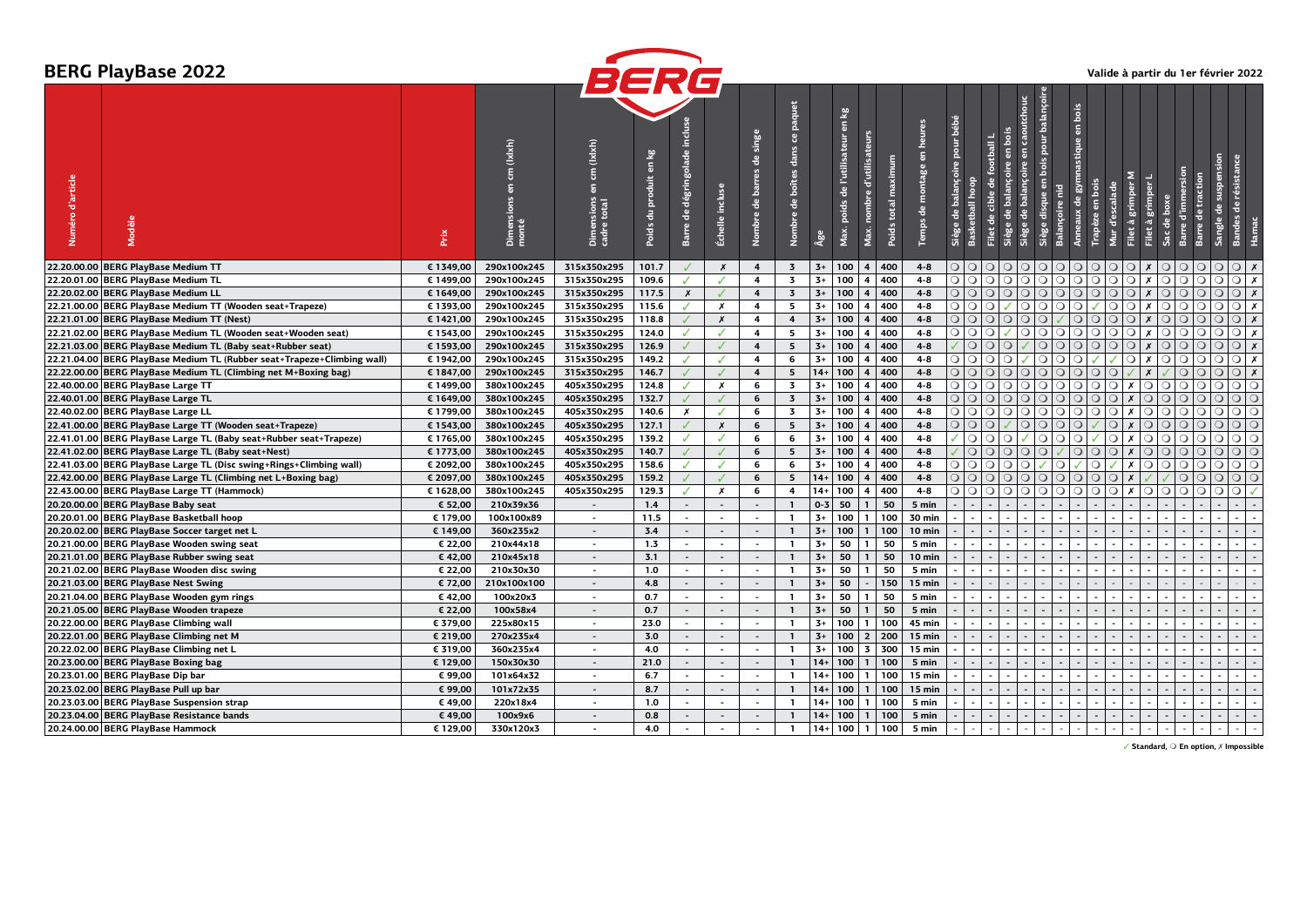## **BERG Karts à pédales 2022**



|             | DENU NAFIS A PEUAIES ZUZZ              |          |                      |                          |          |                                                   |                                              |                   |               | BERG                                 |                           |                           |         |                           |                  |                                |                                                                   |                                             |                                                             |                           |                                                              |                           |                                       |                                    |                                |                                                        |                           |                               | valige a partir du Ter fevrier 2022 |                             |                    |               |         |                                       |
|-------------|----------------------------------------|----------|----------------------|--------------------------|----------|---------------------------------------------------|----------------------------------------------|-------------------|---------------|--------------------------------------|---------------------------|---------------------------|---------|---------------------------|------------------|--------------------------------|-------------------------------------------------------------------|---------------------------------------------|-------------------------------------------------------------|---------------------------|--------------------------------------------------------------|---------------------------|---------------------------------------|------------------------------------|--------------------------------|--------------------------------------------------------|---------------------------|-------------------------------|-------------------------------------|-----------------------------|--------------------|---------------|---------|---------------------------------------|
| Ξ.<br>ξĖ    |                                        | Prix     | ු                    | Thème<br>d'article       | Age      | 鬯<br>$\overline{\epsilon}$<br>produit<br>Poids du | en kg<br>l'utilisateur<br>-e<br>Max<br>Poids | (Lxixh)<br>듦<br>ā | EntraÎne      | hasculant<br>ande<br>A <sub>xe</sub> | ۲Ē                        |                           |         | Σ                         | Trailer<br>irail | Trailer X<br><b>Steel</b><br>Ō | <b>Trailer</b> X<br>am Trailer<br><b>Tandem</b><br>Tand<br>E<br>ă | N/S<br>sécurité<br>음<br><b>Drapeau</b><br>g | sécurité<br>sécurité<br>음<br>Drapeau<br>Drapeau<br>ម្ល<br>پ | pour<br>useau             | fitting)<br>$\frac{1}{5}$<br>(with<br>Drapeau<br>4<br>큹<br>요 | 읭                         | avant<br>ge arriè                     | d'immatriculatior<br>$\frac{9}{2}$ | avant<br>boue<br>흠             | Ŀ                                                      | 윽                         | $\sim$                        | Farm                                |                             | ā                  | tran          |         | Tour Su<br>à                          |
|             | 24.30.03.00 BERG Buzzy BSX             | € 145,00 | $\sim$               | $\blacksquare$           | $2 - 5$  | 7.00                                              | 30.00                                        | 83x49x50          | <b>Direct</b> |                                      |                           |                           |         |                           |                  |                                |                                                                   | С                                           |                                                             |                           |                                                              |                           |                                       |                                    |                                |                                                        |                           |                               |                                     |                             |                    |               | $\circ$ | $\times$<br>X                         |
|             | 24.30.01.00 BERG Buzzy Nitro           | € 169,00 | $\sim$               | $\overline{\phantom{a}}$ | $2 - 5$  | 7.00                                              | 30.00                                        | 83x49x50          | Direct        | $\boldsymbol{\mathsf{x}}$            |                           |                           |         | O                         |                  |                                | Х<br>x                                                            | $\circ$                                     | X<br>x                                                      | x                         | Х<br>X                                                       | Х                         | Х<br>Х                                | Х                                  | X                              | $\times$<br>$\boldsymbol{\mathsf{x}}$                  | Х                         | X                             |                                     | Х                           | x                  | $\times$<br>X | $\circ$ | x<br>x                                |
|             | 24.30.02.00 BERG Buzzy Bloom           | € 169,00 | $\sim$               | $\blacksquare$           | $2 - 5$  | 7.00                                              | 30.00                                        | 83x49x50          | Direct        | $\boldsymbol{\mathsf{x}}$            |                           |                           |         | O                         |                  |                                |                                                                   | $\circ$                                     | X<br>X                                                      | X                         | X<br>X                                                       | X                         | $\times$<br>X                         |                                    | $\boldsymbol{\mathsf{x}}$      | $\boldsymbol{\mathsf{x}}$<br>$\boldsymbol{X}$          | $\boldsymbol{\mathsf{x}}$ |                               | $\boldsymbol{\mathsf{x}}$           | X                           |                    | X             | ◯       | X                                     |
|             | 24.30.21.00 BERG Buzzy Aero            | € 179,00 | $\sim$               | $\blacksquare$           | $2 - 5$  | 7.20                                              | 30.00                                        | 82x50x55          | Direct        | $\times$                             | Х                         |                           | х       | $\circ$                   |                  |                                |                                                                   | $\circ$                                     | Х<br>Х                                                      | x                         | Х                                                            | Х                         | х<br>Х                                | Х                                  |                                | $\times$<br>$\boldsymbol{\mathsf{x}}$                  | $\boldsymbol{\mathsf{x}}$ | X                             |                                     | х<br>Х                      | Х                  | χı            |         | $\circ$<br>Х                          |
|             | 24.30.14.00 BERG Buzzy Beatz           | € 189,00 | $\sim$               | $\sim$                   | $2 - 5$  | 6.90                                              | 30.00                                        | 83x49x50          | <b>Direct</b> | $\boldsymbol{\mathsf{x}}$            |                           |                           |         |                           |                  |                                |                                                                   | $\circ$                                     | $\boldsymbol{x}$                                            |                           | X<br>X                                                       | $\boldsymbol{X}$          | X                                     |                                    |                                | $\boldsymbol{X}$<br>$\boldsymbol{\mathsf{x}}$          | $\boldsymbol{\mathsf{x}}$ |                               |                                     |                             |                    |               |         |                                       |
|             | 24.30.12.00 JEEP Buzzy Sahara          | € 205,00 | $\sim$               | $\sim$                   | $2 - 5$  | 7.50                                              | 30.00                                        | 83x49x50          | Direct        | $\boldsymbol{\mathsf{x}}$            |                           |                           |         |                           |                  |                                |                                                                   | O                                           | x<br>x                                                      | X                         | Х<br>X                                                       | X                         | Х<br>Х                                |                                    |                                | $\boldsymbol{\mathsf{x}}$<br>$\boldsymbol{\mathsf{x}}$ | $\boldsymbol{\mathsf{x}}$ | X                             |                                     | x                           |                    |               |         | x<br>Х                                |
|             | 24.30.11.00 BERG Buzzy John Deere      | € 215,00 | $\sim$               | $\blacksquare$           | $2 - 5$  | 7.00                                              | 30.00                                        | 83x49x50          | <b>Direct</b> | $\boldsymbol{X}$                     |                           |                           |         |                           |                  |                                |                                                                   | $\circ$                                     | X<br>X                                                      |                           | $\times$<br>X                                                | X                         | $\boldsymbol{x}$<br>$\chi$            |                                    |                                | $\boldsymbol{X}$<br>$\boldsymbol{X}$                   | $\boldsymbol{\mathsf{x}}$ |                               |                                     |                             |                    |               |         |                                       |
|             | 24.30.13.00 JEEP Buzzy Rubicon         | € 215,00 | $\sim$               | $\overline{\phantom{a}}$ | $2 - 5$  | 7.50                                              | 30.00                                        | 83x49x50          | Direct        | $\boldsymbol{\mathsf{x}}$            |                           |                           |         | O<br>x                    |                  |                                | x<br>Х                                                            | $\circ$                                     | х<br>х                                                      | х                         | Х<br>х                                                       | Х                         | Х<br>Х                                | Х                                  | Х<br>х                         | Х<br>х                                                 | Х                         | х                             |                                     | х<br>Х                      | Х                  | Х<br>X        |         | $\times$<br>X                         |
|             | 24.32.00.00 BERG Buzzy Nitro 2-in-1    | € 199,00 | $\sim$               | $\sim$                   | $2 - 5$  | 8.00                                              | 30.00                                        | 83x49x50          | <b>Direct</b> | $\boldsymbol{\mathsf{x}}$            |                           |                           |         | $\circ$                   |                  |                                |                                                                   | $\circ$                                     | X<br>$\boldsymbol{x}$                                       | X                         | $\times$<br>X                                                | $\chi$                    | X<br>$\times$                         |                                    |                                | $\boldsymbol{\mathsf{x}}$<br>$\boldsymbol{X}$          | $\boldsymbol{\mathsf{x}}$ |                               |                                     |                             |                    |               | $\circ$ | $X$ $\mid$ $X$                        |
|             | 24.32.01.00 BERG Buzzy Bloom 2-in-1    | € 199,00 | $\sim$               | $\blacksquare$           | $2 - 5$  | 7.80                                              | 30.00                                        | 83x49x50          | Direct        | $\boldsymbol{\mathsf{x}}$            |                           |                           |         |                           |                  |                                | $\boldsymbol{x}$                                                  | $\circ$                                     | Х<br>X                                                      | x                         | X<br>X                                                       | $\boldsymbol{\mathsf{x}}$ | X<br>Х                                | Х                                  |                                | $\boldsymbol{\mathsf{x}}$<br>$\boldsymbol{\mathsf{x}}$ | $\boldsymbol{\mathsf{x}}$ |                               |                                     | $\boldsymbol{\mathsf{x}}$   |                    |               | $\circ$ | x                                     |
| 24.32.02.00 | BERG Buzzy Retro 2-in-1<br>Green       | € 199,00 | $\sim$               | $\blacksquare$           | $2 - 5$  | 7.80                                              | 30.00                                        | 83x49x50          | Direct        | $\times$                             | $\mathsf{X}$              | $\boldsymbol{\mathsf{x}}$ |         | $\circ$                   |                  |                                | $\boldsymbol{x}$                                                  | $\circ$                                     | $\boldsymbol{x}$<br>Х                                       | $\boldsymbol{x}$          | X<br>X                                                       | Х                         | Х<br>$\times$                         | $\times$                           |                                | $\boldsymbol{X}$<br>$\boldsymbol{X}$                   | $\boldsymbol{\mathsf{x}}$ | X                             |                                     | Х                           |                    |               | $\circ$ | $X$   $X$                             |
|             | 24.30.22.00 BERG Buzzy Police          | € 205,00 | $\blacksquare$       | $\blacksquare$           | $2 - 6$  | 0.01                                              | 30.00                                        | 83x49x50          | Direct        | $\boldsymbol{x}$                     |                           |                           |         |                           |                  |                                |                                                                   | $\circ$                                     | X<br>X                                                      |                           | X                                                            | X                         |                                       |                                    |                                | $\boldsymbol{\mathsf{x}}$<br>$\boldsymbol{\mathsf{x}}$ | $\boldsymbol{\mathsf{x}}$ |                               |                                     |                             |                    |               |         |                                       |
|             | 24.60.00.00 BERG Reppy Rider           | € 239,00 | $\sim$               | $\overline{\phantom{a}}$ | $2,5-6$  | 9.00                                              | 40.00                                        | 98x59x58          | <b>Direct</b> | $\boldsymbol{X}$                     |                           |                           |         |                           |                  |                                |                                                                   | $\circ$                                     | X                                                           |                           | X<br>X                                                       | X                         | $\boldsymbol{x}$                      |                                    |                                |                                                        | $\boldsymbol{\mathsf{x}}$ |                               |                                     |                             |                    |               |         | $\circ$                               |
|             | 24.60.01.00 BERG Reppy Racer           | € 249,00 | $\sim$               | $\blacksquare$           | $2,5-6$  | 9.10                                              | 40.00                                        | 98x59x58          | Direct        | Х                                    |                           |                           |         |                           |                  |                                |                                                                   | $\circ$                                     | х<br>х                                                      |                           | X                                                            | X                         | Х<br>Х                                |                                    |                                | Х<br>х                                                 | $\boldsymbol{\mathsf{x}}$ |                               |                                     | X                           |                    |               |         |                                       |
|             | 24.60.04.00 BERG Reppy Roadster        | € 249,00 | $\sim$               | $\sim$                   | $2,5-6$  | 9.00                                              | 40.00                                        | 98x59x58          | Direct        | $\boldsymbol{\mathsf{x}}$            |                           |                           |         | $\Omega$                  |                  |                                |                                                                   | $\circ$                                     | $\boldsymbol{x}$<br>$\boldsymbol{x}$                        | X                         | $\times$<br>X                                                | X                         | X<br>X                                | $\times$                           | $\boldsymbol{X}$               | $\times$<br>$\boldsymbol{\mathsf{x}}$                  | $\boldsymbol{\mathsf{x}}$ | $\boldsymbol{\mathsf{x}}$     | $\boldsymbol{\mathsf{x}}$           | $\boldsymbol{\mathsf{x}}$   |                    | X             |         | $\boldsymbol{\mathsf{x}}$             |
|             | 24.60.02.00 BERG Reppy Rebel           | € 259,00 | $\sim$               | $\blacksquare$           | $2,5-6$  | 9.50                                              | 40.00                                        | 98x59x58          | <b>Direct</b> | $\boldsymbol{\mathsf{x}}$            |                           |                           |         |                           | $\Omega$         |                                |                                                                   | O                                           | X<br>X                                                      | X                         | X<br>X                                                       | X                         | x<br>X                                |                                    |                                | $\boldsymbol{\mathsf{x}}$<br>Х                         | $\boldsymbol{\mathsf{x}}$ | $\boldsymbol{\mathsf{x}}$     |                                     | $\boldsymbol{\mathsf{x}}$   |                    |               |         | X                                     |
|             | 24.61.00.00 BERG Reppy BMW             | € 315,00 | $\sim$               | $\sim$                   | $2,5-6$  | 9.70                                              | 40.00                                        | 98x59x58          | <b>Direct</b> | $\boldsymbol{X}$                     |                           |                           |         |                           |                  |                                |                                                                   | C                                           | X<br>X                                                      | $\boldsymbol{\mathsf{x}}$ | $\boldsymbol{x}$<br>X                                        | $\boldsymbol{X}$          | $\boldsymbol{x}$<br>$\boldsymbol{x}$  |                                    |                                |                                                        | $\boldsymbol{\mathsf{x}}$ |                               |                                     | $\boldsymbol{\mathsf{x}}$   |                    |               |         |                                       |
|             | 24.61.01.00 BERG Reppy GP              | € 305.00 |                      |                          | $2,5-6$  | 10.68                                             | 40.00                                        | 98x62x58          | Direct        | X                                    |                           |                           |         |                           | $\Omega$         |                                |                                                                   | $\circ$                                     | х<br>х                                                      | х                         | Х<br>х                                                       | Х                         | х<br>х                                |                                    |                                | х<br>Х                                                 | X                         | $\boldsymbol{\mathsf{x}}$     |                                     | х<br>х                      | x                  | x             |         | х                                     |
|             | 24.20.60.03 BERG Buddy B-Orange        | € 355,00 | $\sim$               | $\overline{\phantom{a}}$ | $3 - 8$  | 18.50                                             | 50.00                                        | 114x70x59         | <b>BFR</b>    | $\boldsymbol{\mathsf{x}}$            |                           |                           |         |                           | $\circ$          |                                | $\circ$                                                           | X                                           | $\circ$<br>X                                                |                           | $\boldsymbol{x}$<br>X                                        | $\boldsymbol{X}$          | $\chi$                                |                                    |                                | $\boldsymbol{\mathsf{x}}$                              | $\boldsymbol{\mathsf{x}}$ |                               |                                     |                             | $\circ$            | $\mathsf{X}$  |         | $\bigcirc$   $x$                      |
|             | 24.20.64.01 BERG Buddy Lua             | € 355,00 | $\sim$               | $\overline{\phantom{a}}$ | $3 - 8$  | 18.50                                             | 50.00                                        | 114x70x59         | <b>BFR</b>    | $\boldsymbol{\mathsf{x}}$            | $\boldsymbol{\mathsf{x}}$ |                           |         |                           | ∩                |                                | $\circ$                                                           | X                                           | x<br>$\circ$                                                | X                         | Х<br>X                                                       | Х                         | x<br>Х                                | X                                  |                                | $\boldsymbol{\mathsf{x}}$<br>$\boldsymbol{\mathsf{x}}$ | $\boldsymbol{\mathsf{x}}$ |                               |                                     |                             | $\left( \ \right)$ |               |         | $Q \mid x$                            |
|             | 24.20.65.01 BERG Buddy Cross           | € 365,00 | $\blacksquare$       | $\blacksquare$           | $3 - 8$  | 18.50                                             | 50.00                                        | 114x70x59         | <b>BFR</b>    |                                      |                           |                           |         |                           |                  |                                | ∋                                                                 |                                             | $\Omega$                                                    |                           |                                                              |                           |                                       |                                    |                                |                                                        |                           |                               |                                     |                             | $\Omega$           |               |         |                                       |
|             | 24.15.01.01 BERG Choppy Neo            | € 315,00 | $\sim$               | $\sim$                   | $3 - 8$  | 17.00                                             | 50.00                                        | 122x68x71         | <b>BFR</b>    | X<br>Х                               |                           |                           |         |                           | $\circ$          |                                | $\circ$<br>Х                                                      | Х                                           | $\circ$<br>х                                                | x                         | Х                                                            | X                         | Х<br>Х                                | Х                                  |                                | Х<br>х                                                 | $\boldsymbol{\mathsf{x}}$ | х                             |                                     |                             | $\circ$            | $\chi$<br>Х   |         |                                       |
|             | 24.21.24.02 BERG Buddy John Deere      | € 405,00 | $\sim$               | $\sim$                   | $3 - 8$  | 18.50                                             | 50.00                                        | 115x65x63         | <b>BFR</b>    | $\boldsymbol{\mathsf{x}}$            |                           |                           |         |                           | ∩                |                                | $\circ$                                                           |                                             | $\boldsymbol{x}$<br>$\circ$                                 |                           | X<br>X                                                       | X                         |                                       |                                    |                                |                                                        |                           |                               |                                     |                             | ∩                  |               |         | $Q \mid x$                            |
|             | 24.21.34.02 Jeep® Junior Pedal Go-kart | € 405,00 | $\blacksquare$       | $\blacksquare$           | $3 - 8$  | 18.50                                             | 50.00                                        | 115x65x63         | <b>BFR</b>    | $\boldsymbol{\mathsf{x}}$            | $\boldsymbol{\mathsf{x}}$ |                           |         |                           | ∩                |                                | O                                                                 | X                                           | x<br>$\circ$                                                | X                         | X<br>X                                                       | X                         | Х<br>X                                | X                                  |                                | $\boldsymbol{\mathsf{x}}$<br>$\boldsymbol{\mathsf{x}}$ | $\boldsymbol{\mathsf{x}}$ | X<br>X                        |                                     |                             |                    |               |         | о∣<br>Х                               |
|             | 24.21.54.01 BERG Buddy Fendt           | € 405,00 | $\sim$               | $\overline{\phantom{a}}$ | $3 - 8$  | 18.50                                             | 50.00                                        | 115x65x63         | <b>BFR</b>    | $\times$                             | $\times$                  | $\boldsymbol{\mathsf{x}}$ |         |                           | $\circ$          |                                | $\circ$                                                           | X                                           | Х<br>$\circ$                                                | X                         | $\boldsymbol{X}$<br>$\times$                                 | Х                         | Х<br>Х                                | $\times$                           |                                | $\boldsymbol{\mathsf{x}}$<br>$\boldsymbol{X}$          | $\boldsymbol{\mathsf{x}}$ | $\boldsymbol{X}$<br>$\lambda$ |                                     | $\boldsymbol{\mathsf{x}}$   | Q[X]               |               |         | $\bigcirc$   X                        |
|             | 24.21.64.01 BMW Street Racer           | € 455,00 | $\sim$               | $\sim$                   | $3 - 8$  | 22.40                                             | 50.00                                        | 115x69x63         | <b>BFR</b>    |                                      | $X$ $X$                   | $\boldsymbol{\mathsf{x}}$ | Х       | x                         | $\circ$          |                                | $\overline{O}$<br>$\boldsymbol{\mathsf{x}}$                       | x                                           | χI<br>$\circ$                                               | x                         | Х<br>Х                                                       | Х                         | Х<br>Х                                | Х                                  | $\boldsymbol{\mathsf{x}}$<br>Х | Х<br>$\boldsymbol{x}$                                  | Х                         | X<br>X                        |                                     | х<br>X                      | x                  |               |         | Х                                     |
|             | 24.20.66.00 BERG Buddy PRO             | € 519,00 | $\sim$               | $\blacksquare$           | $3 - 8$  | 18.00                                             | 50.00                                        | 110x65x65         | <b>BFR</b>    | $\boldsymbol{X}$                     | $\mathsf{X}$              | $\boldsymbol{\mathsf{x}}$ | X       |                           | $\circ$          | $\boldsymbol{x}$               | $\circ$<br>$\boldsymbol{X}$                                       | $\boldsymbol{x}$                            | $\circ$<br>X                                                | $\chi$                    | $\chi$<br>X                                                  | Х                         | $\times$<br>$\boldsymbol{\mathsf{x}}$ | $\boldsymbol{x}$                   | $\boldsymbol{X}$               | $\boldsymbol{X}$<br>$\boldsymbol{\mathsf{x}}$          | $\boldsymbol{\mathsf{x}}$ | $\boldsymbol{X}$              | $\boldsymbol{\mathsf{x}}$           | $\boldsymbol{\mathsf{x}}$   | $\Omega$           |               |         | QX                                    |
|             | 24.40.00.00 BERG Rally Orange          | € 459,00 | $\sim$               | $\overline{\phantom{a}}$ | $4 - 12$ | 25.00                                             | 60.00                                        | 124x70x64         | <b>BFR</b>    | Х                                    |                           |                           | Х       | x                         | $\circ$          |                                | $\circ$<br>Х                                                      | Х                                           | Х<br>Х                                                      | Х                         | $\circ$<br>Х                                                 | Х                         | Х<br>Х                                | Х                                  | Х<br>Х                         | Х<br>Х                                                 | Х                         | Х<br>х                        | x                                   | Х<br>Х                      | Х                  | $\times$<br>X |         | $\times$                              |
| 24.40.10.00 | Jeep® Adventure<br>Pedal-Gokart        | € 499,00 | $\sim$               | $\blacksquare$           | $4 - 12$ | 27.00                                             | 60.00                                        | 124x70x64         | <b>BFR</b>    | $\boldsymbol{\mathsf{x}}$            |                           |                           |         |                           | $\Omega$         |                                | $\Omega$                                                          |                                             |                                                             |                           | $\Omega$                                                     |                           |                                       |                                    |                                |                                                        |                           |                               |                                     |                             |                    |               |         |                                       |
|             | 24.40.30.00 BERG Rally Force           | € 459,00 | $\sim$               | $\sim$                   | 4-12     | 25.00                                             | 60.00                                        | 124x70x64         | <b>BFR</b>    | $\chi$                               |                           |                           |         |                           | ∩                |                                | $\circ$                                                           | X                                           | x<br>X                                                      | x                         | O<br>X                                                       | X                         | x<br>X                                |                                    |                                | $\boldsymbol{\mathsf{x}}$<br>$\boldsymbol{\mathsf{x}}$ | $\boldsymbol{\mathsf{x}}$ | x                             |                                     | $\boldsymbol{\mathsf{x}}$   |                    |               |         |                                       |
|             | 24.40.40.00 BERG Rally Pearl           | € 459,00 | $\sim$               | $\blacksquare$           | $4 - 12$ | 25.00                                             | 60.00                                        | 124x70x64         | <b>BFR</b>    | $\boldsymbol{X}$                     |                           |                           |         |                           | O                |                                | O                                                                 |                                             |                                                             |                           | $\circ$<br>X                                                 | X                         | X<br>X                                |                                    |                                | $\boldsymbol{\mathsf{x}}$                              | X                         |                               |                                     |                             |                    |               |         |                                       |
|             | 07.10.20.00 BERG XL B.Pure Blue BFR    |          | € 555,00 07.50.00.01 | 07.55.31.00              | $5+$     | 39.00                                             | 100.00                                       | 156x81x86         | <b>BFR</b>    |                                      | $\boldsymbol{\mathsf{x}}$ |                           | $\circ$ |                           |                  | $\circ$<br>$\circ$             | $\circ$<br>x                                                      | x                                           | x<br>x                                                      | X                         | $\circ$<br>$\circ$                                           | Х                         | $\circ$<br>$\circ$                    | $\circ$                            | $\circ$<br>$\circ$             | $\circ$<br>$\circ$                                     | $\boldsymbol{\mathsf{x}}$ | $\circ$<br>X                  | $\circ$                             | 1 Q<br>$\boldsymbol{X}$     |                    |               |         | $X$   $X$                             |
|             | 07.10.21.00 BERG XL B.Rapid Blue BFR   |          | € 599,00 07.50.00.01 | 07.55.32.00              | $5+$     | 40.50                                             | 100.00                                       | 156x81x86         | <b>BFR</b>    |                                      | $\boldsymbol{\mathsf{x}}$ | $\boldsymbol{\mathsf{x}}$ | $\circ$ | $\boldsymbol{\mathsf{x}}$ | $\boldsymbol{x}$ | $\circ$<br>$\circ$             | $\circ$<br>$\boldsymbol{x}$                                       | X                                           | X<br>X                                                      | X                         | $\circ$<br>$\circ$                                           | $\chi$                    | $\bigcirc$<br>$\circ$                 | $\circ$                            | $\circ$<br>$\circ$             | $\bigcirc$<br>$\bigcirc$                               | $\overline{X}$            | $\bigcirc$<br>$\chi$          | $\circ$                             | $\circ$<br>$\boldsymbol{X}$ | $\chi$             | $\times$      |         | $\times$<br>$\boldsymbol{\mathsf{x}}$ |
|             | 07.10.22.00 BERG XL B.Super Blue BFR   |          | € 659,00 07.50.00.01 | 07.55.33.00              | $5+$     | 42.50                                             | 100.00                                       | 156x81x86         | <b>BFR</b>    |                                      | $\boldsymbol{\mathsf{x}}$ | X                         | $\circ$ | Х                         | $\times$         | $\circ$<br>$\circ$             | Х<br>$\circ$                                                      | х                                           | Х<br>Х                                                      | Х                         | $\circ$<br>$\circ$                                           | Х                         | $\circ$<br>$\circ$                    | $\circ$                            | $\circ$<br>$\circ$             | $\circ$<br>$\circ$                                     | $\circ$                   | $Q \times$                    | $\circ$                             | $\circ$ $\circ$             | Х                  | Х             |         | Х                                     |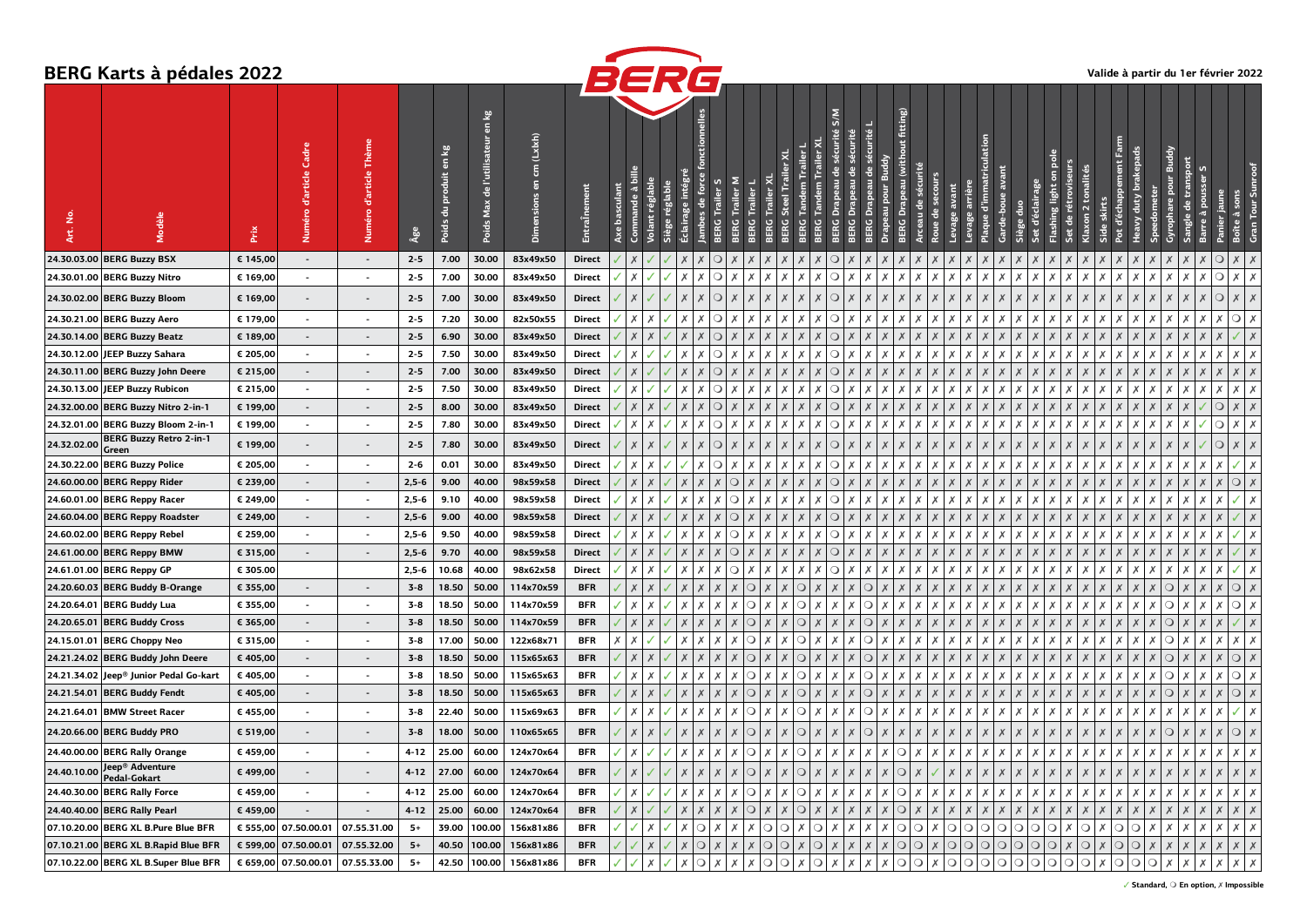|             | <b>BERG Karts à pédales 2022</b>              |           |                        |                                   |       |                                   |                                             |                                                 |              | BERG                    |                  |                           |                           |                                               |                           |                                   |                         |                       |                       |                |                           |                  |                           |                    |                          |              |                               |                                      |                             |                                      |                           |                                             | Valide à partir du 1er février 2022 |
|-------------|-----------------------------------------------|-----------|------------------------|-----------------------------------|-------|-----------------------------------|---------------------------------------------|-------------------------------------------------|--------------|-------------------------|------------------|---------------------------|---------------------------|-----------------------------------------------|---------------------------|-----------------------------------|-------------------------|-----------------------|-----------------------|----------------|---------------------------|------------------|---------------------------|--------------------|--------------------------|--------------|-------------------------------|--------------------------------------|-----------------------------|--------------------------------------|---------------------------|---------------------------------------------|-------------------------------------|
| <u>ي</u>    |                                               | Prix      | Cadre<br>d'article     |                                   | Âge   | en kg<br>oduit<br>ē<br>킁<br>Poids | en kg<br>l'utilisateur<br>음<br>Max<br>Poids | (Lxkh)<br>$\overline{5}$<br>$\overline{a}$<br>高 | Ē            | $\frac{1}{5}$<br>à<br>ិ |                  | intégr                    |                           |                                               |                           |                                   |                         | S/M                   |                       |                | fitting)                  |                  | arriè                     | d'immatricu<br>gue | avant<br>rde-boue        | et d'éclair. | rétrovis<br>ashing light<br>음 | $\overline{2}$                       | Ę<br>d'éct                  |                                      |                           |                                             |                                     |
|             | 07.10.23.00 BERG XL B.Super Red BFR           | € 659,00  | 07.50.00.01            | 07.55.34.00                       | $5+$  | 42.50                             | 100.00                                      | 156x81x86                                       | <b>BFR</b>   |                         |                  |                           | $\circ$                   |                                               |                           |                                   |                         |                       |                       |                | G<br>Q                    |                  | $\Omega$<br>G             | O                  | $\circ$<br>$\circ$       | $\circ$      | $\circ$<br>$\circ$            | $\circ$                              | $\circ$<br>$\circ$          | $\circ$                              |                           |                                             |                                     |
| 07.10.24.00 | <b>BERG XL B.Super Yellow</b><br><b>BFR</b>   |           | € 659,00 07.50.00.01   | 07.55.35.00                       | $5+$  | 42.50                             | 100.00                                      | 156x81x86                                       | <b>BFR</b>   |                         |                  | Х                         | $\circ$                   |                                               |                           | ∩<br>∩                            | ∩                       |                       |                       |                | $\circ$<br>$\circ$        | х                | $\circ$<br>$\circ$        | $\circ$            | $\circ$<br>$\circ$       | $\circ$      | $\circ$<br>$\circ$            | $\circ$                              | $\circ$<br>$\circ$          | $\circ$<br>Х                         | х                         |                                             | $X$   $X$                           |
|             | 07.10.17.00 BERG XL X-ite BFR                 | € 705,00  | 07.50.00.01            | 07.55.30.00                       | $5+$  | 43.60                             | 100.00                                      | 156x84x86                                       | <b>BFR</b>   |                         |                  |                           | C                         |                                               |                           |                                   |                         |                       |                       |                | G<br>Q                    |                  | $\Omega$<br>$\circ$       | $\Omega$           | $\Omega$<br>$\Omega$     | $\Omega$     | $\circ$                       | $\circ$                              | $\circ$<br>$\circ$          |                                      |                           |                                             |                                     |
|             | 07.10.05.00 BERG XL Black Edition BFR         |           | € 755,00 07.50.00.01   | 07.55.00.02                       | $5+$  | 43.60                             | 100.00                                      | 156x80x86                                       | <b>BFR</b>   |                         |                  |                           | $\circ$                   | х                                             |                           | $\Omega$<br>$\Omega$              | O<br>х                  | $\times$              |                       |                | $\circ$<br>$\overline{Q}$ | х                | $\circ$<br>$\circ$        | $\circ$            | $\circ$<br>$\circ$       | $\circ$      | $\circ$<br>$\chi$             | $\circ$                              | $\circ$<br>X                | $\circ$<br>$\chi$                    | $\mathsf{X}$              |                                             | $X$   $X$                           |
|             | 07.10.08.01 BERG XL X-Cross BFR               | € 765.00  | 07.55.16.01            | 07.50.00.01                       | $5+$  | 44.30                             | 100.00                                      | 156x81x86                                       | <b>BFR</b>   |                         |                  |                           | $\circ$                   |                                               |                           | O<br>$\circ$                      | $\circ$                 |                       |                       |                | $\circ$<br>$\circ$        | X                | $\overline{O}$<br>$\circ$ | $\circ$            | $\circ$<br>$\circ$       | $\circ$      | $\circ$<br>$\circ$            | $\circ$                              | $\circ$<br>$\circ$          | $\circ$                              |                           |                                             | $X$   $X$                           |
|             | 07.10.14.00 BERG XL Race GTS BFR              | € 809,00  | 07.50.00.01            | 07.55.27.00                       | - 5+  | 49.54                             | 100.00                                      | 156x84x86                                       | <b>BFR</b>   |                         |                  | х                         | $\circ$                   | x                                             |                           | Ω<br>O                            | O                       |                       |                       |                | $\circ$<br>$\circ$        | x                | $\circ$<br>$\circ$        | $\circ$            | $\circ$<br>$\circ$       | $\circ$      | $\circ$<br>$\circ$            | $\circ$<br>$\circ$                   | $\circ$<br>$\circ$          | $\circ$<br>X                         | $\boldsymbol{\mathsf{x}}$ |                                             | $X$   $X$                           |
|             | 07.10.03.00 BERG XL X-Plore BFR               |           | € 819,00 07.50.00.01   | 07.55.00.12                       | $5+$  | 45.00                             | 100.00                                      | 156x84x86                                       | <b>BFR</b>   |                         |                  |                           | $\circ$                   | $\boldsymbol{\mathsf{x}}$                     |                           | $\circ$<br>$\cup$                 |                         | Q[X X]                |                       |                | $\circ$<br>$\circ$        | $\circ$          | $\circ$ $\circ$           | $\circ$            | $\bigcirc$               | $\bigcirc$   | O                             | $\circ$<br>$\times$                  | $\circ$<br>$\circ$          | $\circ$<br>$\times$                  | $\mathsf{X}$              |                                             | $X$ $X$                             |
| 07.11.06.00 | Jeep® Revolution pedal<br>go-kart XL BFR      |           | € 879,00 07.50.00.01   | 07.55.00.04                       | $5+$  | 46.54                             | 100.00                                      | 156x84x86                                       | <b>BFR</b>   |                         |                  | $\boldsymbol{\mathsf{x}}$ | $\circ$                   | Х<br>Х                                        | X                         | $\circ$<br>$\circ$                | l X<br>$\circ$          | $\times$              | Х<br>Х                | x              | $\circ$<br>$\circ$        | $\circ$          | $\circ$<br>$\circ$        | $\circ$            | $\circ$<br>$\circ$       | $\circ$      | $\circ$<br>$\circ$            | $\circ$<br>$\boldsymbol{\mathsf{x}}$ | $\circ$<br>$\circ$          | $\circ$<br>Х                         | Х                         |                                             | $x \mid x$                          |
|             | 07.11.02.00 BERG XL Case IH BFR               | € 915.00  | 07.50.00.01            | 07.55.00.07                       | $5+$  | 51.00                             | 100.00                                      | 158x88x102                                      | <b>BFR</b>   |                         |                  |                           | $\circ$                   |                                               |                           | $\circ$<br>$\circ$                | $\Omega$                |                       |                       |                | $\circ$<br>$\circ$        | X                | $\circ$<br>$\circ$        |                    | $\circ$<br>$\circ$       | $\circ$      | $\circ$<br>$\circ$            | $\circ$                              |                             | $\circ$<br>$\boldsymbol{\mathsf{x}}$ |                           |                                             | $X$   $X$                           |
|             | 07.11.01.00 BERG XL CLAAS BFR                 | € 915,00  | 07.50.00.01            | 07.55.00.06                       | $5+$  | 51.00                             | 100.00                                      | 158x88x102                                      | <b>BFR</b>   |                         |                  | Х                         | Ω                         | X<br>х                                        | $\boldsymbol{\mathsf{x}}$ | O<br>$\circ$                      | х                       |                       |                       |                | $\circ$<br>Q              | X                | $\circ$<br>$\circ$        |                    | $\circ$<br>$\circ$       | $\bigcirc$   | $\circ$<br>$\circ$            | $\circ$                              |                             | $\circ$<br>$\boldsymbol{\mathsf{x}}$ | Х                         |                                             | $X$   $X$                           |
|             | 07.11.05.00 BERG XL DEUTZ-FAHR BFR            | € 915,00  | 07.50.00.01            | 07.55.00.10                       | $5+$  | 51.00                             | 100.00                                      | 158x88x102                                      | <b>BFR</b>   |                         |                  |                           | $\circ$                   | $\boldsymbol{\mathsf{x}}$                     |                           | $\circ$<br>$\vert$ O              | $\Omega$<br>ΙX          | $X$   $X$             |                       |                | $\circ$<br>$\circ$        | x                | $\circ$<br>$\circ$        |                    | $\circ$<br>$\bigcirc$    | $\bigcirc$   | $\bigcirc$<br>$\bigcirc$      | $\circ$                              |                             | $\circ$<br>$\times$                  | $\overline{\mathsf{x}}$   |                                             | $X$   $X$                           |
|             | 07.11.04.00 BERG XL Fendt BFR                 |           | € 915,00 07.50.00.01   | 07.55.00.09                       | $5+$  | 51.00                             | 100.00                                      | 158x88x102                                      | <b>BFR</b>   |                         |                  | X                         | $\circ$                   | X<br>X                                        |                           | $\circ$<br>$\circ$                | l X<br>$\circ$          | $\times$              | $\boldsymbol{x}$      |                | $\circ$<br>$\circ$        | x                | $\circ$<br>$\circ$        |                    | $\bigcirc$<br>$\circ$    | $\circ$      | $\circ$<br>$\circ$            | $\circ$                              |                             | $\circ$<br>$\boldsymbol{x}$          | $\boldsymbol{\mathsf{x}}$ |                                             |                                     |
|             | 07.11.00.00 BERG XL John Deere BFR            |           | € 915,00 07.50.00.01   | 07.55.00.05                       | $5+$  | 51.00                             | 100.00                                      | 158x88x102                                      | <b>BFR</b>   |                         |                  |                           | $\circ$                   |                                               |                           | $\circ$<br>$\circ$                | $\circ$                 |                       |                       |                | $\circ$<br>$\circ$        | X                | $\circ$<br>$\circ$        |                    | $\circ$<br>$\circ$       | $\circ$      | $\circ$<br>$\circ$            | $\circ$                              |                             | $\circ$<br>$\boldsymbol{X}$          | $\boldsymbol{\mathsf{x}}$ |                                             | $X$   $X$                           |
|             | 07.11.03.00 BERG XL New Holland BFR           |           | € 915,00 07.50.00.01   | 07.55.00.08                       | -5+   | 51.00                             | 100.00                                      | 158x88x102                                      | <b>BFR</b>   |                         |                  | Х                         | $\circ$                   | X<br>x                                        |                           | $\circ$                           | QX<br>$\circ$           |                       | $X$ $X$               |                | $\circ$<br>$\circ$        | Х                | $\circ$<br>$\circ$        |                    | $\circ$<br>$\circ$       | $\bigcirc$   | $\circ$<br>$\circ$            | $\circ$                              |                             | $\circ$<br>X                         | $\boldsymbol{\mathsf{x}}$ |                                             |                                     |
| 07.10.15.00 | BERG XL Race GTS BFR -<br><b>Full spec</b>    |           | € 965,00 07.50.00.01   | 07.55.27.00                       | $5+$  | 55.82                             | 100.00                                      | 156x84x86                                       | <b>BFR</b>   |                         | $\boldsymbol{X}$ | $\boldsymbol{X}$          | $\boldsymbol{\mathsf{x}}$ | $\boldsymbol{X}$<br>X                         | X                         | $\circ$<br>$\overline{\circ}$     | $\circ$<br>$\mathsf{X}$ |                       |                       |                | $\circ$<br>$\chi$         | x                | $\circ$<br>$\chi$         | $\circ$            | $\circ$                  | $\circ$      | $\circ$<br>$\circ$            | $\circ$                              | $\circ$<br>$\circ$          | $\circ$<br>$\times$                  | $\times$                  |                                             | $X$   $X$                           |
|             | 07.10.19.00 BERG XL X-Treme BFR               |           | € 999,00 07.50.00.01   | 07.55.25.00                       | $5+$  | 60.04                             | 100.00                                      | 159x85x86                                       | <b>BFR</b>   |                         | $\boldsymbol{x}$ | Х                         | $\circ$                   | $\boldsymbol{X}$<br>$\mathsf{X}$              | X                         | Q Q X                             | $\Omega$                |                       | $x \mid x \mid$<br>X  | х              | O O                       | x                | $\circ$<br>$\circ$        | $\circ$            | $\bigcirc$<br>$\circ$    | $\circ$      | $\circ$<br>$\circ$            | $\circ$<br>$\boldsymbol{\mathsf{x}}$ | QQ                          | $\circ$<br>$\boldsymbol{X}$          | X                         |                                             | $X$   $X$                           |
| 07.20.22.00 | <b>BERG XL B.Super Blue</b><br><b>BFR-3</b>   |           | € 919,00 07.52.00.01   | 07.55.33.00                       | $5+$  | 44.50                             | 100.00                                      | 156x81x86                                       | <b>BFR</b>   |                         |                  | $\boldsymbol{X}$          | $\circ$                   | $\boldsymbol{X}$<br>$\boldsymbol{\mathsf{x}}$ |                           | $\circ$<br>$\circ$                | $\Omega$                |                       |                       |                | $\circ$<br>$\circ$        | X                | $\overline{C}$<br>$\circ$ | $\circ$            | $\circ$<br>$\circ$       | $\circ$      | $\circ$<br>$\circ$            | $\circ$<br>$\boldsymbol{X}$          | $\circ$<br>$\circ$          | $\circ$<br>$\chi$                    | $\chi$                    |                                             | $X$   $X$                           |
|             | 07.20.23.00 BERG XL B.Super Red BFR-3         | € 919,00  | 07.52.00.01            | 07.55.34.00                       | $5+$  | 44.50                             | 100.00                                      | 156x81x86                                       | <b>BFR</b>   |                         |                  | X                         | $\circ$                   | $\boldsymbol{\mathsf{x}}$<br>X                |                           | О<br>$\circ$                      |                         |                       | Х                     |                | $\circ$<br>O              | x                | $\circ$<br>$\circ$        | $\circ$            | $\circ$<br>$\circ$       | $\circ$      | $\circ$<br>$\circ$            | $\circ$                              | $\circ$<br>$\circ$          | $\circ$<br>X                         | Х                         | $\boldsymbol{\mathsf{x}}$                   |                                     |
| 07.20.24.00 | <b>BERG XL B.Super Yellow</b><br><b>BFR-3</b> |           | € 919,00 07.52.00.01   | 07.55.35.00                       | $5+$  | 44.50                             | 100.00                                      | 156x81x86                                       | <b>BFR</b>   |                         |                  |                           | $\circ$                   |                                               |                           | $\circ$<br>O                      | $\Omega$                |                       |                       |                | $\circ$<br>$\bigcirc$     | $\boldsymbol{x}$ | $\circ$<br>$\circ$        | $\circ$            | $\circ$<br>$\circ$       | $\circ$      | $\circ$<br>$\circ$            | $\circ$                              | $\circ$<br>$\circ$          | $\circ$<br>$\boldsymbol{\mathsf{x}}$ |                           |                                             |                                     |
|             | 07.20.17.00 BERG XL X-ite BFR-3               |           | € 965,00 07.52.00.01   | 07.55.30.00                       | $5+$  | 46.25                             | 100.00                                      | 156x81x86                                       | BFR-3        |                         | Х                | $\times$                  | $\circ$                   | Х<br>Х                                        | Х                         | $\circ$<br>$\cup$                 |                         | $X \mid X$<br>$\circ$ | Х                     | Х              | $\circ$<br>$\circ$        | x                | $\circ$<br>$\circ$        | $\circ$            | $\circ$<br>$\circ$       | $\circ$      | $\circ$<br>$\circ$            | $\circ$<br>Х                         | Q Q                         | $\circ$<br>$\boldsymbol{X}$          | $\mathsf{X}$              | $\boldsymbol{\mathsf{x}}$                   | $X$   $X$                           |
| 07.20.05.00 | <b>BERG XL Black Edition</b><br><b>BFR-3</b>  |           | € 1015,00 07.52.00.01  | 07.55.00.02                       | $5+$  | 45.60                             | 100.00                                      | 156x80x86                                       | BFR-3        |                         |                  | $\boldsymbol{X}$          | $\circ$                   | $\boldsymbol{X}$<br>$\boldsymbol{\mathsf{x}}$ |                           | $\Omega$<br>$\overline{\bigcirc}$ | $\Omega$                | $\times$              | $\boldsymbol{x}$      |                | $\circ$<br>$\circ$        | x                | $\circ$<br>$\bigcirc$     | $\circ$            | $\circ$<br>$\circ$       | $\circ$      | $\circ$<br>Х                  | $\circ$<br>$\boldsymbol{\mathsf{x}}$ | $\circ$<br>$\boldsymbol{X}$ | $\circ$<br>$\boldsymbol{X}$          | $\chi$                    |                                             | $X$   $X$                           |
| 07.20.08.01 | <b>BERG XL X-Cross BFR-3</b>                  | € 1025,00 | 07.55.16.01            | 07.52.00.01                       | $5+$  | 46.30                             | 100.00                                      | 156x81x86                                       | BFR-3        |                         |                  | Х                         | $\circ$                   | Х<br>х                                        | $\boldsymbol{\mathsf{x}}$ | O<br>Q                            | X<br>∩                  | $\times$              | Х                     |                | $\circ$<br>$\circ$        | х                | $\circ$<br>$\circ$        | $\circ$            | $\circ$<br>$\circ$       | $\circ$      | $\circ$<br>$\circ$            | $\circ$                              | $\circ$<br>$\circ$          | $\circ$<br>Х                         | $\boldsymbol{\mathsf{x}}$ | $\boldsymbol{\mathsf{x}}$                   | $x \mid x$                          |
|             | 07.20.14.00 BERG XL Race GTS BFR-3            |           | € 1069,00 07.52.00.01  | 07.55.27.00                       | $5+$  | 50.35                             | 100.00                                      | 156x84x86                                       | <b>BFR-3</b> |                         |                  |                           | $\circ$                   | $\boldsymbol{\mathsf{x}}$                     |                           | $\circ$<br>$\circ$                | $\circ$                 | $\times$              |                       |                | $\circ$<br>$\circ$        | X                | $\overline{C}$<br>$\circ$ | $\circ$            | $\circ$<br>$\circ$       | $\circ$      | $\circ$<br>$\circ$            | $\circ$<br>$\circ$                   | $\circ$<br>$\circ$          | $\circ$<br>$\boldsymbol{X}$          | $\times$                  |                                             | $X$   $X$                           |
|             | 07.20.03.00 BERG XL X-Plore BFR-3             |           | € 1079,00 07.52.00.01  | 07.55.00.12                       | $5+$  | 47.00                             | 100.00                                      | 156x84x86                                       | BFR-3        |                         | X                | $\boldsymbol{\mathsf{x}}$ | $\circ$                   | $\boldsymbol{x}$                              |                           | $\circ$<br>$\circ$                | $\circ$                 | $x \mid x$            |                       |                | O                         | $\circ$          | $\circ$ $\circ$           | $\circ$            | $\circ$<br>✓             | $\circ$      | $\circ$ $\circ$ $\circ$       | Х                                    | $\circ$   $\circ$           | $\circ$<br>$\boldsymbol{\mathsf{x}}$ | $\boldsymbol{\mathsf{x}}$ |                                             | $X$ $\mid$ $X$                      |
| 07.21.06.00 | Jeep® Revolution pedal<br>go-kart XL BFR-3    |           | € 1139,00 07.52.00.01  | 07.55.00.04                       | $-5+$ | 47.35                             | 100.00                                      | 156x84x86                                       | BFR-3        |                         |                  | $\boldsymbol{X}$          | $\circ$                   | $\boldsymbol{X}$                              |                           | Q Q                               | $\Omega$                | $\times$              | $\boldsymbol{X}$<br>X | X              | $\circ$<br>$\circ$        | $\circ$          | $\circ$<br>$\circ$        | $\circ$            | $\circ$<br>$\bigcirc$    | $\bigcirc$   | O                             | $\circ$<br>Х                         | $\circ$<br>$\circ$          | $\circ$<br>$\times$                  | $\overline{\mathsf{x}}$   |                                             | $X$   $X$                           |
|             | 07.21.02.00 BERG XL Case IH BFR-3             | € 1175,00 | 07.52.00.01            | 07.55.00.07                       | $5+$  | 53.00                             | 100.00                                      | 158x88x102                                      | BFR-3        |                         |                  | Х                         | $\circ$                   | Х                                             |                           | О<br>$\circ$                      | X<br>$\Omega$           | $\times$              |                       |                | $\circ$<br>$\circ$        | х                | $\circ$<br>$\circ$        |                    | $\circ$<br>$\circ$       | $\circ$      | $\circ$<br>$\circ$            | $\circ$                              |                             | $\circ$<br>$\boldsymbol{X}$          | $\boldsymbol{\mathsf{x}}$ |                                             | $X$   $X$                           |
|             | 07.21.01.00 BERG XL CLAAS BFR-3               |           | € 1175,00 07.52.00.01  | 07.55.00.06                       | $5+$  | 53.00                             | 100.00                                      | 158x88x102                                      | <b>BFR-3</b> |                         | $\boldsymbol{X}$ | $\boldsymbol{X}$          | $\circ$                   | $\chi$<br>$\overline{X}$                      | $\boldsymbol{X}$          | Q Q X                             |                         | $Q$ $X$ $X$           |                       |                | $\circ$<br>$\circ$        | X                | $\circ$<br>$\overline{Q}$ |                    | $\circ$<br>$\circ$       | $\circ$      | $\circ$<br>$\circ$            | $\circ$                              |                             | $\circ$<br>$\boldsymbol{X}$          | ΙX                        | $\times$<br>X                               | $X$   $X$                           |
| 07.21.05.00 | BERG XL DEUTZ-FAHR<br>BFR-3                   | € 1175,00 | 07.52.00.01            | 07.55.00.10                       | -54   | 53.00                             | 100.00                                      | 158x88x102                                      | BFR-3        |                         |                  |                           | $\circ$                   |                                               |                           | ∩                                 | ∩                       |                       |                       |                | $\circ$<br>$\circ$        | Х                | $\circ$<br>$\circ$        |                    | $\circ$<br>∩             | $\circ$      | $\circ$<br>$\circ$            | $\circ$                              |                             | $\circ$<br>Х                         |                           |                                             |                                     |
|             | 07.21.04.00 BERG XL Fendt BFR-3               | € 1175,00 | 07.52.00.01            | 07.55.00.09                       | $-5+$ | 53.00                             | 100.00                                      | 158x88x102                                      | <b>BFR-3</b> |                         |                  |                           | $\circ$                   |                                               |                           | O<br>$\Omega$                     | $\circ$                 |                       |                       |                | $\circ$<br>$\circ$        | X                | $\circ$<br>$\circ$        |                    | $\circ$<br>$\circ$       | $\circ$      | $\circ$<br>$\circ$            | $\circ$                              |                             | $\circ$<br>$\boldsymbol{X}$          |                           |                                             | $X$ $X$                             |
| 07.21.00.00 | <b>BERG XL John Deere BFR-3</b>               |           | € 1175,00 07.52.00.01  | 07.55.00.05                       | 5+    | 53.00                             | 100.00                                      | 158x88x102                                      | BFR-3        |                         | Х                | Х                         | $\circ$                   | Х<br>l X                                      | х                         | Q Q X                             |                         | $\circ$               | $X$ $X$<br>X          |                | $\circ$<br>$\circ$        | Х                | $\bigcirc$<br>$\circ$     |                    | $\bigcirc$<br>$\circ$    | $\bigcirc$   | $\circ$<br>$\circ$            | $\circ$<br>Х                         |                             | $\circ$<br>$\times$                  | ΙX                        | X                                           | $X$   $X$                           |
| 07.21.03.00 | BERG XL New Holland<br><b>BFR-3</b>           |           | € 1175,00  07.52.00.01 | 07.55.00.08                       | $5+$  | 53.00                             | 100.00                                      | 158x88x102                                      | <b>BFR-3</b> |                         | $\chi$           | $\times$                  | $\bigcirc$                | $\times$<br>ΙX                                | ΙX                        |                                   |                         |                       | $\chi$                | $\overline{X}$ | O                         | $\times$         | $\bigcirc$<br>$\circ$     |                    | $\bigcirc$<br>$\bigcirc$ | $\bigcirc$   | $\circ$<br>$\circ$            | $\circ$<br>$\chi$                    |                             | $\circ$<br>$\times$                  | $\vert x$                 | $\overline{X}$<br>$\boldsymbol{\mathsf{x}}$ | $X$ $X$                             |
| 07.20.15.00 | BERG XL Race GTS BFR-3<br><b>Full spec</b>    |           |                        | € 1225,00 07.52.00.01 07.55.27.00 | $5+$  | 56.63                             | 100.00                                      | 156x84x86                                       | BFR-3        | $\checkmark$            | Х<br>✓           | $\times$                  | $\times$                  | $\boldsymbol{\mathsf{x}}$<br>ΙX               | l x                       | QQX                               |                         |                       | $Q$ $X$ $X$ $X$       | $\chi$         | $Q \mid x$                | Х                | $\circ$<br>Х              | $\circ$            | $\circ$<br>J             | $\circ$      | $\circ$<br>$\circ$            | $\circ$<br>$\checkmark$              | $\circ$<br>$\circ$          | $\circ$<br>l x                       | ΙX                        | ΙX<br>х                                     | $x \mid x$                          |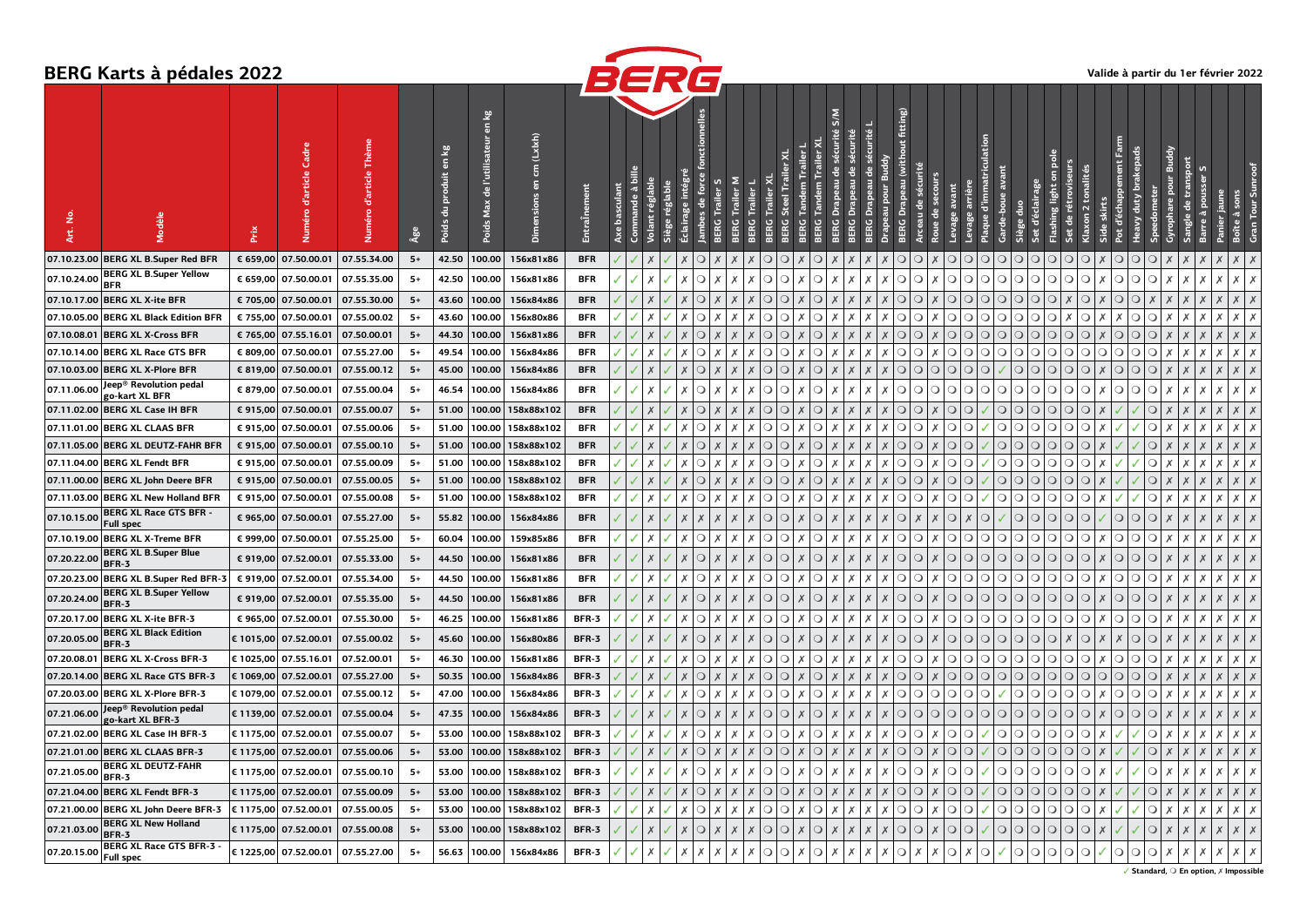

|                         | <b>BERG Karts à pédales 2022</b>              |           |                                   |             |      |                                                     |                 |                                     |                            | BERG       |             |                  |                                      |                     |                                      |                                                |                                |                    |                           |                      |                                                                         |                      |                    |                                  |                                         |                                            |            | Valide à partir du 1er février 2022 |                                        |                   |                   |
|-------------------------|-----------------------------------------------|-----------|-----------------------------------|-------------|------|-----------------------------------------------------|-----------------|-------------------------------------|----------------------------|------------|-------------|------------------|--------------------------------------|---------------------|--------------------------------------|------------------------------------------------|--------------------------------|--------------------|---------------------------|----------------------|-------------------------------------------------------------------------|----------------------|--------------------|----------------------------------|-----------------------------------------|--------------------------------------------|------------|-------------------------------------|----------------------------------------|-------------------|-------------------|
| ۱ġ<br>Art.              | odèle                                         | Prix      | d'article                         |             | ٩å   | $\frac{50}{2}$<br>$\overline{5}$<br>roduit<br>Poids | е<br>듮<br>Poids | (Lx!x!)<br>ŧ<br>5<br>Dimensions     | <b>Entra</b> Înement       |            |             | Trailer          |                                      |                     |                                      |                                                |                                | fitting)           |                           |                      |                                                                         |                      |                    | 冟<br>5                           |                                         |                                            |            |                                     |                                        |                   |                   |
| 07.20.19.00             | <b>BERG XL X-Treme BFR-3</b>                  |           | € 1259,00 07.52.00.01             | 07.55.25.00 | $5+$ | 60.85                                               | 100.00          | 159x85x86                           | BFR-3                      |            | ◡           |                  |                                      |                     |                                      | $\circ$                                        |                                | $\Omega$           | Ő                         | $\cup$               | $\Omega$                                                                | $\Omega$<br>$\cup$   | $\cup$             | $\circ$<br>$\circ$               | $\circ$<br>О                            | О                                          | $\circ$    | О                                   |                                        |                   |                   |
|                         | 07.15.22.00 BERG XXL B.Super Blue BF          |           | € 869,00 07.50.05.00              | 07.55.33.00 | 5+   | 46.48                                               | 100.00          | 168x81x86                           | <b>BFR</b>                 | Х          |             | Х                | Х<br>Х                               | $\circ$<br>$\circ$  |                                      | $\circ$<br>Х<br>х                              | х                              | $\circ$            |                           | х                    | $\circ$                                                                 | ◑<br>$\circ$         | $\circ$            | $\circ$<br>$\circ$               | $\circ$<br>$\circ$                      | $\circ$<br>х                               | $\circ$    | $\circ$<br>Х                        | Х                                      |                   | $x \mid x$        |
| 07.15.23.00             | <b>BERG XXL B.Super Red BFR</b>               |           | € 869,00 07.50.05.00              | 07.55.34.00 | $5+$ | 46.48                                               | 100.00          | 168x81x86                           | <b>BFR</b>                 |            |             |                  |                                      | $\circ$<br>$\circ$  |                                      | $\circ$<br>$\boldsymbol{\mathsf{x}}$<br>$\chi$ | $\boldsymbol{X}$               | $\circ$            |                           |                      |                                                                         | O O O                | $\Omega$           |                                  | Q Q <br>$\circ$                         | $\circ$<br>X                               | $\circ$    | $\circ$                             |                                        |                   | $X$ $X$           |
| 07.15.24.00             | <b>BERG XXL B.Super Yellow</b><br><b>BFR</b>  |           | € 869,00 07.50.05.00              | 07.55.35.00 | 5+   | 46.48                                               | 100.00          | 168x81x86                           | <b>BFR</b>                 | х          |             | х                | х                                    | $\circ$<br>$\circ$  |                                      | $\circ$<br>Х                                   | Х<br>х                         | х<br>$\circ$       |                           |                      |                                                                         | $\circ$<br>$\circ$   | $\circ$<br>$\circ$ | $\circ$                          | $\circ$<br>$\circ$                      | $\circ$<br>х                               | $\circ$    | $\circ$                             | Х<br>х                                 |                   | Х                 |
|                         | 07.15.17.00 BERG XXL X-ite BFR                |           | € 915,00 07.50.05.00              | 07.55.30.00 | $5+$ | 48.28                                               | 100.00          | 168x81x86                           | <b>BFR</b>                 |            |             |                  | x                                    | $\circ$             | $\circ$                              | $\circ$<br>$\boldsymbol{\mathsf{x}}$<br>X      | $\boldsymbol{\mathsf{x}}$      | $\circ$            |                           |                      |                                                                         | 000                  | $\circ$            | $\overline{O}$<br>$\overline{O}$ | $\circ$<br>$\circ$                      | $\circ$<br>Х                               | $\circ$    | $\circ$<br>X                        |                                        |                   |                   |
| 07.15.05.00             | <b>BERG XXL Black Edition</b><br><b>BFR</b>   |           | € 965,00 07.50.05.00              | 07.55.00.02 | $5+$ | 18.28                                               | 100.00          | 168x81x86                           | <b>BFR</b>                 |            |             |                  |                                      | $\circ$<br>$\circ$  |                                      | $\circ$<br>Х                                   |                                | $\circ$            |                           |                      |                                                                         | otolo                | $\circ$            | $\circ$<br>$\circ$               | $\circ$<br>$\circ$                      | x<br>$\circ$                               | $\circ$    | $\circ$                             | Х<br>х                                 |                   |                   |
| 07.15.08.01             | <b>BERG XXL X-Cross BFR</b>                   |           | € 975,00 07.55.16.01              | 07.50.05.00 | $5+$ | 49.38                                               | 100.00          | 168x81x86                           | <b>BFR</b>                 |            |             |                  |                                      | $\circ$<br>$\circ$  |                                      | $\circ$                                        |                                | C                  |                           |                      |                                                                         | $\Omega$<br>$\circ$  | $\circ$<br>$\circ$ | $\circ$                          | O<br>O                                  | $\circ$                                    | $\circ$    | O                                   |                                        |                   | $\times$          |
| 07.15.14.00             | <b>BERG XXL Race GTS BFR</b>                  |           | € 1019,00 07.50.05.00             | 07.55.27.00 | $5+$ | 52.38                                               | 100.00          | 168x84x86                           | <b>BFR</b>                 |            |             | Х                | х<br>Х                               | $\circ$<br>$\circ$  |                                      | $\circ$<br>$\times$<br>х                       | Х                              | Х<br>$\circ$       |                           |                      | $\circ$                                                                 | IO.                  | $\circ$            | $\circ$<br>$\circ$               | $\circ$<br>$\mathsf{O}^+$               | $\circ$<br>x                               | $\circ$    | $\circ$<br>Х                        | Х<br>х                                 |                   | $x \mid x$        |
|                         | 07.15.03.00 BERG XXL X-Plore BFR              |           | € 1029,00 07.50.05.00             | 07.55.00.12 | $5+$ | 49.88                                               | 100.00          | 168x81x86                           | <b>BFR</b>                 |            |             |                  | $\boldsymbol{x}$                     | $\circ$<br>$\circ$  | $\times$                             | $\circ$<br>$\times$<br>$\boldsymbol{X}$        | $\boldsymbol{X}$               | $\circ$            | $\boldsymbol{\mathsf{x}}$ | <b>O</b>             | Q Q                                                                     |                      |                    | $\Omega$    $\Omega$    $\Omega$ | $\circ$                                 | $\circ$<br>X                               | $\circ$    | $\circ$<br>X                        |                                        |                   |                   |
| 07.16.06.00             | Jeep® Revolution pedal<br>go-kart XXL BFR     |           | € 1089,00 07.50.05.00             | 07.55.00.04 | $5+$ | 49.38                                               | 100.00          | 168x81x86                           | <b>BFR</b>                 |            |             |                  |                                      | $\circ$<br>$\circ$  |                                      | $\circ$<br>Х<br>X                              | Х                              | $\circ$            |                           | $\circ$<br>$\cdot x$ | $\overline{\mathrm{o}}$ $\overline{\mathrm{o}}$ $\overline{\mathrm{o}}$ | $\circ$              | $\circ$            | $\circ$<br>$\circ$               | $\overline{O}$<br>$\circ$               | $\circ$<br>x                               | $\circ$    | $\circ$<br>x                        | х                                      |                   | Х                 |
|                         | 07.16.02.00 BERG XXL Case IH BFR              |           | € 1125,00 07.50.05.00             | 07.55.00.07 | $5+$ | 55.88                                               | 100.00          | 171x88x102                          | <b>BFR</b>                 |            |             |                  |                                      | $\circ$<br>$\circ$  |                                      | $\circ$                                        |                                | O                  |                           |                      |                                                                         | $\circ$              | $\circ$            | $\circ$<br>$\circ$               | $\circ$<br>О                            | $\circ$                                    | $\circ$    | $\circ$                             |                                        |                   |                   |
| 07.16.01.00             | <b>BERG XXL CLAAS BFR</b>                     |           | € 1125,00 07.50.05.00             | 07.55.00.06 | 5+   | 55.88                                               | 100.00          | 171x88x102                          | <b>BFR</b>                 | x          |             | х                | х                                    | $\circ$<br>$\circ$  |                                      | $\circ$<br>Х                                   | х<br>х                         | O                  |                           |                      |                                                                         | $\circ$              | $\circ$            | ◑<br>$\circ$                     | О<br>∩                                  | х<br>$\circ$                               | $\circ$    | х<br>О                              | Х<br>х                                 |                   | x                 |
| 07.16.05.00             | <b>BERG XXL DEUTZ-FAHR</b><br><b>BFR</b>      | € 1125,00 | 07.50.05.00                       | 07.55.00.10 | $5+$ | 55.88                                               | 100.00          | 171x88x102                          | <b>BFR</b>                 |            |             |                  |                                      | $\Omega$<br>$\circ$ |                                      | $\circ$                                        |                                | O                  |                           |                      |                                                                         | $\circ$              | $\circ$            | $\circ$<br>$\circ$               | $\circ$<br>O                            | $\circ$                                    | $\circ$    | $\circ$                             |                                        |                   |                   |
|                         | 07.16.04.00 BERG XXL Fendt BFR                |           | € 1125,00 07.50.05.00             | 07.55.00.09 | $5+$ | 55.88                                               | 100.00          | 171x88x102                          | <b>BFR</b>                 | x          |             | Х                | х<br>х                               | $\circ$<br>$\circ$  |                                      | $\circ$<br>X<br>х                              | х                              | $\circ$            |                           |                      | $\circ$                                                                 |                      | $\overline{O}$     | $\Omega$<br>$\circ$              | $\circ$<br>$\circ$                      | $\circ$<br>Х                               | $\circ$    | $\circ$<br>х                        | х<br>х                                 | Х                 | $X$   $X$         |
| 07.16.00.00             | <b>BERG XXL John Deere BFR</b>                |           | € 1125,00 07.50.05.00             | 07.55.00.05 | $5+$ | 55.88                                               | 100.00          | 171x88x102                          | <b>BFR</b>                 |            |             |                  |                                      | $\circ$<br>$\circ$  |                                      | $\circ$<br>$\boldsymbol{\mathsf{x}}$           | $\boldsymbol{\mathsf{x}}$      | $\circ$            |                           |                      | $\Omega$                                                                | $\Omega$             | $\circ$            | $\circ$<br>$\circ$               | $\circ$<br>$\circ$                      | $\circ$                                    | $\circ$    | $\circ$                             |                                        |                   |                   |
| 07.16.03.00             | <b>BERG XXL New Holland BFR</b>               |           | € 1125,00 07.50.05.00             | 07.55.00.08 | 5+   | 55.88                                               | 100.00          | 171x88x102                          | <b>BFR</b>                 |            |             |                  |                                      | $\circ$<br>$\circ$  |                                      | $\circ$<br>Х<br>х                              | х                              | $\circ$            |                           |                      | $\Omega$                                                                | $\circ$              | $\circ$            | $\circ$<br>$\circ$               | $\circ$<br>О                            | $\circ$                                    | $\circ$    | O                                   |                                        |                   | Х                 |
| 07.15.09.00             | BERG XXL X-Treme BFR                          |           | € 1209,00 07.50.05.00             | 07.55.25.00 | $5+$ | 62.88                                               | 100.00          | 174x85x89                           | <b>BFR</b>                 |            |             |                  |                                      | $\circ$<br>$\circ$  |                                      | $\circ$                                        |                                | O                  |                           |                      | $\Omega$                                                                | $\circ$              | $\circ$            | $\circ$<br>$\overline{O}$        | $\circ$<br>О                            | $\circ$<br>x                               | $\circ$    | $\circ$                             |                                        |                   | $\times$          |
| 07.45.22.00             | <b>BERG XXL B.Super Blue</b><br><b>E-BFR</b>  |           | € 2199,00 07.53.00.00             | 07.55.33.00 | $6+$ | 54.00                                               | 100.00          | 168x81x86                           | <b>E-BFR</b>               |            |             |                  |                                      | ∩<br>$\circ$        |                                      | $\circ$<br>Х<br>х                              |                                | $\circ$            |                           |                      | $\Omega$                                                                | ∩∣<br>◘              | $\circ$            | $\circ$<br>$\circ$               | $\circ$<br>$\circ$                      | $\circ$<br>х                               | $\circ$    |                                     | х                                      |                   | Х                 |
| 07.45.23.00             | <b>BERG XXL B.Super Red</b><br><b>E-BFR</b>   |           | € 2199,00 07.53.00.00             | 07.55.34.00 | 6+   | 54.00                                               | 100.00          | 168x81x86                           | E-BFR                      | X          | X           | X                | X                                    | $\circ$<br>$\circ$  |                                      | $\circ$<br>X                                   | $\boldsymbol{\mathsf{x}}$      | $\circ$            |                           | X                    |                                                                         | O O O                | $\circ$            | $\circ$<br>$\circ$               | $\circ$<br>$\circ$                      | Х<br>$\circ$                               | $\circ$    | Х                                   |                                        |                   | X                 |
| 07.45.24.00             | <b>BERG XXL B.Super Yellow</b><br>E-BFR       |           | € 2199,00 07.53.00.00             | 07.55.35.00 | 6+   | 54.00                                               | 100.00          | 168x81x86                           | E-BFR                      |            |             |                  |                                      | $\circ$<br>$\circ$  |                                      | $\circ$<br>Х                                   |                                | $\Omega$           |                           |                      | $\Omega$                                                                | ∩⊥<br>◘              | $\circ$            | $\circ$ l<br>$\circ$             | $\overline{O}$<br>O                     | $\circ$                                    | $\circ$    |                                     |                                        |                   |                   |
|                         | 07.45.17.00 BERG XXL X-ite E-BFR              |           | € 2245,00 07.53.00.00             | 07.55.30.00 | $6+$ | 55.80                                               | 100.00          | 168x81x86                           | E-BFR                      |            |             |                  |                                      | ∩<br>$\circ$        |                                      | $\circ$                                        |                                | O                  |                           |                      | $\Omega$                                                                | $\Omega$<br>$\Omega$ | $\circ$            | $\circ$<br>$\circ$               | $\circ$<br>$\circ$                      | $\circ$                                    | $\circ$    |                                     |                                        |                   |                   |
| 07.45.05.00             | <b>BERG XXL Black Edition</b><br><b>E-BFR</b> |           | € 2295,00 07.53.00.00             | 07.55.00.02 | 6+   | 55.80                                               | 100.00          | 168x81x86                           | <b>E-BFR</b>               |            |             |                  |                                      | $\circ$<br>$\circ$  |                                      | $\circ$                                        |                                | $\circ$            |                           |                      |                                                                         | ◑<br>ΟI              | $\circ$            | ◑<br>$\circ$                     | $\circ$<br>$\circ$                      | $\circ$<br>х                               | $\circ$    | х                                   | Х<br>х                                 |                   | Х                 |
| 07.45.08.01             | <b>BERG XXL X-Cross E-BFR</b>                 |           | € 2305,00 07.55.16.01             | 07.53.00.00 | 6+   | 56.90                                               | 100.00          | 168x81x86                           | E-BFR                      |            |             |                  |                                      | $\circ$<br>$\circ$  |                                      | $\circ$<br>$\boldsymbol{\mathsf{x}}$<br>Х      | $\times$                       | $\circ$<br>X       | х                         | Х                    | $\circ$                                                                 | Q Q                  | $\circ$            | $\circ$<br>$\circ$               | $\circ$<br>$\circ$                      | $\circ$<br>X                               | $\circ$    | $\boldsymbol{X}$<br>X               |                                        |                   | $\times$          |
| 07.45.14.00             | BERG XXL Race GTS E-BFR                       |           | € 2349,00 07.53.00.00             | 07.55.27.00 | 6+   | 59.90                                               | 100.00          | 168x84x86                           | <b>E-BFR</b>               | Х          | х           | Х                | Х<br>Х                               | $\circ$             | $\circ$<br>Х                         | $\circ$<br>$\times$                            | Х<br>$\boldsymbol{\mathsf{x}}$ | $\circ$<br>Х       |                           | Х<br>х               |                                                                         | O O O                |                    | $\circ$                          | Q Q <br>$\circ$                         | $\mathsf{I}\bigcirc\mathsf{I}$<br>$\times$ | $\circ$    | Х<br>Х                              | Х<br>Х                                 | Х                 | $x \mid x$        |
|                         | 07.45.03.00 BERG XXL X-Plore E-BFR            |           | € 2359,00 07.53.00.00             | 07.55.00.12 | 6+   | 57.40                                               | 100.00          | 168x81x86                           | E-BFR                      | X          | Х<br>X      | Х                | Х<br>Х                               | $\circ$             | $\circ$<br>$\boldsymbol{\mathsf{x}}$ | $\bigcirc$ $x$                                 | $\times$<br>$\overline{X}$     | $\times$           | $\bigcirc$ $\mathsf{X}$   | O X                  | Q Q                                                                     |                      | $\circ$            | O O                              | $\circ$                                 | $\times$                                   | O Q        | Х<br>Х                              | Х<br>Х                                 | Х                 | $\times$          |
| 07.46.06.00             | Jeep® Revolution pedal<br>go-kart XXL E-BFR   |           | € 2419,00 07.53.00.00 07.55.00.04 |             |      |                                                     |                 | 56.90   100.00   168x81x86          | E-BFR $ V V X V X X X X X$ |            |             |                  |                                      |                     |                                      |                                                |                                |                    |                           |                      |                                                                         |                      |                    |                                  |                                         |                                            |            |                                     |                                        | $X \mid X \mid X$ |                   |
|                         | 07.46.02.00 BERG XXL Case IH E-BFR            |           | € 2455,00 07.53.00.00 07.55.00.07 |             | $6+$ |                                                     |                 | 63.40   100.00   171x88x102   E-BFR |                            |            |             |                  |                                      |                     |                                      |                                                |                                |                    |                           |                      |                                                                         |                      |                    |                                  |                                         |                                            |            |                                     |                                        |                   |                   |
|                         | 07.46.01.00 BERG XXL CLAAS E-BFR              |           | € 2455,00 07.53.00.00 07.55.00.06 |             | 6+   |                                                     |                 | 63.40 100.00 171x88x102             | <b>E-BFR</b>               |            |             |                  |                                      |                     |                                      |                                                |                                |                    |                           |                      |                                                                         |                      |                    |                                  |                                         |                                            |            |                                     |                                        |                   | $X$ $X$ $X$       |
|                         | 07.46.05.00 BERG XXL DEUTZ-FAHR<br>E-BFR      |           | € 2455,00 07.53.00.00 07.55.00.10 |             | $6+$ |                                                     |                 | 63.40 100.00 171x88x102             | E-BFR                      |            |             |                  |                                      |                     |                                      |                                                |                                |                    |                           |                      |                                                                         |                      |                    |                                  |                                         |                                            |            | $\times$                            | $\chi$<br>Х                            |                   | $x \mid x \mid x$ |
|                         | 07.46.04.00 BERG XXL Fendt E-BFR              |           | € 2455,00 07.53.00.00 07.55.00.09 |             | 6+   |                                                     |                 | 63.40   100.00   171x88x102         | <b>E-BFR</b>               | $\sqrt{X}$ | Х           | $X$ $X$          | $\mathsf{E}(\mathsf{X})$             |                     |                                      |                                                |                                |                    |                           |                      |                                                                         |                      |                    |                                  |                                         |                                            |            |                                     | $x \mid x \mid x \mid x \mid x \mid x$ |                   |                   |
| $ 07.46.00.00 $ $E-BFR$ | <b>BERG XXL John Deere</b>                    |           | € 2455,00 07.53.00.00 07.55.00.05 |             | 6+   |                                                     |                 | 63.40   100.00   171x88x102         | E-BFR                      | X          | $\chi$<br>X | $\times$         | Х<br>X                               | Q Q X               |                                      | $\cup x$<br>$\mathsf{X}$                       |                                |                    |                           |                      |                                                                         |                      |                    |                                  | X 0 0 0 0 0 0 0 0 0 1 X X 0 X 1 X 0 X 1 |                                            | $\bigcirc$ | X<br>X                              | Х<br>Х                                 |                   | $X$ $X$ $X$       |
| $ 07.46.03.00 $ E-BFR   | <b>BERG XXL New Holland</b>                   |           | € 2455,00 07.53.00.00 07.55.00.08 |             | $6+$ |                                                     |                 | 63.20   100.00   171x88x102         | <b>E-BFR</b>               | $\times$   | x<br>x      | $\boldsymbol{x}$ | $\boldsymbol{x}$<br>$\boldsymbol{x}$ | Q Q X               |                                      | $Q \mid X$                                     | X<br>$\mathsf{X}$              | $X$ $\bigcirc$ $X$ |                           |                      | $X$ O                                                                   |                      |                    |                                  | X C C C C C C                           |                                            | $\circ$    | $\boldsymbol{x}$<br>x               | Х<br>Х                                 |                   | $X$ $X$ $X$       |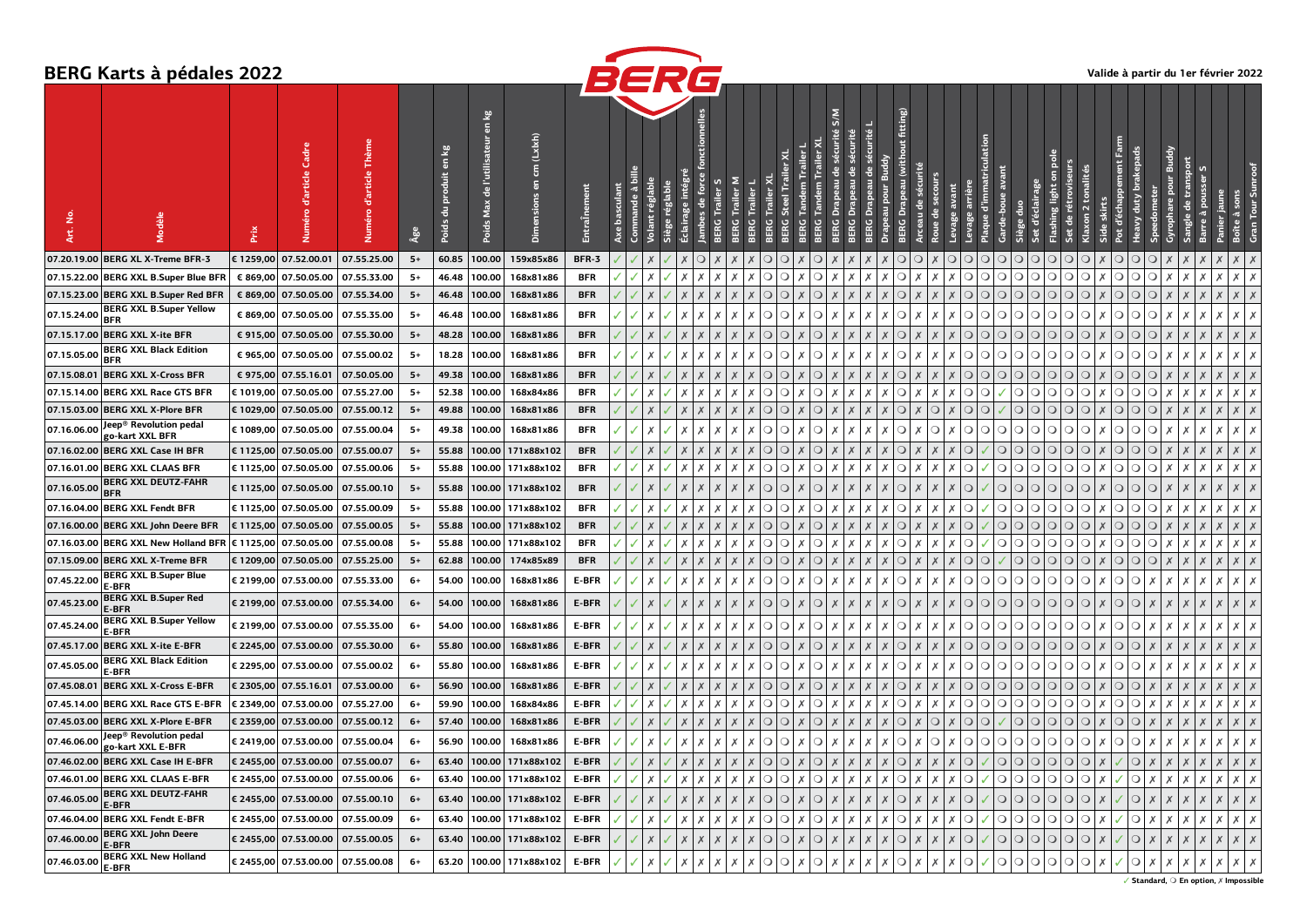## **BERG Karts à pédales 2022**



|             | BERG Narts a pedales 2022                                  |           |                                      |                                   |                       |                                    |                                                          |                                 |                | BERG                |        |         |                  |                  |              |                    |                                    |                                              |                  |                                               |                          |         |                            |                                  |                           |                                       |                           | Valide à partir du 1er février 2022 |                             |          |             |                    |            |
|-------------|------------------------------------------------------------|-----------|--------------------------------------|-----------------------------------|-----------------------|------------------------------------|----------------------------------------------------------|---------------------------------|----------------|---------------------|--------|---------|------------------|------------------|--------------|--------------------|------------------------------------|----------------------------------------------|------------------|-----------------------------------------------|--------------------------|---------|----------------------------|----------------------------------|---------------------------|---------------------------------------|---------------------------|-------------------------------------|-----------------------------|----------|-------------|--------------------|------------|
| ٤<br>ξ.     |                                                            | Prix      | Ğ<br>Numéro d'article                |                                   | $\hat{\mathbf{A}}$ ge | kg<br>$\overline{a}$<br>ы<br>Poids | 7s<br>$\overline{5}$<br>l'utilisate<br>읩<br>Max<br>Poids | (Lx x )<br>Ê<br>듮<br>Dimensions | EntraÎn        | mande à<br>basculan | réglab | réglabl | force<br>음       | BERG             |              |                    |                                    | $\frac{8}{5}$                                |                  | fitting)                                      |                          |         |                            | ã                                |                           | ē<br>$\overline{\bf s}$<br>hing light |                           |                                     | duty                        |          | Ε           |                    |            |
|             | 07.45.19.00 BERG XXL X-Treme E-BFR                         | € 2539,00 | 07.53.00.00                          | 07.55.25.00                       | $6+$                  | 70.40                              | 100.00                                                   | 174x85x89                       | <b>E-BFR</b>   |                     |        |         |                  |                  | $\Omega$     | Ω                  | C                                  |                                              |                  |                                               |                          |         |                            |                                  | $\Omega$<br>O             | $\circ$                               | ∩<br>n                    | ∩                                   | ∩                           |          |             |                    |            |
|             | 07.45.09.00 BERG XXL Hybrid E-BFR                          |           | € 2735,00  07.53.00.00   07.55.26.00 |                                   | $6+$                  | 63.13                              |                                                          | 100.00 171x85x87,5              | <b>E-BFR</b>   |                     |        |         |                  |                  |              | $\circ$<br>$\circ$ | $\circ$                            |                                              |                  |                                               |                          |         | $\overline{\mathrm{O}}$ to |                                  | $\circ$<br>◑              | $\circ$                               | $\circ$<br>$\circ$        | $\circ$<br>x                        | $\circ$                     | х        |             | х                  |            |
| 07.40.22.00 | <b>BERG XXL B.Super Blue</b><br>E-BFR-3                    |           | € 2459,00 07.53.10.00                | 07.55.33.00                       | $6+$                  | 55.11                              | 100.00                                                   | 168x81x86                       | E-BFR-3        |                     |        |         |                  |                  | $\circ$      | $\circ$            | $\circ$                            |                                              |                  | $\circ$                                       |                          |         | $\bigcap$                  | $\Omega$<br>$\circ$              | $\circ$<br>$\overline{O}$ | $\circ$                               | $\circ$<br>$\circ$        | $\circ$                             | $\circ$                     |          |             |                    |            |
| 07.40.23.00 | <b>BERG XXL B.Super Red</b><br>E-BFR-3                     |           | € 2459,00 07.53.10.00                | 07.55.34.00                       | 6+                    | 55.11                              | 100.00                                                   | 168x81x86                       | E-BFR-3        |                     |        | х       | х                | х                | $\circ$<br>Х | $\circ$            | $\circ$<br>$\mathsf{X}$            | $\boldsymbol{X}$<br>$\overline{\phantom{1}}$ | $\mathsf{X}$     | $\circ$                                       | l X                      | X       |                            | QQQQ                             | $\circ$<br>$\circ$        | $\circ$                               | $\circ$<br>$\bigcirc$     | $\circ$<br>$\times$                 | $\circ$<br>X                | Х        | Х<br>Х      | х                  | $X$   $X$  |
| 07.40.24.00 | <b>BERG XXL B.Super Yellow</b><br><b>E-BFR-3</b>           |           | € 2459,00  07.53.10.00   07.55.35.00 |                                   | 6+                    | 55.11                              | 100.00                                                   | 168x81x86                       | E-BFR-3        |                     |        |         |                  |                  | $\circ$      | $\circ$            | $\circ$                            |                                              |                  | $\circ$                                       |                          |         | O                          | $\circ$                          | $\circ$<br>$\circ$        | $\circ$                               | $\circ$<br>$\circ$        | $\circ$                             | $\circ$                     |          |             |                    |            |
|             | 07.40.17.00 BERG XXL X-ite E-BFR-3                         |           | € 2505,00 07.53.10.00                | 07.55.30.00                       | 6+                    | 56.91                              | 100.00                                                   | 168x81x86                       | E-BFR-3        |                     |        |         |                  |                  |              | $\circ$<br>$\circ$ | $\circ$<br>х                       | $\boldsymbol{\mathsf{x}}$                    |                  | $\circ$                                       | X                        |         | Q Q                        | $\circ$                          | $\circ$<br>$\circ$        | $\circ$                               | $\circ$<br>$\circ$        | $\circ$<br>x                        | $\circ$                     | х        | Х           | Х                  |            |
| 07.40.05.00 | <b>BERG XXL Black Edition</b><br><b>E-BFR-3</b>            |           | € 2555,00 07.53.10.00                | 07.55.00.02                       | $6+$                  | 56.91                              | 100.00                                                   | 168x81x86                       | E-BFR-3        |                     |        |         |                  |                  | $\circ$      | $\circ$            | $\circ$                            |                                              |                  | $\circ$                                       |                          |         | ∩∣                         | $\Omega$<br>$\circ$              | $\circ$<br>$\circ$        | $\bigcirc$                            | ∩<br>O                    | $\circ$                             | ∩                           |          |             |                    |            |
|             | 07.40.08.01 BERG XXL X-Cross E-BFR-3                       |           | € 2565,00 07.53.10.00                | 07.53.00.00                       | $6+$                  | 58.01                              | 100.00                                                   | 168x81x86                       | E-BFR-3        |                     |        | х       | х                | х<br>Х           |              | $\circ$<br>$\circ$ | $\circ$<br>$\mathsf{X}$            | Х<br>Х                                       |                  | $\circ$                                       | IX.                      | ΙX      |                            | $\bigcirc$ $\bigcirc$ $\bigcirc$ | $\circ$<br>$\circ$        | $\circ$                               | $\circ$<br>$\circ$        | $\circ$<br>Х                        | $\circ$<br>х                | Х        | Х<br>х      | х                  | $X$   $X$  |
| 07.40.14.00 | <b>BERG XXL Race GTS</b><br>E-BFR-3                        |           | € 2609,00 07.53.10.00                | 07.55.27.00                       | 6+                    | 61.01                              | 100.00                                                   | 168x84x86                       | E-BFR-3        |                     | X      |         | X                | X                | $\circ$      | $\circ$            | $\overline{X}$<br>$\circ$          | $\boldsymbol{X}$<br>$\mathsf{X}$             | $\mathsf{X}$     | $\mathsf{X}$                                  | O <sub>K</sub>           |         | Q Q                        | $\circ$                          | $\Omega$<br>$\Omega$      | $\circ$                               | $\overline{O}$<br>$\circ$ | X<br>$\circ$                        | $\circ$                     |          |             |                    |            |
|             | 07.40.03.00 BERG XXL X-Plore E-BFR-3                       |           | € 2619,00 07.53.10.00                | 07.55.00.12                       | $6+$                  | 58.51                              | 100.00                                                   | 168x81x86                       | E-BFR-3        |                     |        | х       | х                | Х                |              | $\circ$<br>$\circ$ | $\circ$<br>ΙX                      | $\boldsymbol{X}$<br>l X                      |                  | $\circ$                                       | $\mathsf{I}(\mathsf{X})$ | $\circ$ | O                          |                                  | $\circ$<br>$\circ$        | $\circ$                               | $\circ$<br>$\circ$        | x<br>$\circ$                        | $\circ$<br>X                | Х        | Х<br>х      | $\times$           |            |
| 07.41.06.00 | Jeep® Revolution pedal<br>go-kart XXL E-BFR-3              |           | € 2679,00 07.53.10.00                | 07.55.00.04                       | $6+$                  | 58.01                              | 100.00                                                   | 168x81x86                       | E-BFR-3        |                     |        |         |                  |                  | $\circ$      | $\circ$            | $\circ$                            |                                              |                  | $\Omega$                                      |                          |         | $\Omega$                   | $\Omega$<br>$\circ$              | $\circ$<br>$\circ$        | $\circ$                               | O<br>$\circ$              | $\circ$                             | $\circ$                     |          |             |                    |            |
|             | 07.41.02.00 BERG XXL Case IH E-BFR-3                       |           | € 2715,00 07.53.10.00                | 07.55.00.07                       | $6+$                  | 64.51                              | 100.00                                                   | 171x88x102                      | E-BFR-3        |                     |        |         |                  |                  |              | $\circ$<br>$\circ$ | $\boldsymbol{X}$<br>$\circ$        | $\boldsymbol{\mathsf{x}}$                    |                  | ∩                                             |                          |         | $\Omega$                   | $\Omega$                         | $\Omega$<br>$\circ$       | $\circ$                               | $\circ$<br>O              |                                     | O                           | x        | Х<br>х      | $\times$           |            |
|             | 07.41.01.00 BERG XXL CLAAS E-BFR-3                         |           |                                      | € 2715,00 07.53.10.00 07.55.00.06 | $6+$                  | 64.51                              | 100.00                                                   | 171x88x102 E-BFR-3              |                |                     |        |         |                  |                  |              | $\circ$<br>$\circ$ | $\circ$                            |                                              |                  | $\circ$                                       |                          |         | $\Omega$                   | $\circ$                          | QQQ                       |                                       | $\circ$<br>$\circ$        |                                     | O                           |          |             |                    |            |
| 07.41.05.00 | <b>BERG XXL DEUTZ-FAHR</b><br>E-BFR-3                      |           | € 2715,00 07.53.10.00                | 07.55.00.10                       | $6+$                  | 64.51                              | 100.00                                                   | 171x88x102 E-BFR-3              |                |                     |        |         |                  |                  | $\Omega$     | $\circ$            | Ω                                  |                                              |                  |                                               |                          |         |                            | $\Omega$                         | $\Omega$<br>$\Omega$      | Ω.                                    | $\circ$<br>∩              |                                     |                             |          |             |                    |            |
|             | 07.41.04.00 BERG XXL Fendt E-BFR-3                         |           | € 2715,00 07.53.10.00                | 07.55.00.09                       | $6+$                  | 64.51                              | 100.00                                                   | 171x88x102 E-BFR-3              |                |                     |        |         |                  |                  | $\circ$      | $\circ$            | $\circ$                            |                                              |                  | O                                             |                          |         |                            | $\Omega$                         | $\circ$<br>$\circ$        | $\circ$                               | $\circ$<br>$\circ$        |                                     | O                           |          |             |                    |            |
| 07.41.00.00 | <b>BERG XXL John Deere</b><br>E-BFR-3                      |           | € 2715,00 07.53.10.00                | 07.55.00.05                       | $6+$                  | 64.51                              | 100.00                                                   | 171x88x102   E-BFR-3            |                |                     |        |         |                  |                  | $\circ$      | $\circ$            | X<br>$\circ$                       |                                              |                  | $\circ$                                       |                          |         |                            | $\circ$                          | $\circ$<br>$\circ$        | $\circ$                               | $\circ$<br>$\circ$        |                                     | $\circ$<br>х                | Х        | Х<br>x      | Х                  |            |
| 07.41.03.00 | <b>BERG XXL New Holland</b><br><b>E-BFR-3</b>              |           | € 2715,00 07.53.10.00                | 07.55.00.08                       | $6+$                  | 64.51                              | 100.00                                                   | 171x88x102                      | E-BFR-3        |                     |        |         |                  |                  | $\circ$      | $\circ$            | $\circ$                            |                                              |                  | $\circ$                                       |                          |         | $\circ$                    | $\circ$                          | $\circ$<br>$\circ$        | $\circ$                               | $\circ$<br>$\circ$        |                                     | $\circ$                     |          |             |                    |            |
|             | 07.40.19.00 BERG XXL X-Treme E-BFR-3 € 2799,00 07.53.10.00 |           |                                      | 07.55.25.00                       | $6+$                  | 71.51                              | 100.00                                                   | 174x85x89                       | <b>E-BFR-3</b> |                     |        |         |                  |                  |              | $\circ$<br>$\circ$ | $\boldsymbol{X}$<br>$\circ$        | $\boldsymbol{\mathsf{x}}$                    |                  | $\circ$                                       |                          |         | $\overline{O}$             | $\circ$                          | $\circ$<br>$\circ$        | $\circ$                               | $\circ$<br>$\circ$        | x<br>$\circ$                        | $\circ$                     | x        | Х           | Х                  |            |
|             | 07.40.09.00  BERG XXL Hybrid E-BFR-3                       |           | € 2995,00 07.53.10.00                | 07.55.26.00                       | $6+$                  | 64.24                              |                                                          | 100.00 171x85x87,5              | E-BFR-3        |                     |        |         |                  |                  |              | $\circ$<br>$\circ$ | $\circ$<br>$\boldsymbol{X}$        | $\boldsymbol{X}$                             |                  | $\circ$                                       |                          |         | $\bigcirc$ $\bigcirc$      |                                  | $\circ$<br>$\circ$        | $\circ$                               | $\circ$<br>$\circ$        | $\circ$                             | $\circ$                     |          |             |                    |            |
|             | 24.10.01.00 BERG Street-X Venom                            | € 385,00  | $\sim$                               | $\overline{\phantom{a}}$          | $6 - 12$              | 23.50                              | 60.00                                                    | 117x76x65                       | <b>BFR</b>     |                     |        |         |                  |                  |              | Х                  | Х<br>Х                             | Х<br>X                                       |                  |                                               | QX                       | Х       | $\times$ 1                 |                                  |                           |                                       | х                         |                                     |                             | х        | х           | Х                  |            |
|             | 24.10.02.00 BERG Street-X Vibes                            | € 385,00  | $\overline{\phantom{a}}$             | $\overline{\phantom{a}}$          | $6 - 12$              | 23.50                              | 60.00                                                    | 117x76x65                       | <b>BFR</b>     |                     |        |         |                  |                  |              |                    |                                    | $\times$                                     |                  | $\circ$                                       |                          |         |                            |                                  |                           |                                       |                           |                                     |                             |          |             |                    |            |
|             | 07.12.01.00 BERG XL Chopper BFR                            |           | € 735,00 07.50.01.00                 | 07.55.24.00                       | $5+$                  | 40.00                              | 100.00                                                   | 172x84x99                       | <b>BFR</b>     | Х<br>х              |        | Х       | $\circ$          | Х<br>Х           |              | $\circ$<br>$\circ$ | $\overline{\mathsf{x}}$<br>$\circ$ | Х                                            | $X$   $X$        | X<br>$\circ$                                  | 1 Q                      | X       | $\circ$                    | X                                | $\circ$<br>X              | $\circ$                               | х<br>х                    | Х<br>Х                              | $\circ$<br>Х                | Х        | Х           |                    | $x \mid x$ |
|             | 07.12.00.00 BERG XL Duo Chopper BF                         |           | € 985,00 07.50.02.00                 | 07.50.03.00                       | $5+$                  | 58.60                              | 100.00                                                   | 170x106x99                      | BF             | $\times$<br>X       |        |         | $\boldsymbol{x}$ |                  |              | $\circ$<br>$\circ$ | $\circ$<br>$\times$                | $\boldsymbol{X}$                             |                  | $\circ$                                       |                          |         |                            |                                  |                           |                                       |                           | X                                   | $\circ$<br>$\boldsymbol{x}$ | X        |             |                    | $x \mid x$ |
|             | 07.17.00.00 BERG Duo Coaster BFR                           |           | € 1889,00 07.50.06.00 07.50.06.00    |                                   | $5+$                  | 81.10                              | 200.00                                                   | 180x112x93                      | <b>BFR</b>     |                     |        | Х       | х                |                  |              | Х                  | Х<br>Х                             | Х<br>X                                       |                  |                                               | Х                        | х       |                            |                                  |                           | х                                     | х<br>х                    | х<br>х                              | х<br>х                      | Х        | Х<br>Х      | х                  | $X$ $X$    |
|             | 07.47.00.00 BERG Duo Coaster E-BFR                         |           | € 3429,00 07.53.06.00                | 07.50.06.00                       | 6+                    | 88.60                              |                                                          | 200.00 180x112x93               | E-BFR          |                     |        |         |                  |                  |              |                    |                                    |                                              |                  |                                               |                          |         |                            |                                  |                           |                                       |                           |                                     |                             |          | Х           | $\times$           |            |
|             | 29.07.30.01 BERG Gran Tour Off-Road                        |           | € 3039,00 29.07.31.01                | 29.07.50.01                       | 5+                    |                                    |                                                          | 113.00 260.00 200x106x110       | -F             |                     |        |         |                  |                  |              |                    | х<br>х                             | х<br>х                                       |                  |                                               |                          |         |                            |                                  |                           |                                       |                           | х<br>х                              |                             | Х        | Х<br>х      | Х                  | $x \circ$  |
|             | 29.07.40.01 BERG Gran Tour Racer                           |           | € 3159,00 29.07.41.01 29.07.50.01    |                                   | $5+$                  |                                    |                                                          | 113.00 260.00 200x106x110       | F              |                     |        | $\chi$  | $\chi$           | $\boldsymbol{x}$ |              | $\boldsymbol{X}$   | $\chi$<br>$\times$                 | $\chi$<br>$\chi$                             | $\boldsymbol{X}$ | $\boldsymbol{X}$<br>$\boldsymbol{\mathsf{x}}$ | $\boldsymbol{X}$         |         |                            |                                  |                           |                                       | X<br>X                    | $\times$<br>$\boldsymbol{x}$        | X<br>$\boldsymbol{x}$       | $\times$ | Х<br>$\chi$ | $\chi$<br>$\times$ | $\circ$    |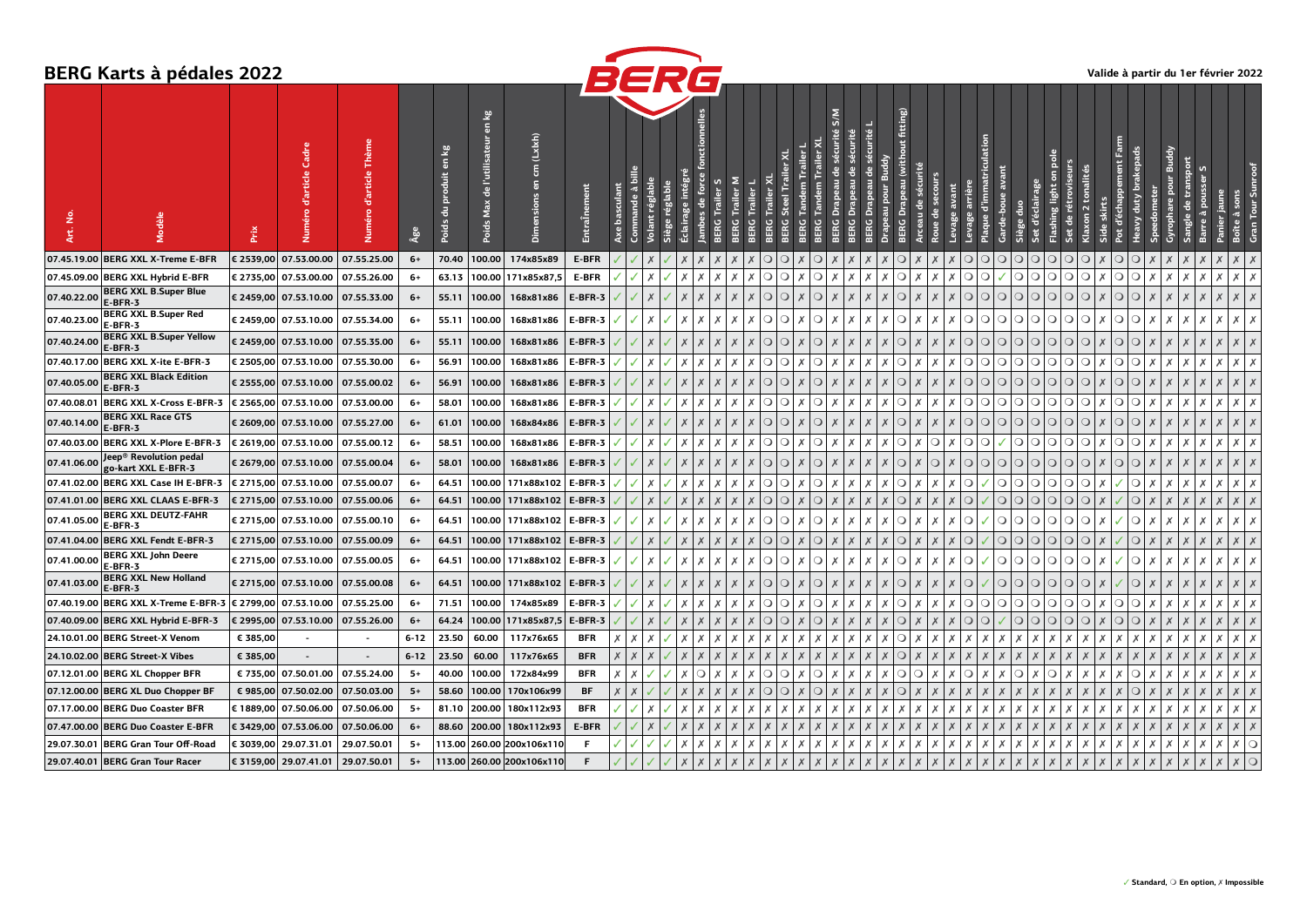|                   | <b>BERG Ride-Ons 2022</b>                              |             |                    |                                   |                                                                                  |                                        |                | BERG             |                    |                           |                    |                                             |                                             |                                    |                                                   |                            |                                           |                          |                                           |                      |                                   |                                               |                                            |                                                              | Valide à partir du 1er février 2022           |
|-------------------|--------------------------------------------------------|-------------|--------------------|-----------------------------------|----------------------------------------------------------------------------------|----------------------------------------|----------------|------------------|--------------------|---------------------------|--------------------|---------------------------------------------|---------------------------------------------|------------------------------------|---------------------------------------------------|----------------------------|-------------------------------------------|--------------------------|-------------------------------------------|----------------------|-----------------------------------|-----------------------------------------------|--------------------------------------------|--------------------------------------------------------------|-----------------------------------------------|
| d'article<br>méro | Modèle                                                 | <b>Prix</b> | Âge                | ≌<br>$\overline{a}$<br>B<br>Poids | $\vec{\bm{s}}$<br>$\overline{\mathbf{5}}$<br>l'utilisateur<br>-음<br>Max<br>Poids | (Lx!x!)<br>Ê<br>5<br><b>Dimensions</b> | Drive          | pliant<br>Volant | réglable<br>Volant | réglable<br>Siège         | roue<br>出<br>Type  | pneu<br>$\overline{\mathtt{d}}$<br>Matériau | 5x<br>sécurité<br><b>Drapeau</b> de<br>BERG | x<br>poussée<br>đ<br>barre<br>BERG | transport<br>$\frac{e}{\sigma}$<br>Sangle<br>BERG | S<br>Casque<br><b>BERG</b> | BERG Biky Protectio<br>mousse pour guidon | Béquille<br>Biky<br>BERG | sécurité<br>응<br><b>BERG Biky Drapeau</b> | BERG Nexo LED Add-On | Add-On<br><b>BERG Nexo Magnet</b> | Wheels 120x40mm<br>BERG Nexo I<br>Lights Blue | BERG Nexo Wheels 120x40mm<br>Lights Orange | 120x40mm<br>$\frac{9}{9}$<br>ξ<br>BERG Nexo N<br>Lights Mint | Wheels 120x40mm<br>BERG Nexo \<br>Lights Pink |
|                   | 24.52.00.00 BERG GO Twirl Turquoise                    | € 89,00     | 10-30M             | 3.40                              | 20                                                                               | 65x45x44                               | $\sim$         | Х                | $\boldsymbol{x}$   | X                         | Massief            | <b>TPE</b>                                  | $\circ$                                     | $\circ$                            | $\circ$                                           | $\circ$                    | X                                         | Х                        | $\times$                                  | Х                    | Х                                 |                                               | X                                          | X                                                            | Х                                             |
|                   | 24.52.01.00 BERG GO Twirl Multicolor                   | € 89,00     | 10-30M             | 3.40                              | 20                                                                               | 65x45x44                               | $\sim$         | Х                | Х                  | Х                         | Massief            | <b>TPE</b>                                  | $\circ$                                     | $\circ$                            | $\circ$                                           | $\circ$                    | Х                                         | Х                        | Х                                         | Х                    | Х                                 | Х                                             | Х                                          | Х                                                            | $\times$                                      |
|                   | 24.50.00.00 BERG GO <sup>2</sup> Blue                  | € 109,00    | 10-30M             | 3.85                              | 20                                                                               | 65x45x44                               | <b>Direct</b>  | Х                | $\boldsymbol{x}$   | $\boldsymbol{x}$          | <b>Massief</b>     | <b>EVA</b>                                  | $\circ$                                     | $\circ$                            | $\circ$                                           | $\circ$                    | $\times$                                  | X                        | Х                                         | Х                    | X                                 | Х                                             | $\times$                                   | X                                                            | $\times$                                      |
|                   | 24.50.01.00 BERG GO <sup>2</sup> Pink                  | € 109,00    | 10-30M             | 3.85                              | 20                                                                               | 65x45x44                               | Direct         | Х                | $\boldsymbol{x}$   | $\boldsymbol{x}$          | Massief            | <b>EVA</b>                                  | $\circ$                                     | $\circ$                            | $\circ$                                           | $\circ$                    | Х                                         | Х                        | Х                                         | Х                    | Х                                 | Х                                             | Х                                          | Х                                                            | Х                                             |
|                   | 24.50.02.00 BERG GO <sup>2</sup> Mint                  | € 109,00    | 10-30M             | 3.85                              | 20                                                                               | 65x45x44                               | Direct         | X                | $\boldsymbol{x}$   | $\boldsymbol{x}$          | Massief            | <b>EVA</b>                                  | $\circ$                                     | $\circ$                            | $\circ$                                           | $\circ$                    | $\times$                                  | Х                        | $\times$                                  | $\times$             | $\times$                          | Х                                             | $\times$                                   | Х                                                            | $\times$                                      |
|                   | 24.50.03.00 BERG GO <sup>2</sup> SparX Red             | € 115,00    | 10-30M             | 3.85                              | 20                                                                               | 65x45x44                               | Direct         | x                | Х                  | $\boldsymbol{x}$          | Massief            | <b>EVA</b>                                  | $\circ$                                     | $\circ$                            | $\circ$                                           | $\circ$                    | Х                                         | Х                        | Х                                         | Х                    | Х                                 | Х                                             | Х                                          | Х                                                            | Х                                             |
|                   | 24.50.04.00 BERG GO <sup>2</sup> SparX Yellow          | € 115,00    | 10-30M             | 3.85                              | 20                                                                               | 65x45x44                               | Direct         | Х                | Х                  | $\boldsymbol{x}$          | Massief            | <b>EVA</b>                                  | $\circ$                                     | $\circ$                            | $\circ$                                           | $\circ$                    | $\times$                                  | $\chi$                   | $\times$                                  | $\times$             | X                                 | Х                                             | $\times$                                   | Х                                                            | $\times$                                      |
|                   | 24.50.07.00 BERG GO <sup>2</sup> Retro Pink            | € 109,00    | 10-30M             | 3.85                              | 20                                                                               | 65x45x44                               | Direct         | Х                | Х                  | X                         | Massief            | <b>EVA</b>                                  | $\circ$                                     | $\circ$                            | $\circ$                                           | $\circ$                    | Х                                         | Х                        | Х                                         | Х                    | Х                                 | Х                                             | Х                                          | Х                                                            | Х                                             |
|                   | 24.50.08.00 BERG GO <sup>2</sup> Retro Green           | € 109,00    | 10-30M             | 3.85                              | 20                                                                               | 65x45x44                               | Direct         | Х                | $\boldsymbol{x}$   | $\boldsymbol{x}$          | Massief            | <b>EVA</b>                                  | $\bigcirc$                                  | $\bigcirc$                         | $\circ$                                           | $\circ$                    | $\times$                                  | $\times$                 | $\times$                                  | X                    | $\times$                          | Х                                             | $\boldsymbol{x}$                           | X                                                            | $\times$                                      |
|                   | 24.77.00.00 BERG Nexo Foldable Lime                    | € 89.00     | $2+$               | 3.4                               | 50                                                                               | 60x32x83                               | $\sim$         |                  | ✓                  | $\boldsymbol{x}$          | Massief            | PU                                          | Х                                           | Х                                  | $\circ$                                           | $\circ$                    | X                                         | Х                        | Х                                         | $\circ$              | $\circ$                           | $\circ$                                       | $\circ$                                    | $\circ$                                                      | $\circ$                                       |
|                   | 24.77.01.00 BERG Nexo Foldable Blue                    | € 89.00     | $2+$               | 3.4                               | 50                                                                               | 60x32x83                               | $\sim$         |                  | J                  | $\boldsymbol{x}$          | <b>Massief</b>     | PU                                          | Х                                           | $\boldsymbol{x}$                   | $\circ$                                           | $\circ$                    | X                                         | $\pmb{\chi}$             | $\pmb{\chi}$                              | $\bigcirc$           | $\bigcirc$                        | $\circ$                                       | $\circ$                                    | $\circ$                                                      | $\bigcirc$                                    |
|                   | 24.77.02.00 BERG Nexo Foldable Red                     | € 89.00     | $2+$               | 3.4                               | 50                                                                               | 60x32x83                               | $\sim$         | ✓                | ✓                  | $\boldsymbol{x}$          | Massief            | PU                                          | Х                                           | Х                                  | $\circ$                                           | $\circ$                    | Х                                         | Х                        | Х                                         | $\circ$              | $\circ$                           | $\circ$                                       | $\circ$                                    | $\circ$                                                      | $\circ$                                       |
|                   | 24.77.03.00 BERG Nexo Foldable Mint                    | € 89.00     | $2+$               | 3.4                               | 50                                                                               | 60x32x83                               | $\sim$         |                  | $\checkmark$       | X                         | <b>Massief</b>     | PU                                          | Х                                           | X                                  | $\circ$                                           | $\circ$                    | $\boldsymbol{x}$                          | $\boldsymbol{x}$         | $\pmb{\chi}$                              | $\bigcirc$           | $\bigcirc$                        | $\circ$                                       | $\circ$                                    | $\circ$                                                      | $\circ$                                       |
|                   | 24.77.04.00 BERG Nexo Foldable Lights Lime             | € 105.00    | $2+$               | 3.5                               | 50                                                                               | 60x32x83                               | $\sim$         | J                | ✓                  | $\boldsymbol{x}$          | Massief+LED        | PU                                          | Х                                           | Х                                  | $\circ$                                           | $\circ$                    | X                                         | Х                        | Х                                         | $\circ$              | $\circ$                           |                                               | $\circ$                                    | $\circ$                                                      | $\circ$                                       |
|                   | 24.77.05.00 BERG Nexo Foldable Lights Blue             | € 105.00    | $2+$               | 3.5                               | 50                                                                               | 60x32x83                               | $\sim$         |                  | $\checkmark$       | X                         | <b>Massief+LED</b> | PU                                          | Х                                           | Х                                  | $\circ$                                           | $\circ$                    | $\boldsymbol{x}$                          | Х                        | $\pmb{\chi}$                              | $\circ$              | $\circ$                           | $\circ$                                       |                                            | $\circ$                                                      | $\circ$                                       |
|                   | 24.77.06.00 BERG Nexo Foldable Lights Red              | € 105.00    | $2+$               | 3.5                               | 50                                                                               | 60x32x83                               | $\sim$         |                  | ✓                  | x                         | <b>Massief+LED</b> | PU                                          | Х                                           | Х                                  | $\circ$                                           | $\circ$                    | X                                         | Х                        | Х                                         | $\bigcirc$           | $\circ$                           | $\circ$                                       | $\bigcirc$                                 | J                                                            | $\circ$                                       |
|                   | 24.77.07.00 BERG Nexo Foldable Lights Mint             | € 105.00    | $2+$               | 3.5                               | 50                                                                               | 60x32x83                               | $\sim$         |                  | J                  | X                         | <b>Massief+LED</b> | PU                                          | Х                                           | Х                                  | $\circ$                                           | $\circ$                    | $\boldsymbol{x}$                          | $\boldsymbol{x}$         | $\pmb{\chi}$                              | $\bigcirc$           | $\circ$                           | $\circ$                                       | $\circ$                                    | $\circ$                                                      | $\checkmark$                                  |
|                   | 24.77.08.00 BERG Nexo Foldable Lights LED-deck Lime    | € 119.00    | $2+$               | 3.5                               | 50                                                                               | 60x32x83                               | $\sim$         | ✓                | ✓                  | x                         | <b>Massief+LED</b> | PU                                          | Х                                           | Х                                  | $\circ$                                           | $\circ$                    | X                                         | Х                        | Х                                         | ✓                    | $\circ$                           |                                               | $\circ$                                    | $\circ$                                                      | $\circ$                                       |
|                   | 24.77.09.00 BERG Nexo Foldable Lights LED-deck Blue    | € 119.00    | $2+$               | 3.5                               | 50                                                                               | 60x32x83                               | $\sim$         |                  | ✓                  | X                         | Massief+LED        | PU                                          | Х                                           | X                                  | $\circ$                                           | $\circ$                    | X                                         | X                        | $\boldsymbol{x}$                          | ✓                    | $\bigcirc$                        | $\circ$                                       |                                            | $\circ$                                                      | $\circ$                                       |
|                   | 24.77.10.00 BERG Nexo Foldable Lights LED-deck Red     | € 119.00    | $2+$               | 3.5                               | 50                                                                               | 60x32x83                               | $\sim$         | ✓                | ✓                  | X                         | Massief+LED        | PU                                          | Х                                           | Х                                  | $\circ$                                           | $\circ$                    | Х                                         | Х                        | Х                                         | ✓                    | $\circ$                           | $\circ$                                       | $\circ$                                    | J                                                            | $\circ$                                       |
|                   | 24.77.11.00 BERG Nexo Foldable Lights LED-deck Mint    | € 119.00    | $2+$               | 3.5                               | 50                                                                               | 60x32x83                               | $\sim$         |                  | $\checkmark$       | $\boldsymbol{\mathsf{x}}$ | Massief+LED        | PU                                          | Х                                           | Х                                  | $\circ$                                           | $\bigcirc$                 | X                                         | $\pmb{\chi}$             | $\pmb{\chi}$                              | ✓                    | $\bigcirc$                        | $\circ$                                       | $\circ$                                    | $\bigcirc$                                                   | $\checkmark$                                  |
|                   | 24.77.12.00 BERG Nexo Foldable Lights Magnet-deck Lime | € 119.00    | $2+$               | 3.5                               | 50                                                                               | 60x32x83                               | $\sim$         |                  | ✓                  | x                         | <b>Massief+LED</b> | PU                                          | Х                                           | Х                                  | $\circ$                                           | $\circ$                    | X                                         | $\boldsymbol{x}$         | Х                                         | $\circ$              | J                                 |                                               | $\circ$                                    | $\circ$                                                      | $\circ$                                       |
|                   | 24.77.13.00 BERG Nexo Foldable Lights Magnet-deck Blue | € 119.00    | $2+$               | 3.5                               | 50                                                                               | 60x32x83                               | $\sim$         |                  | ✓                  | X                         | <b>Massief+LED</b> | PU                                          | Х                                           | Х                                  | $\circ$                                           | $\circ$                    | Х                                         | Х                        | Х                                         | $\circ$              | J                                 | $\circ$                                       |                                            | $\circ$                                                      | $\circ$                                       |
|                   | 24.77.14.00 BERG Nexo Foldable Lights Magnet-deck Red  | € 119.00    | $2+$               | 3.5                               | 50                                                                               | 60x32x83                               | $\sim$         | ✓                | ✓                  | X                         | Massief+LED        | PU                                          | Х                                           | Х                                  | $\circ$                                           | $\circ$                    | X                                         | Х                        | Х                                         | $\circ$              |                                   | $\circ$                                       | $\circ$                                    |                                                              | $\circ$                                       |
|                   | 24.77.15.00 BERG Nexo Foldable Lights Magnet-deck Mint | € 119.00    | $2+$               | 3.5                               | 50                                                                               | 60x32x83                               | $\sim$         |                  | ✓                  | X                         | Massief+LED        | PU                                          | x                                           | Х                                  | $\circ$                                           | $\circ$                    | X                                         | X                        | Х                                         | $\circ$              |                                   | $\circ$                                       | $\circ$                                    | $\circ$                                                      | $\checkmark$                                  |
|                   | 24.75.10.00 BERG Biky Mini Green                       | € 115.00    | $2 - 5$            | 3.56                              | 30                                                                               | 83x42x48                               | $\sim$         | Х                | $\boldsymbol{x}$   |                           | Massief            | EVA+                                        | Х                                           | Х                                  | $\circ$                                           | $\circ$                    | $\circ$                                   | $\circ$                  | $\circ$                                   | Х                    | Х                                 | Х                                             | Х                                          | X                                                            | Х                                             |
|                   | 24.75.11.00 BERG Biky Mini Red                         | € 115.00    | $2 - 5$            | 3.56                              | 30                                                                               | 83x42x48                               | $\sim$         | X                | $\boldsymbol{x}$   |                           | Massief            | EVA+                                        | Х                                           | Х                                  | $\circ$                                           | $\circ$                    | $\circ$                                   | $\circ$                  | $\circ$                                   | X                    | $\boldsymbol{x}$                  | Х                                             | X                                          | X                                                            | $\boldsymbol{x}$                              |
|                   | 24.75.30.00 BERG Biky City Green                       | € 125.00    | $2\frac{1}{2} - 5$ | 4.76                              | 30                                                                               | 89x42x51                               | $\sim$         | х                | Х                  | J                         | Lucht              | Rubber                                      | Х                                           | Х                                  | $\circ$                                           | $\circ$                    | $\circ$                                   | $\circ$                  | $\circ$                                   | $\boldsymbol{x}$     | x                                 | Х                                             | x                                          | Х                                                            | $\boldsymbol{x}$                              |
|                   | 24.75.31.00 BERG Biky City Red                         | € 125.00    | $2\frac{1}{2} - 5$ | 4.76                              | 30                                                                               | 89x42x51                               | $\sim$         | Х                | $\boldsymbol{x}$   | $\overline{\mathcal{L}}$  | Lucht              | Rubber                                      | Х                                           | X                                  | $\circ$                                           | $\circ$                    | $\circ$                                   | $\bigcirc$               | $\circ$                                   | $\boldsymbol{x}$     | Х                                 | Х                                             | $\boldsymbol{x}$                           | Х                                                            | $\boldsymbol{x}$                              |
|                   | 24.75.50.00 BERG Biky Retro Green                      | € 165.00    | $2\frac{1}{2} - 5$ | 4.32                              | 30                                                                               | 89x42x51                               | $\sim$         | Х                | x                  | ℐ                         | Lucht              | Rubber                                      | Х                                           | х                                  | $\circ$                                           | $\circ$                    | $\circ$                                   | $\circ$                  | $\circ$                                   | Х                    | Х                                 | Х                                             | Х                                          | Х                                                            | $\boldsymbol{x}$                              |
|                   | 24.75.51.00 BERG Biky Retro Pink                       | € 165.00    | $2\frac{1}{2} - 5$ | 4.32                              | 30                                                                               | 89x42x51                               | $\sim$         | X                | X                  |                           | Lucht              | Rubber                                      | X                                           | $\boldsymbol{x}$                   | $\circ$                                           | $\circ$                    | $\circ$                                   | $\circ$                  | $\circ$                                   | $\boldsymbol{x}$     | $\boldsymbol{x}$                  | $\boldsymbol{x}$                              | $\boldsymbol{x}$                           | Х                                                            | $\pmb{\chi}$                                  |
|                   | 24.75.70.00 BERG Biky Cross Green                      | € 155.00    | $2\frac{1}{2} - 5$ | 3.99                              | 30                                                                               | 89x42x51                               | $\blacksquare$ | Х                | x                  |                           | Lucht              | Rubber                                      | Х                                           | Х                                  | $\circ$                                           | $\circ$                    |                                           | $\circ$                  | $\circ$                                   | X                    | x                                 | Х                                             | x                                          | x                                                            | x                                             |
|                   | 24.75.71.00 BERG Biky Cross Red                        | € 155.00    | $2\frac{1}{2} - 5$ | 3.99                              | 30                                                                               | 89x42x51                               | $\sim$         | Х                | $\boldsymbol{x}$   | ✓                         | Lucht              | Rubber                                      | $\boldsymbol{x}$                            | $\boldsymbol{x}$                   | $\bigcirc$                                        | $\circ$                    | ✓                                         | $\bigcirc$               | $\bigcirc$                                | $\boldsymbol{x}$     | $\boldsymbol{x}$                  | $\boldsymbol{x}$                              | $\boldsymbol{x}$                           | $\boldsymbol{x}$                                             | $\boldsymbol{x}$                              |
|                   | 24.74.30.00 BERG Biky City Blue Handbrake              | € 135.00    | $2\frac{1}{2} - 5$ | 5.09                              | 30                                                                               | 89x42x51                               | $\sim$         | Х                | $\boldsymbol{x}$   | √                         | Lucht              | Rubber                                      | x                                           | Х                                  | $\bigcirc$                                        | $\circ$                    | $\circ$                                   | $\circ$                  | $\bigcirc$                                | Х                    | Х                                 | Х                                             | Х                                          | $\boldsymbol{x}$                                             | $\boldsymbol{x}$                              |
|                   | 24.74.70.00 BERG Biky Cross Blue Handbrake             | € 165.00    | $2\frac{1}{2} - 5$ | 4.20                              | 30                                                                               | 89x42x51                               | $\sim$         | $\pmb{\chi}$     | $\boldsymbol{x}$   | $\checkmark$              | Lucht              | Rubber                                      | Х                                           | $\pmb{\mathsf{x}}$                 | $\circ$                                           | $\circ$                    |                                           | $\bigcirc$               | $\bigcirc$                                | $\pmb{\chi}$         | $\pmb{\mathsf{x}}$                | $\pmb{\times}$                                | $\boldsymbol{x}$                           | $\boldsymbol{x}$                                             | $\boldsymbol{x}$                              |
|                   | 24.74.71.00 BERG Biky Cross Grey Handbrake             | € 165.00    | $2\frac{1}{2} - 5$ | 4.20                              | 30                                                                               | 89x42x51                               | $\sim$         | Х                | $\boldsymbol{x}$   | ✓                         | Lucht              | Rubber                                      | x                                           | x                                  | $\circ$                                           | $\circ$                    | √                                         | $\circ$                  | $\circ$                                   | $\boldsymbol{x}$     | $\boldsymbol{x}$                  | $\boldsymbol{x}$                              | $\boldsymbol{x}$                           | $\boldsymbol{x}$                                             | $\boldsymbol{x}$                              |
|                   | 18.07.10.01 BERG Beach Wagon L                         | € 299.00    | $\sim$             | 27                                | 100                                                                              | 107x60x108                             | $\sim$         | $\pmb{\times}$   | $\boldsymbol{x}$   | $\boldsymbol{x}$          | Lucht              | Rubber                                      | $\pmb{\mathsf{x}}$                          | $\pmb{\times}$                     | $\chi$                                            | $\bigcirc$                 | $\chi$                                    | $\chi$                   | $\chi$                                    | $\pmb{\times}$       | $\pmb{\chi}$                      | $\pmb{\chi}$                                  | $\pmb{\chi}$                               | $\boldsymbol{x}$                                             | $\boldsymbol{x}$                              |
|                   | 18.07.17.01 BERG Beach Wagon XL                        | € 339.00    | $\sim$             | 32                                | 100                                                                              | 127x60x112                             | $\sim$         | x                | $\boldsymbol{x}$   | $\boldsymbol{x}$          | Lucht              | Rubber                                      | x                                           | x                                  | Х                                                 | $\circ$                    | Х                                         | Х                        | Х                                         | $\boldsymbol{x}$     | $\boldsymbol{x}$                  | $\boldsymbol{x}$                              | $\boldsymbol{x}$                           | $\boldsymbol{x}$                                             | $\boldsymbol{x}$                              |
|                   | 25.17.00.02 BERG Dempy                                 | € 99.00     | $\sim$             | 6                                 | 25                                                                               | 100x41x38                              | $\sim$         | X                | $\boldsymbol{x}$   | $\boldsymbol{x}$          | Lucht              | Rubber                                      | $\boldsymbol{x}$                            | $\pmb{\mathsf{x}}$                 | $\boldsymbol{X}$                                  | $\bigcirc$                 | $\boldsymbol{X}$                          | $\times$                 | $\chi$                                    | $\pmb{\times}$       | $\boldsymbol{x}$                  | $\pmb{\chi}$                                  | $\pmb{\times}$                             | $\boldsymbol{x}$                                             | $\boldsymbol{x}$                              |